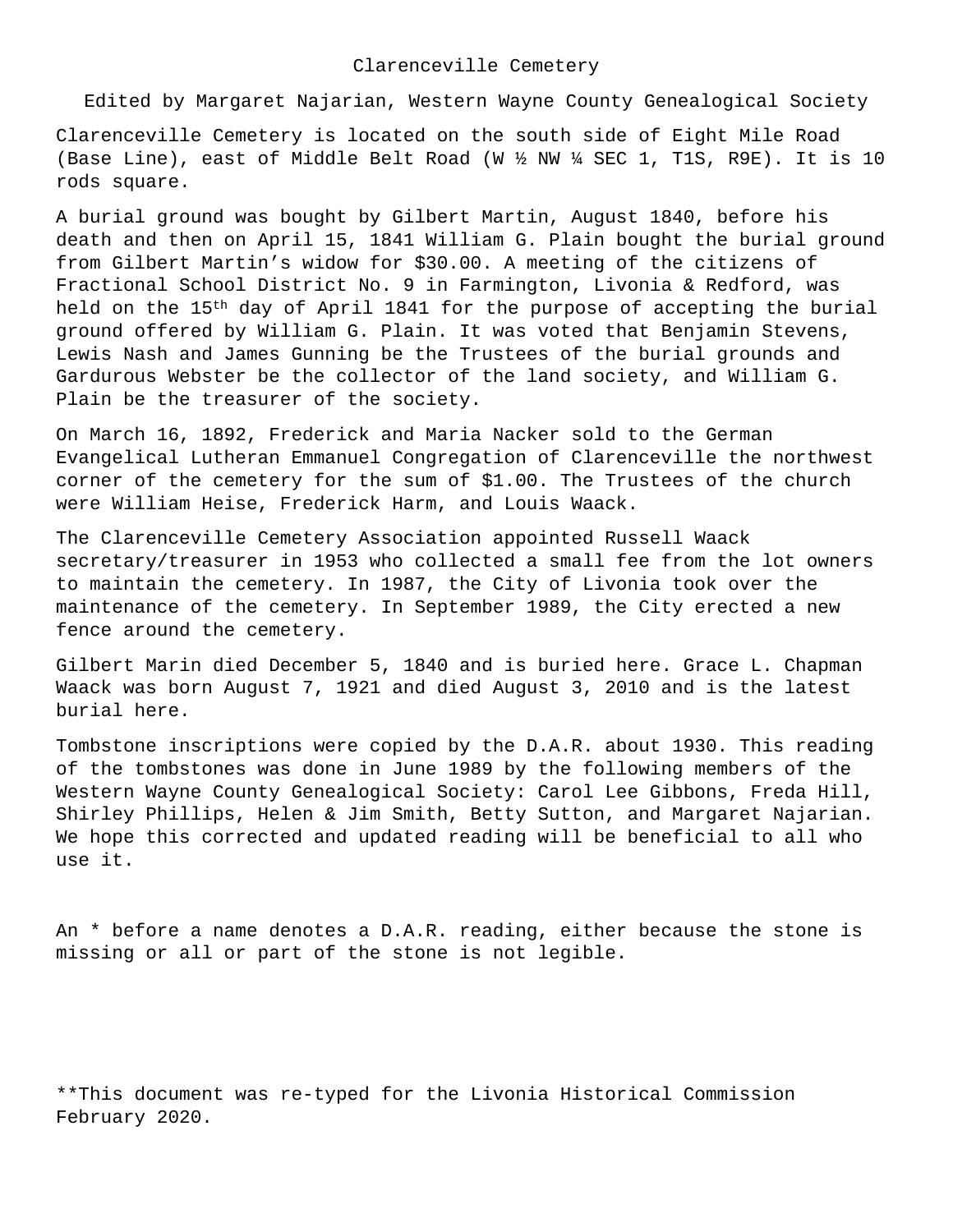Clare

- Brown Robert W., April 9, 1805- August 31, 1844 Jemina, wife of Robert W. February 14, 1809- May 15, 1883
- Clark Arthur Hutt, March 24, 1890- Sept. 11, 1954 Michigan Cook, Sup Co 77 Infantry WWI Martha, 1897-1981
- Dudley William, February 20, 1890- Aug. 12, 1979 Beloved Father Anna S., May 6, 1891- May 3, 1954 Beloved Mother Edward, Aug. 27, 1918- April 11, 1950 Beloved Son
- Snyder George, 1905-1940, Sone of G. & M. \*George 1886- Mary, 1885-1959 Harry, 1886-1954
- Schroeder Ida, 1883-1949 Herman F., 1878-1953
- Frazer Frank D., 1934-1939, Dear Son
- Nigro Jennie, 1878-1965 John, 1873-1966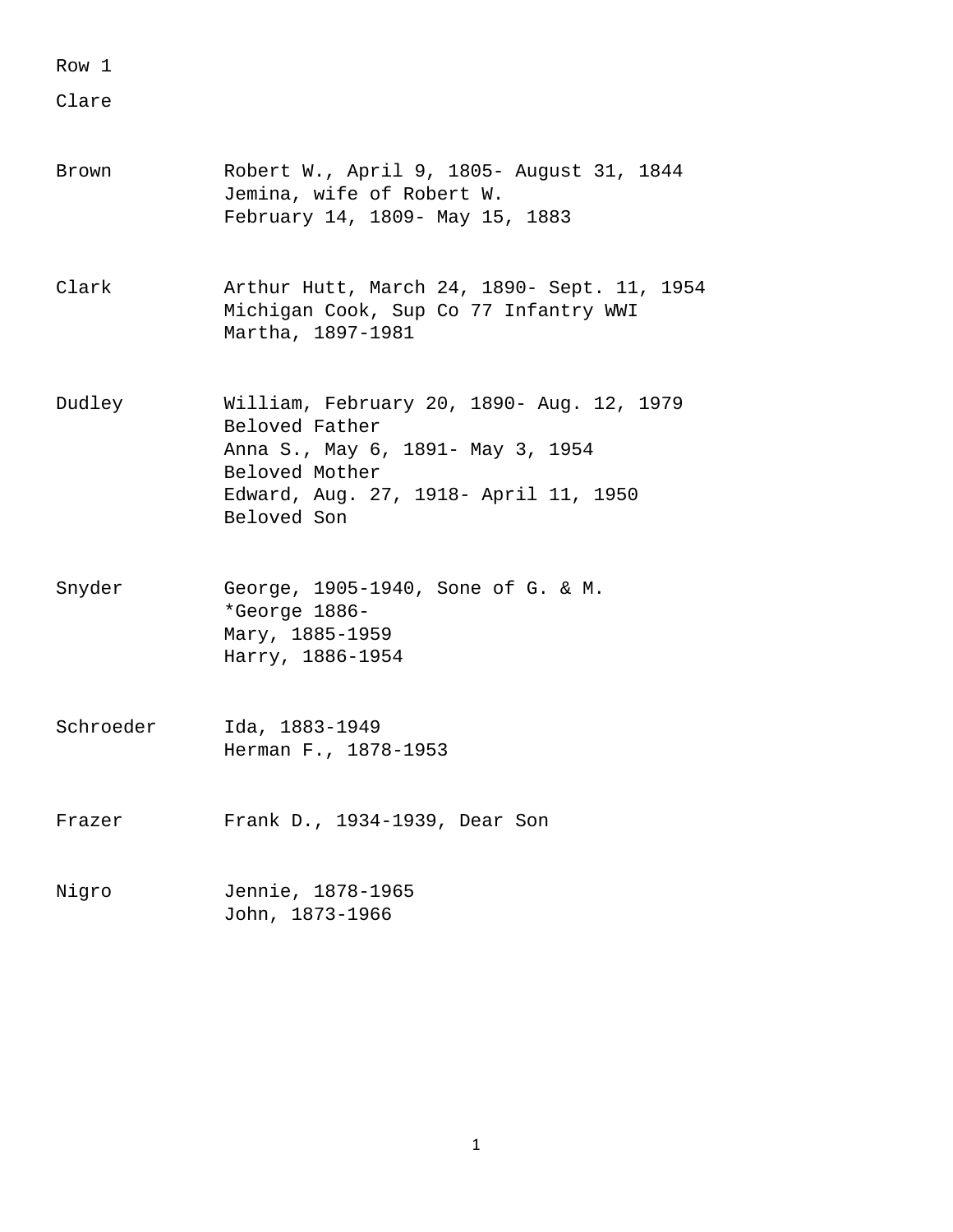Row 2 Grace George H., 1869-1928 Caroline S., 1873-1957 Blair Nancy Alice, 1939-1943 Vaughn L., 1901-1955 Grace Joseph, July 9, 1827-May 24, 1886 Orphan Seward, wife of Joseph Grace March 13, 1830 – Aug. 20, 1909 Lapham Floyd Ray, son of F. E. & J.E. Lapham July 18, 1887, 4 mo. 19 days, Baby Darling Torseh Frederick C., 1876-1954, Father Anna, 1876-1953, Mother Harold Chall, Aug. 19, 1897- April 18, 1980, Son Smithson Jerry Ray, Oct. 23, 1955- Nov. 3, 1955, Our baby Taylor Alyson Marie, Nov. 12, 1980, Our Baby "And the angels will watch over her." Rossow Alvina, June 8, 1904- May 14, 1974 Louis, June 9, 1899- Dec. 7, 1957 Esch Louis W., Nov. 20, 1901 – May 26, 1961, Father Alma L., Nov. 9, 1901 – Apr. 23, 1962, Mother Betty Lou, 1941-1942 Doris Jean, 1943-1944 Nellie C., Feb 29, 1904- Apr. 27, 1978 Married Apr. 8, 1925 "Lost to Sight to Memory Dear" Reynold F., Jul. 2, 1896 – Oct. 1, 1961 "My God and I, We walk the Fields Together" Sutton Betty Esch, Sept 14, 1928- "I have lost my souls companion, A life linked with my own, And day by day, I miss him more, As I walk through life alone." Robert Huston, Sr., Jan. 9, 1922-Oct. 30, 1978 Married Jan 31, 1953 "I will lift up, mine eyes unto the hills, From whence, cometh my help"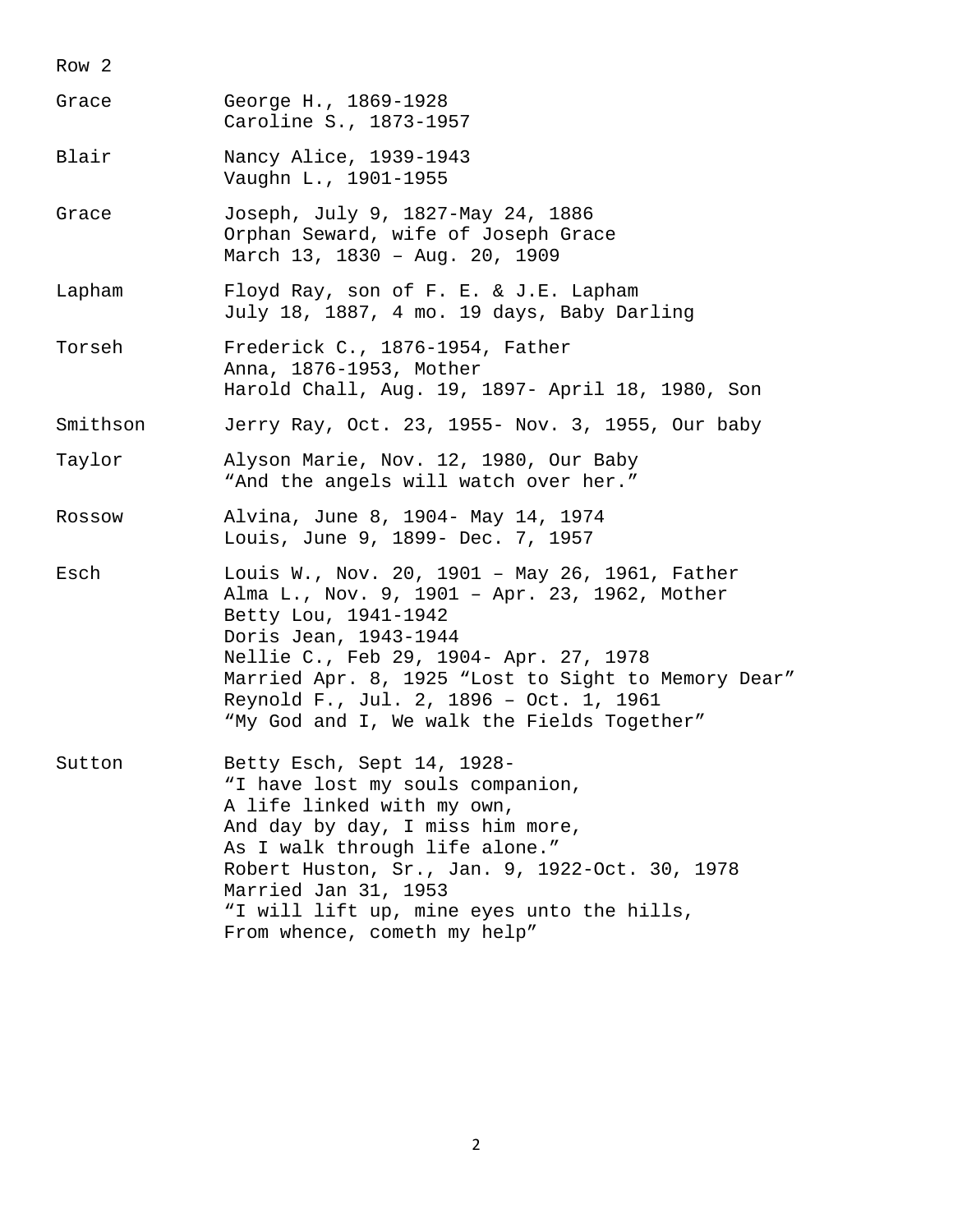| Grace     | Jane, daughter of A. & J. Grace (Amasa & Jane)<br>died Feb, 10, 1840, aged 3 yrs<br>Benjamin, died Nov. 15, 1851, aged 91<br>Rachel, wife of Benjamin<br>died Feb. 4, 1848, aged 84<br>Amasa, died Jul 14, 1873, aged 75-11 mo<br>"Farwell my children all, From you a Father & Mother Christ<br>both called, weep not for us, is it in vain, to call us to<br>your side again."<br>Jane, wife of Amasa, died Mar. 4, 1868, aged 67 yrs |
|-----------|-----------------------------------------------------------------------------------------------------------------------------------------------------------------------------------------------------------------------------------------------------------------------------------------------------------------------------------------------------------------------------------------------------------------------------------------|
| Gunning   | Susanna, wife of James Funning, died Mar. 6, 1879<br>74 yrs- 8 mo- 6 days<br>John B., 1842- 1918, G.A.R.- F.A.M.<br>James, died Apr 14, 1874 - 73 yrs- 3 mo-23 days<br>John S. (No dates)<br>Arza (No dates)<br>Aurilla Gunning, wife of A.B. Beach, 1839-1919<br>Mariette, daughter of James & Susanna Gunning who died Aug.<br>19, 1846- aged 27 days                                                                                 |
| Bley      | Bernard, 1892-1944                                                                                                                                                                                                                                                                                                                                                                                                                      |
| Hillerich | Clarence, 1914-1938<br>Edward M., 1864-1947<br>Lauina R., 1873-1947                                                                                                                                                                                                                                                                                                                                                                     |
| Nacker    | Albert A., Jul 7, 1872- Sep. 13, 1959<br>Lucy C., May 13, 1884- Oct. 27, 1963                                                                                                                                                                                                                                                                                                                                                           |
| Sweezie   | Viola A., Oct. 29, 1905-Apr 24, 1976<br>Wife of Robert K. Sweezie<br>Robert K., Oct. 2, 1904-Oct. 16, 1976                                                                                                                                                                                                                                                                                                                              |
| Grace     | George R., Feb. 18, 1909-May 28, 1934                                                                                                                                                                                                                                                                                                                                                                                                   |
| Ludeman   | William, 1881-1958<br>Wm. C., Apr. 25, 1867-May 26, 1897<br>"Meet me in heaven."<br>Baby Ludeman, Mar. 1, 1895- Mar. 8, 1895                                                                                                                                                                                                                                                                                                            |
| Nabeack   | Augusta, 1876-1943, Mother<br>Fred, 1871-1955, Father<br>H. Vivien K., Jul 2, 1906- Mar. 21, 1985<br>Carl F., Nov. 4, 1899- Jul 15, 1960                                                                                                                                                                                                                                                                                                |
| Monroe    | Doris Jean, 1843-1944<br>Truman, R. 1850-1945, Father<br>Mary A., 1862-1931, Mother<br>James R., 1883-1948, Son                                                                                                                                                                                                                                                                                                                         |
| Murdy     | Louise, Aug. 27, 1906- Sep. 12, 1987<br>Gaylord                                                                                                                                                                                                                                                                                                                                                                                         |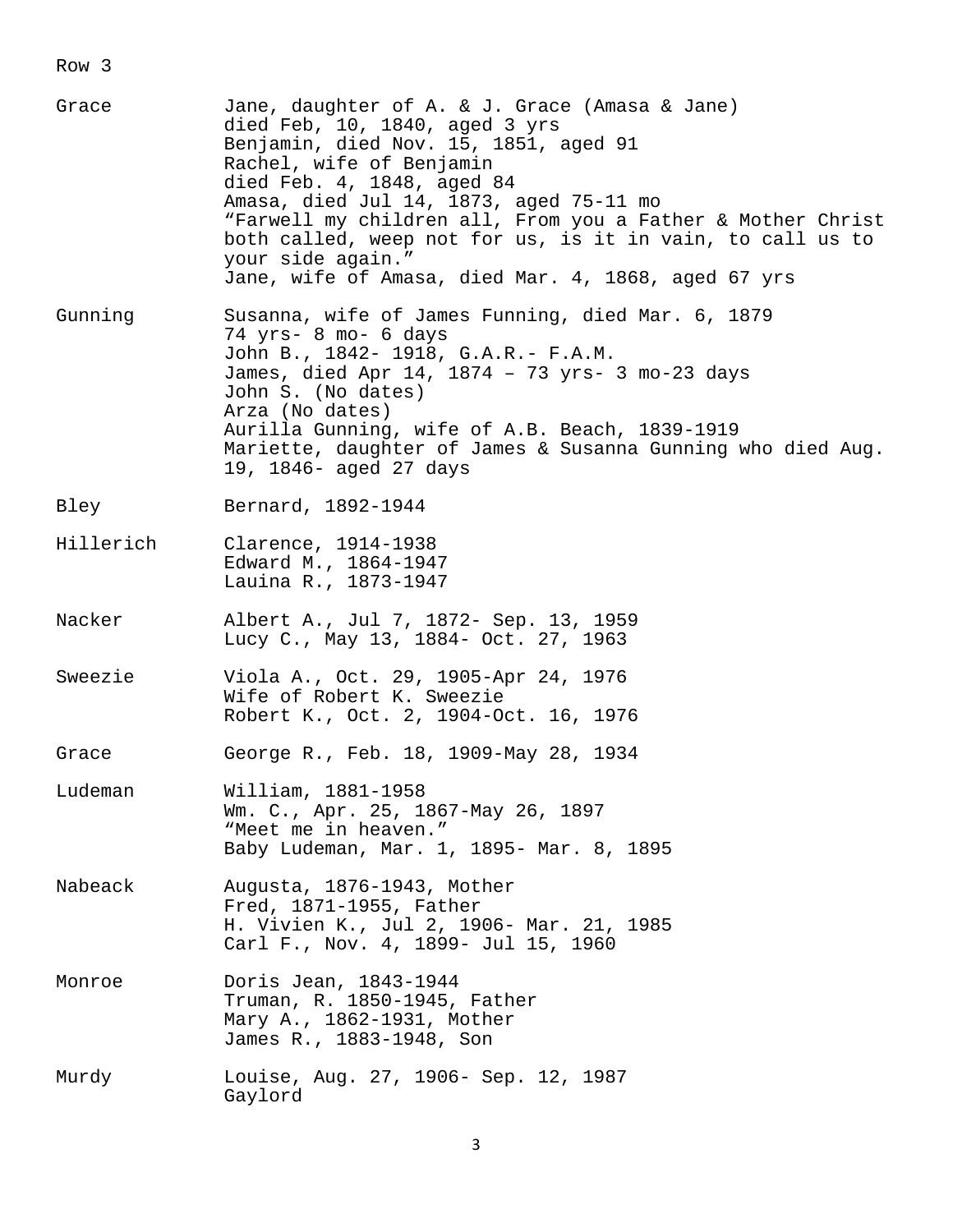# Row 3 (Continued)

| De Coste  | Charles E., 1928-1937<br>"Just Away"<br>John, 1908<br>Ethel R., 1901-1984                                                                                                                                         |
|-----------|-------------------------------------------------------------------------------------------------------------------------------------------------------------------------------------------------------------------|
| Frazer    | Patsy, 1931-1944, Daughter                                                                                                                                                                                        |
| McDaris   | Irene, 1896-1937                                                                                                                                                                                                  |
| Anderson  | *Carol, 1884-1936<br>Violet, 1926-1962, Daughter-Sister                                                                                                                                                           |
| Manahan   | *Marvin, 1903-1926                                                                                                                                                                                                |
|           |                                                                                                                                                                                                                   |
| Row 4     |                                                                                                                                                                                                                   |
| Knowlton  | Charles K., 1873-1952, Father<br>"Rest in Peace"<br>Elizabeth W., 1876-1952, Mother<br>"Forever in our hearts"                                                                                                    |
| Rhoads    | Ethel M., 1898-1952, Beloved Daughter- Mother<br>"Safe in the arms of Jesus"                                                                                                                                      |
| Witt      | Minnie L., 1885-1946<br>Herman C., 1878-1953                                                                                                                                                                      |
| Robinson  | Askin A., 1899-1968<br>Alma L., 1903-1972                                                                                                                                                                         |
| Witt      | Rudolph J., 1866-1938<br>Augusta L., 1876-1933                                                                                                                                                                    |
| Lofton    | Ernest Lee, 1906-1940                                                                                                                                                                                             |
| Liverance | Sophia, 1871-1963<br>William, 1864-1956                                                                                                                                                                           |
| Gies      | Minnie, 1877-1960                                                                                                                                                                                                 |
| Liverance | Lucy, 1898-1903<br>Elsie, wife of Otto Stahl, 1903-1936                                                                                                                                                           |
| Farr      | Elizabeth A. M., Nov. 23, 1891-May 31, 1933<br>B. H., Apr. 2, 1887 - Dec. 20, 1936                                                                                                                                |
| Esch      | Louis, Dec. 25, 1862 - Oct 23, 1940, Father<br>Fredericka Riedel, Jul 24, 1867- Nov 30, 1937, Mother<br>Margaretha, 1906 - 1913<br>Josephena, 1909- 1909<br>Frederick W., 1869-1954<br>Marth, his wife, 1878-1965 |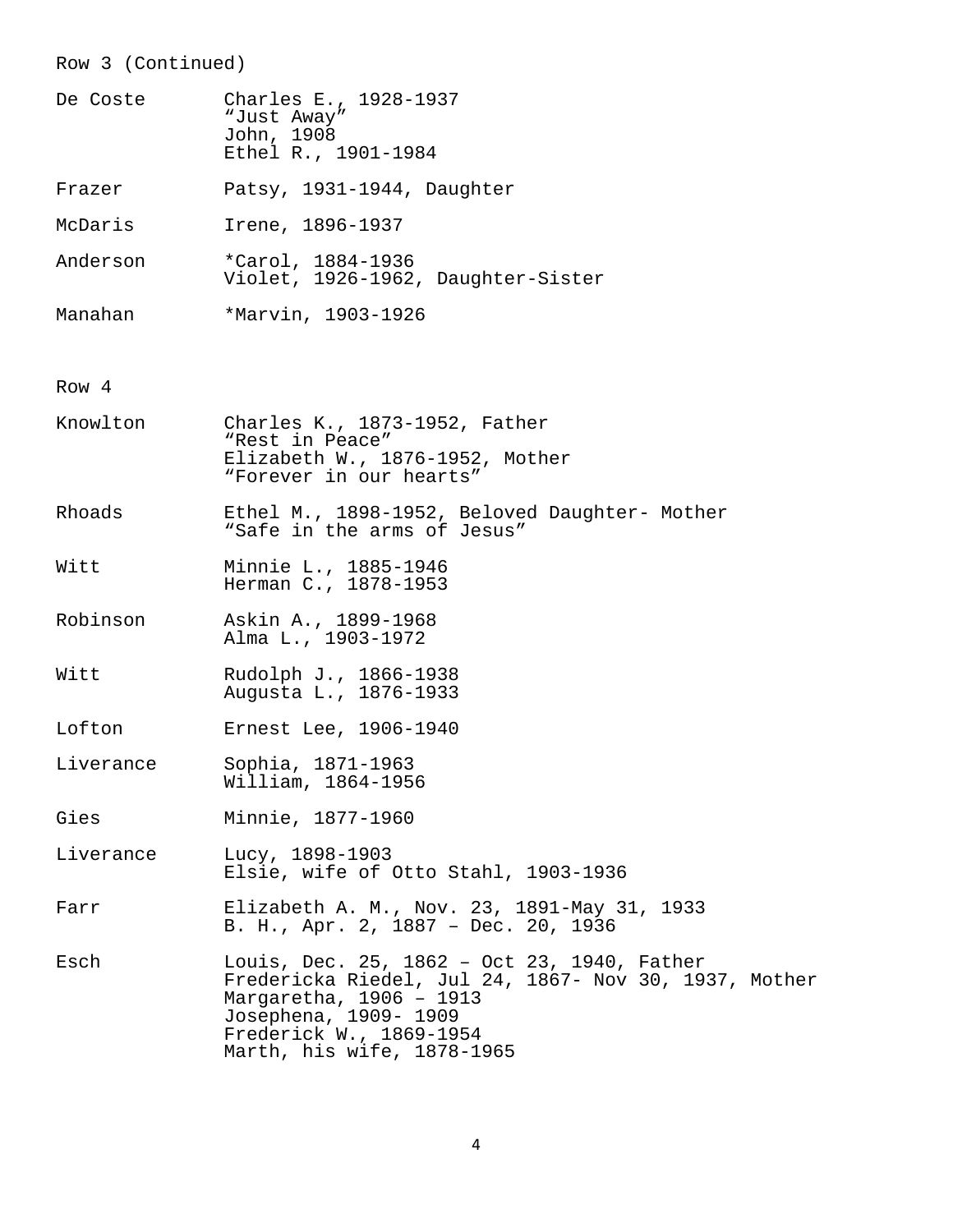#### Johnson

| Bourque   | Donald D., Jul 17, 1939-Jan 4, 1940                                                                                                                      |
|-----------|----------------------------------------------------------------------------------------------------------------------------------------------------------|
| Mamerow   | William, 1886-1952, Husband<br>"Forever our hearts"                                                                                                      |
| Goers     | Charles, 1848-1930<br>Minnie, 1866-1937                                                                                                                  |
| Coon      | Adelia M., 1878-1954, Mother<br>Mark H., 1876-1960, Father                                                                                               |
| Furstenow | Christian, Oct. 26, 1832 - Feb 24, 1897                                                                                                                  |
|           | Schroder Frederick, 1851-1929<br>(Shroder) Frederika, 1861-1947                                                                                          |
| Shroder   | Henry, Apr. 11, 1886- Oct. 22, 1897<br>Charles W., 1881-1936                                                                                             |
| Grace     | Serdora, Apr 9, 1852- Sep 16, 1852<br>Morrell, Jn 23, 1859 - Feb 1, 1860<br>James J., Apr 2, 1817- Nov 17, 1893<br>Rebecca A., Sep 12, 1827-Mar 12, 1886 |
| Hanks     | Lulla G., age 5 mo                                                                                                                                       |
| Leonard   | Wilbert Ray, 1918-1949<br>Robert F., 1920-1989                                                                                                           |
| Rossow    | Frank W., 1888-1947<br>Anna L., 1892-1983<br>Harold F., 1915-                                                                                            |
| Ethier    | John A., 1860-1952<br>Mary E., 1910-1965<br>James D., 1910-1985                                                                                          |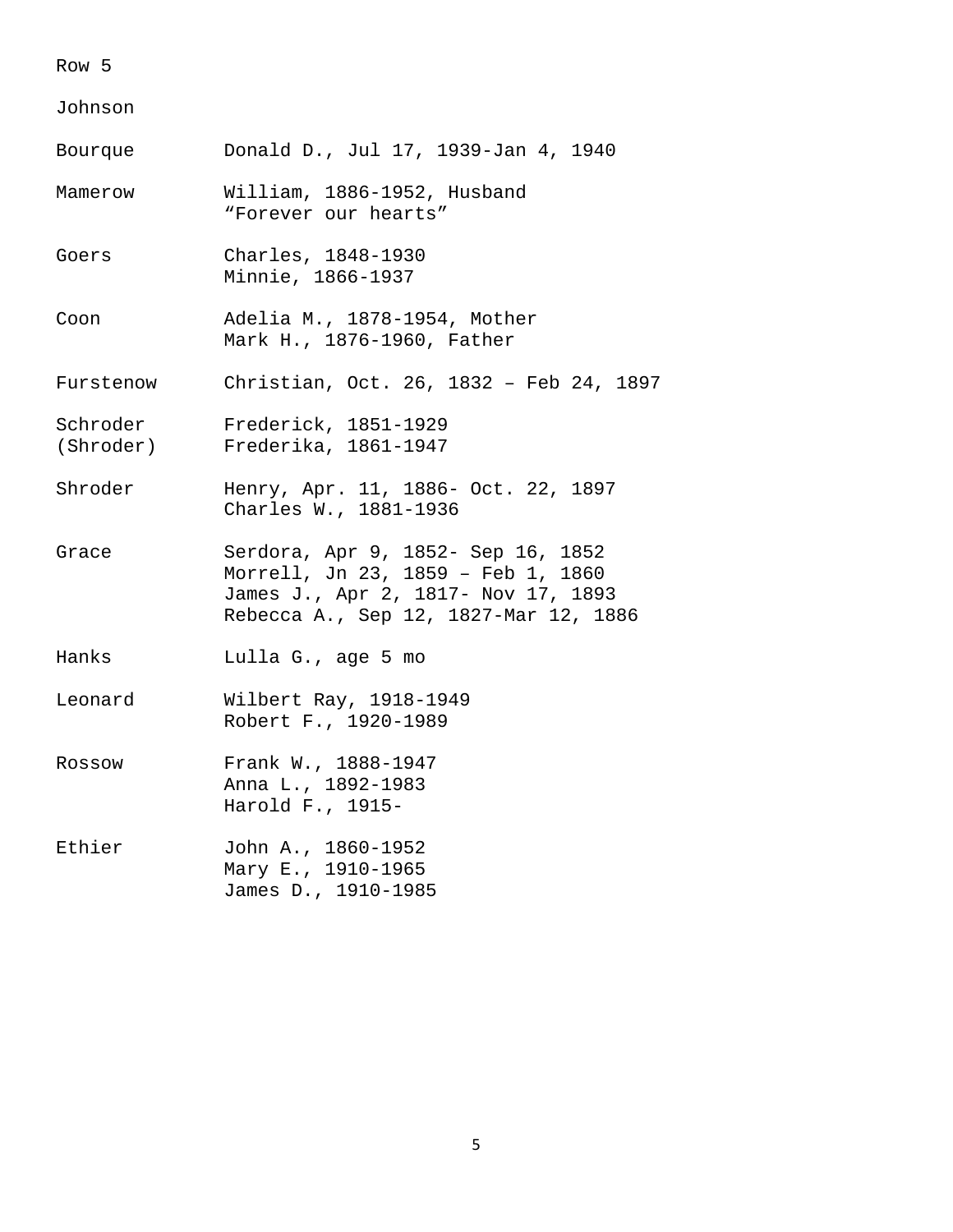| Cox       | Norvelle D., 1916-1982, Daughter<br>Fred H., 1859-1925<br>Minnie, 1869-1956<br>Carl E., 1892-1967<br>Mae E., 1895-1971                                                                                                                                                                                                                                          |
|-----------|-----------------------------------------------------------------------------------------------------------------------------------------------------------------------------------------------------------------------------------------------------------------------------------------------------------------------------------------------------------------|
| Smith     | Clarence J., sone of E. H. & E.E. Smith,<br>Dec 18, 1871- Sep 29, 1882<br>Emma E., Jun 13, 1846- Feb 20, 1933<br>Benjamin H., Jan 12, 1841- Sep 17, 1880<br>Mehetabel, wife of Geo., died Sept 4, 1858<br>age 33 yrs<br>Lucina, wife of James, died Jul 17, 1869, age 74 yrs- 4 mo<br>James, who died Aug 26, 1857,<br>age 80 yrs- 7 mo- 12 days (In memory of) |
| Waack     | Russell W. Oct. 6, 1911-<br>Anna Ruth, Jan 5, 1918 - Nov 14, 1949<br>Joan M., Feb 27, 1942 - Oct 20, 1942, Our Baby                                                                                                                                                                                                                                             |
| Johnston  | Clarence E., Son of W.H. & C.H. Johnston<br>May 19, 1851- Mar 4, 1863<br>W.H. (no dates)                                                                                                                                                                                                                                                                        |
| Ingersoll | Abby O., wife of Alonzo, died Oct. 3, 1861,<br>age 23 yrs - 6 mo- 27 days<br>Alonzo, Dec. 3, 1832 - Oct. 27, 1896<br>Ellen Lasira, wife of Alonzo Ingersoll,<br>Jun 13, 1844- May 11, 1920                                                                                                                                                                      |
| Smith     | Benjamin F., 1864-1943<br>Anna, 1859-1939<br>Earl, 11 mo<br>Jay, 20 mo                                                                                                                                                                                                                                                                                          |
| Bauer     | Hattie M., 1893-1928, wife                                                                                                                                                                                                                                                                                                                                      |
| Geistler  | Carl F., 1889-1939, Father<br>Anna White, 1896-1976, Mother<br>Edwin Lowell, Aug 1943- Dec 1943                                                                                                                                                                                                                                                                 |
| Riedel    | Frank, May 23, 1908 - Jun 22, 1967, Dear Brother                                                                                                                                                                                                                                                                                                                |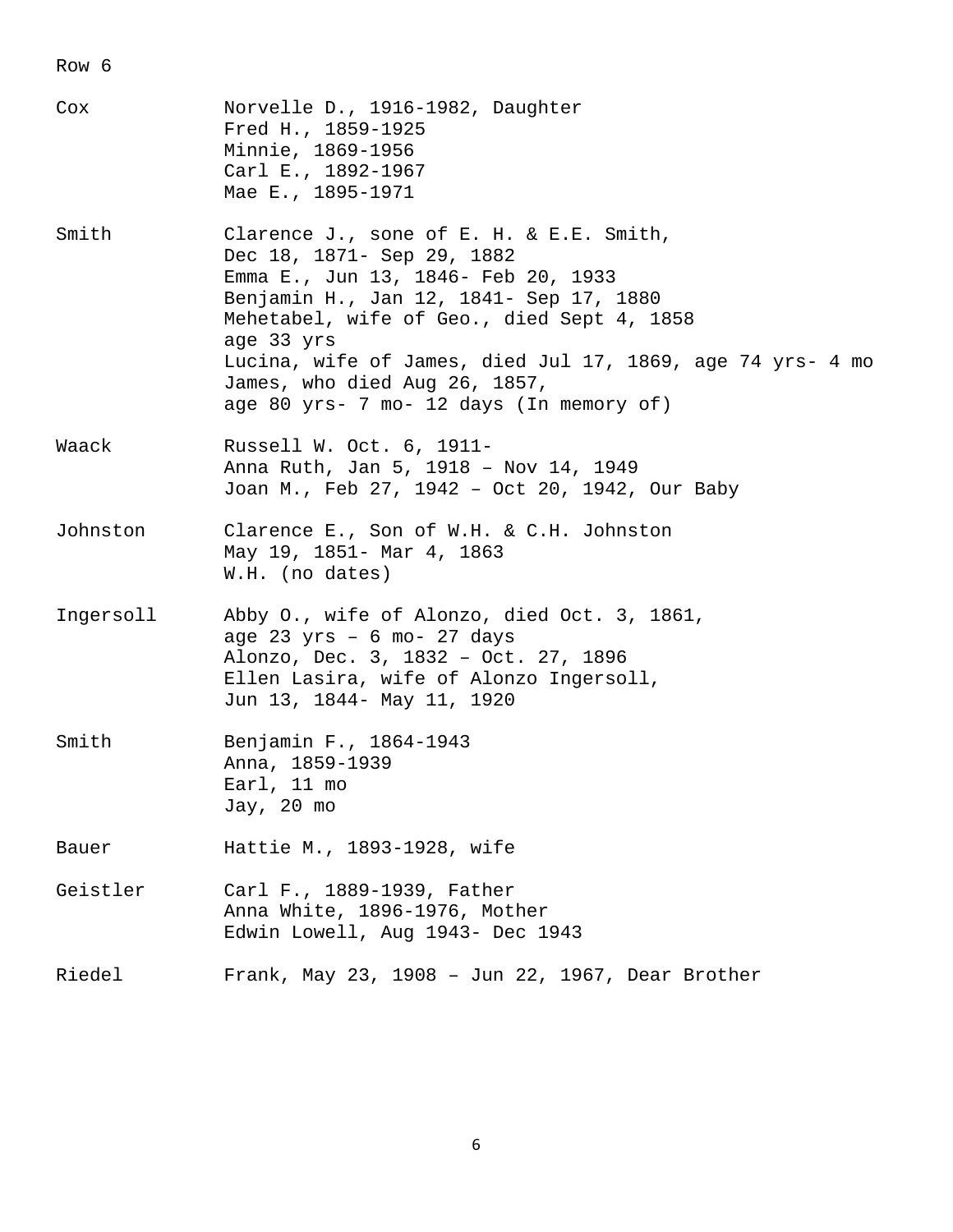| Smith       | Fred H., 1859-1925<br>Minnie Hutchins, 1869-1956<br>Ida May, 1867-1937, Mother<br>George Asa, 1863- 1921, Father<br>Emma (name $only)$ |
|-------------|----------------------------------------------------------------------------------------------------------------------------------------|
| Hutchins    | Dr. John Henry, 1883-1949, Father                                                                                                      |
| Hedden      | Viola Smith, 1852-1901                                                                                                                 |
| Smith       | Jerome B., 1826-1900, Father<br>Lucina P., 1828-1904, Mother                                                                           |
| Bullard     | Etta S. 1874-1964                                                                                                                      |
| Hedden      | Edith L., 1878-1940                                                                                                                    |
| Kipp        | Greta, 1905-1961<br>Francis, 1905-<br>Eleanor L., 1928-1947, Daughter                                                                  |
| Hendrickson | Rev. Ford, 1875-1947<br>"I have fought a good fight,<br>I have finished my course<br>I have kept the faith." II Timothy 4:7            |
| Waack       | Louis C., 1857-1918<br>August, 1859-1936<br>Ralph E. Sr., 1909-1970,<br>Always in our memory. "The Bull"                               |
| Voss        | Herman C., 1877-1934, Father<br>Bertha N., 1882-1967                                                                                   |
| Hilderbrant | Baby, 1943                                                                                                                             |
| Scott       | Charles L., 1858-1925<br>Pearl Gray Scott, 1872-19--<br>John Gray Scott, 1901-1957                                                     |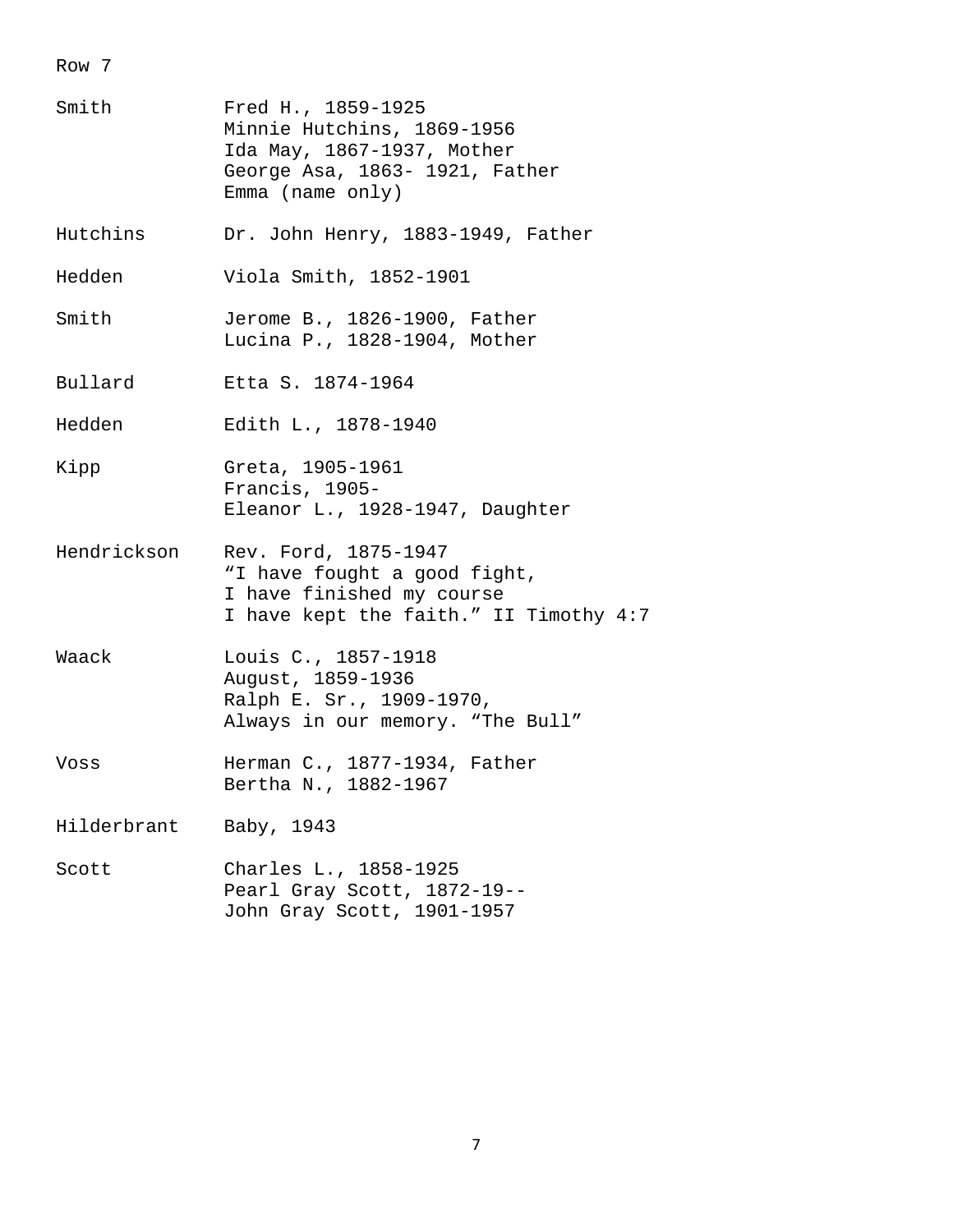| Grace     | Wallace, Sep30, 1858 - Dec 12, 1938<br>Minnie M. Hawthorne, wife of Wallace Grace,<br>Jun 17, 1868 - Feb. 6, 1934<br>Alice M. Coleman wife of Wallace Grace,<br>Dec 20, $1858 - Nov 6, 1889$ |
|-----------|----------------------------------------------------------------------------------------------------------------------------------------------------------------------------------------------|
| Peters    | Carl F., Nov 14, 1852 - Nov 22, 1931<br>Minnie, May 20, 1858- Dec 20, 1940                                                                                                                   |
| Esch      | Wilhelm, Jun 29, 1858 - May 18, 1936<br>Amelia, Sep 7, 1860- May 23, 1952<br>Bertha, 1883-1969<br>Louis C., 1884-1950                                                                        |
| Wolff     | Friedrich, 10 May 1818-27 Aug 1891<br>"Ruhe in Frieden"                                                                                                                                      |
| Rutenberg | Marie, Apr 13, 1842 - Aug 9, 1908                                                                                                                                                            |
| Ziegler   | Addie L., 1867-1934<br>Otto C., 1862-1916                                                                                                                                                    |
| Westphal  | Carl F., 1830-1914<br>Sophie Friederike, his wife, 1838-1908                                                                                                                                 |
| Stamann   | Our Babe, daughter of Fred C. & Jennie,<br>Feb. 17, 1895, age 3 days                                                                                                                         |
| Tamm      | Johanne, Nov. 14, 1867 - Sep 18, 1893<br>"Im Alter Von" 25 ys - 10 ms- 4ds                                                                                                                   |
| Oldenburg | Carl, Sep 13, 1809 - May 29, 1894<br>Sophie, Apr 1, 1824 - May 20, 1894                                                                                                                      |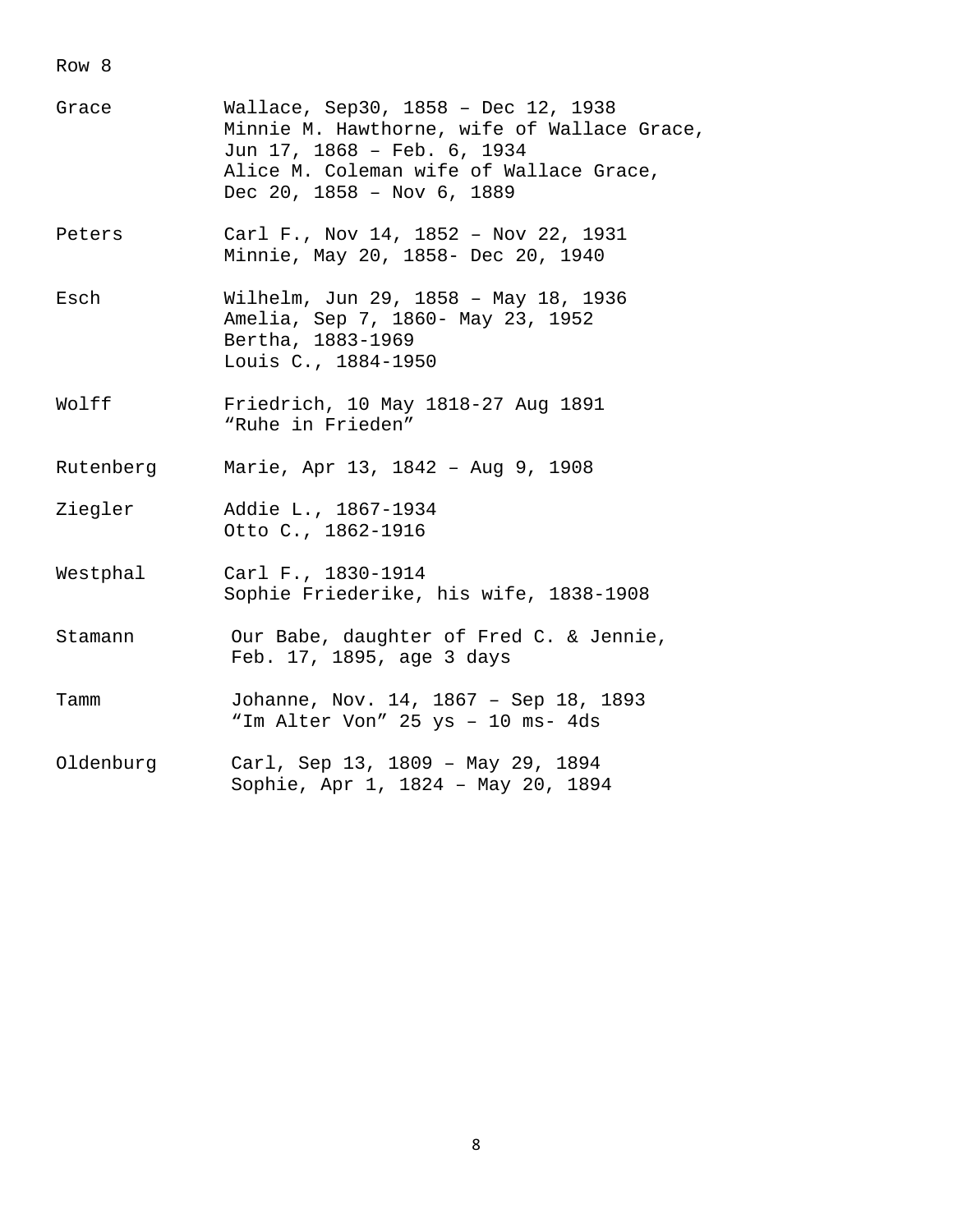| Schweizer | Conrad, Nov 22, 1897 - Sep 19, 1898<br>Fredie A., Aug 19, 1891 - Aug 2, 1901<br>Children of John & Caroline Schweizer<br>Conrad, Jul 24, 1868 - Oct. 15, 1885<br>"Gone but not forgotten." |
|-----------|--------------------------------------------------------------------------------------------------------------------------------------------------------------------------------------------|
| Wedow     | Charles, 1835-1912, "Gone but not forgotten."<br>Minnie, his wife, 1835-1912                                                                                                               |
| Hake      | Clara, 1884, infant daughter of L & M Hake                                                                                                                                                 |
| Wedow     | John, 1867-1883, son of C & S Wedow                                                                                                                                                        |
| Myers     | *Freda, died 1883, age 7 yrs<br>(Marker crumbled)                                                                                                                                          |
| Gorst     | John, Aug 19, 1821-<br>Mary, wife of John, Nov. 10, 1817 - Aug 6, 1893                                                                                                                     |
| Voss      | William, 1858-1951, Father<br>Mary, 1853-1938, Mother                                                                                                                                      |
| Schuett   | Wm. J., 1884-1955<br>Carl, 1850-1907                                                                                                                                                       |
| Smith     | Carl, son of $F <$ , died Apr 2, 1889<br>$8 \text{ yrs}$ - 6 mo - 13 days                                                                                                                  |
| Stamann   | Carl E., 1878-1891<br>Johann C., 1833-1908<br>Maria Heinerike, his wife, 1841-1916<br>"Ruhet in Frieden"                                                                                   |
| Tamm      | Sophie, 1809-1899, Mother                                                                                                                                                                  |
| Esch      | Ernest F., 1894-1982<br>Minnie C., 1893- 1983                                                                                                                                              |
| Brimmer   | Frederica, Apr 25, 1867 - Aug 25, 1895<br>Aged 28 $yrs - 4$ mo                                                                                                                             |
| Brummer   | Henry, son of W. F. & F. Brummer,<br>Aug 5, 1891, aged 2 yrs - 2 mo - 3 days<br>"Gone but not forgotten"                                                                                   |
| Geistler  | Father, 1862-1936<br>Mother, 1863-1922<br>Emma, 1895- 1902<br>Lillie, 1902<br>Willie, 1894<br>Albert, 1892                                                                                 |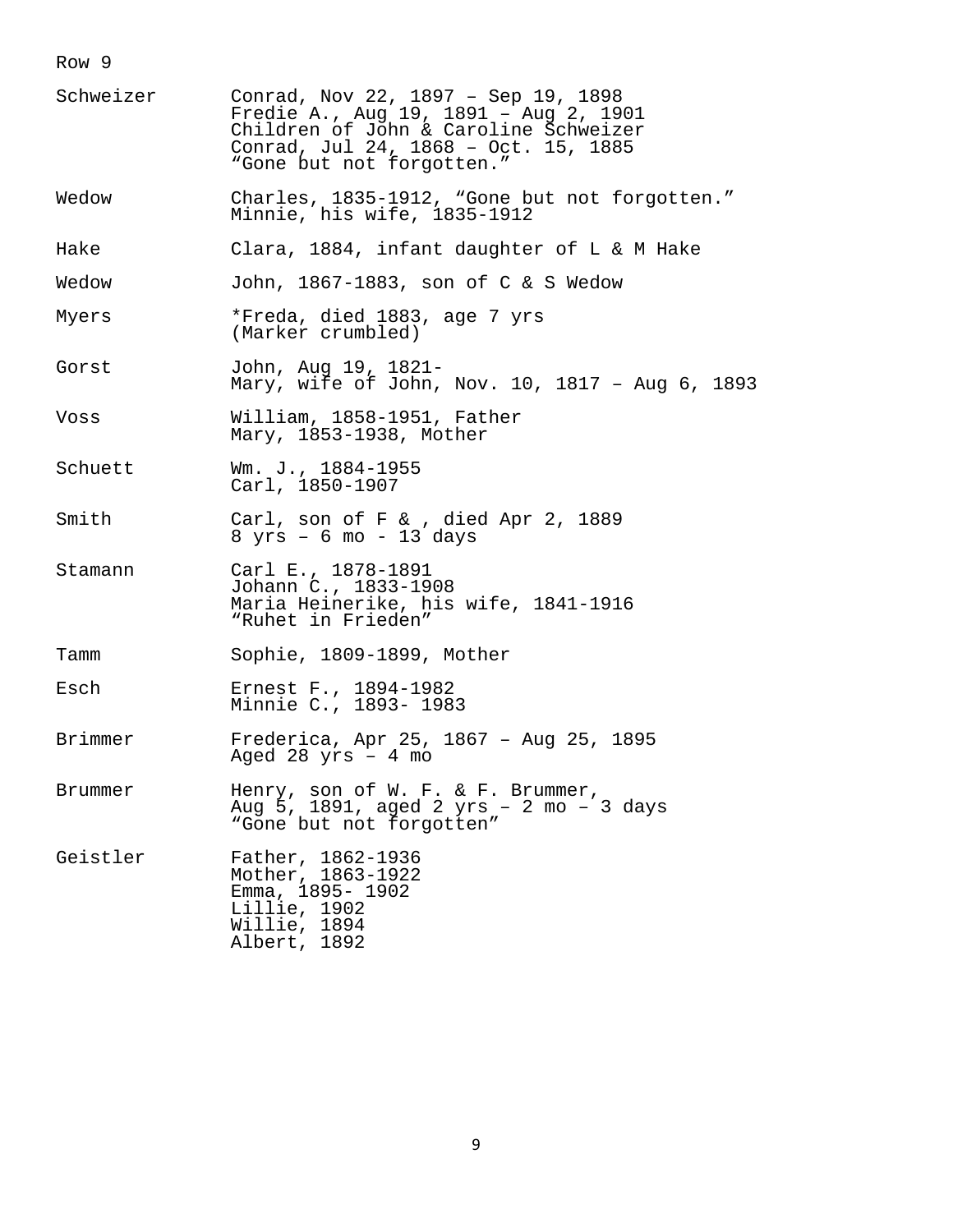| Hines   | William, 1874-1890<br>Caroline, 1847-1887, Mother<br>John, 1845-1890, Father<br>Marie, 1848-1929, Mother                                                      |
|---------|---------------------------------------------------------------------------------------------------------------------------------------------------------------|
| Nebeck  | Minnie Warner, Aug 8, 1866 - Jan 15, 1889<br>Anna, Oct 12, 1868- Apr 4, 1888<br>Carl, Aug 20, 1841-Feb 1, 1932<br>Julia, his wife, May 4, 18846-Jun 16, 1922  |
| Evert   | Frederick, Mar 3, 1836 - Jan 15, 1920, Father<br>Heneretta, Aug 17, 1841 - Nov 19, 1916, Mother<br>Gertrude Promenchenkel, 1886-1909<br>Tillie                |
| Hunt    | Louise, Oct 25, 1876 - Jun 11, 1897<br>Melvin, 1863-1905, Father<br>Minnie, 1869-1935, Mother<br>Jessie, Jul 12, 1890-Oct 7, 1890                             |
| Esch    | Joyce Maxine, Jun 4, 1927 - Dec 9, 1927                                                                                                                       |
| Meisner | Dorthea, 1829-1903                                                                                                                                            |
| Rank    | Charles, 1833-1909, Father<br>Anna, 1861-1936, Mother<br>Martin, Jul 21, 1891-May 22, 1902                                                                    |
| Bock    | Herman, son of W & A Bock,<br>May 30, 1882- Mar 18, 1886<br>William, Jul 3, 1856 - Mar 31, 1884<br>Willie, son of W & A Bock,<br>Jun 25, 1881 - Aug 6, 1881   |
| Salow   | Fred, 1875-1947<br>Harley W., 1908-1933<br>Alfreda, wife of Fred, 1878-1911<br>Mother<br>Herman                                                               |
| Holtz   | Martin, Aug 14, 1886, aged 72 yrs<br>Wilhalm, 1860-1917<br>Augusta, wife of WIlhalm, 1863-1944<br>Edwin, 1897- 1941<br>Karl, 1885<br>"We will meet in heaven" |
| Bauman  | R., 1824-1896, Mother                                                                                                                                         |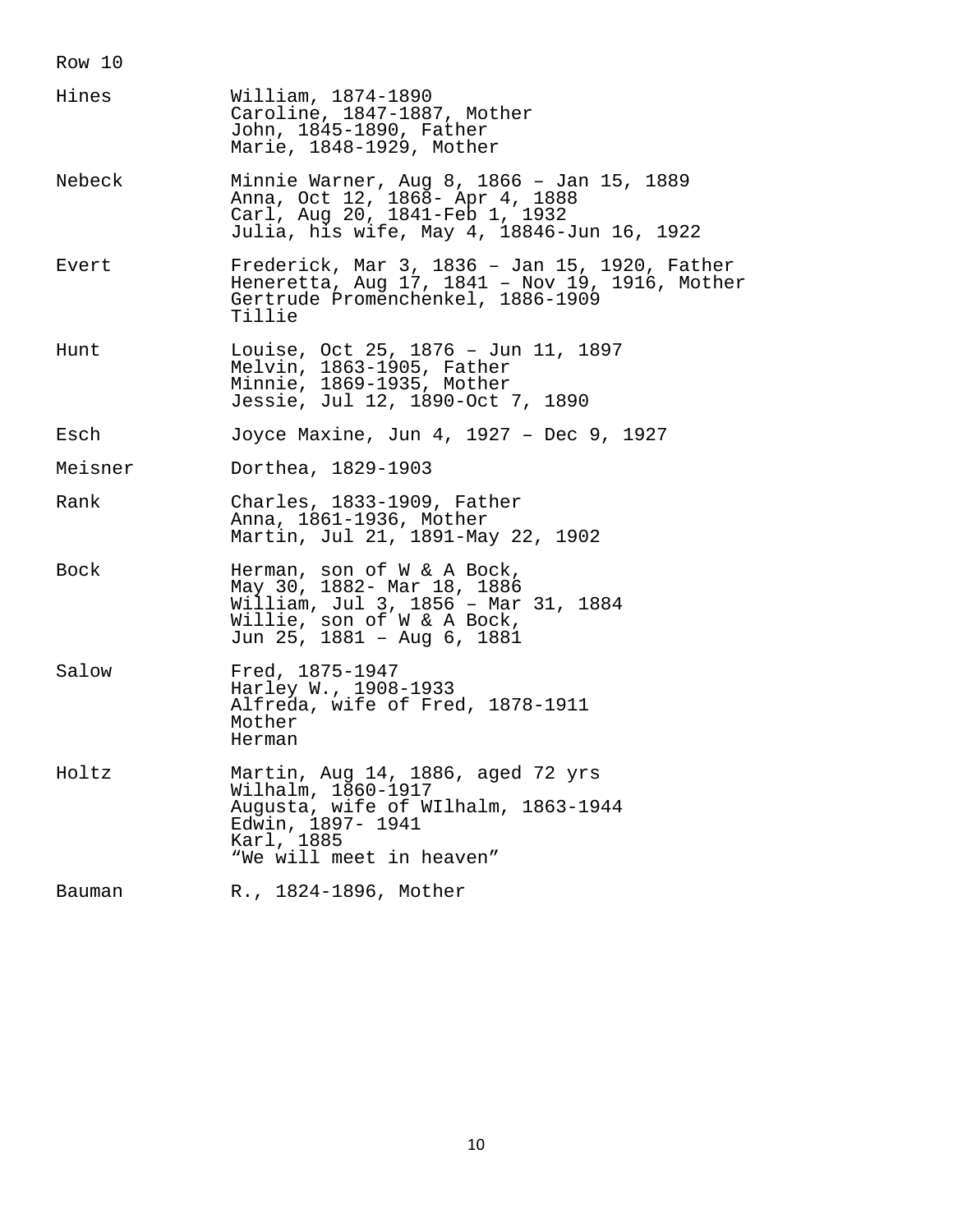| Manzel          | Sophia, 1816-1887<br>Carl, 1819-1898<br>Albert, 1853-1918, Father<br>Lena, his wife, 1861-1927, Mother<br>Fred, their son, 1883-1883   |
|-----------------|----------------------------------------------------------------------------------------------------------------------------------------|
| Hartz           | Adalph, 1815-1894, Grandfather                                                                                                         |
| Rutenbar        | Carl, 1840-1916, Father<br>Johanna C., 1844-1926, Mother<br>Annie, 1873-1883, Daughter                                                 |
| Willert         | William K., 1861-1900<br>Bertha A., 1864-1939<br>Elpriede W. C., (G.T. & D.C.)<br>died Jan 5, 1885<br>aged 20 $yrs - 9$ mo $-$ 28 days |
| Pinnow          | Eckhard, Feb 20, 1851- Nov 21, 1913<br>*Rikekeet, Nov 21, 1913<br>Charles, 1870-1939                                                   |
| Esch            | Wilhelmine C. S. 28 Apr 1830-5 Apr 1889                                                                                                |
| Trap            | Frieda, daughter of Herman & Anna, (no dates)                                                                                          |
| Becker          | Fred A., 1880-1959<br>Ida, 1882-1924<br>Wilhelm Eick, 1871 - 1892                                                                      |
| Row 12          |                                                                                                                                        |
| $W \cap \alpha$ | $\alpha$                                                                                                                               |

| Waqenknqht<br>(Waqenknecht) | Christian, May 5, 1843-May 17, 1907<br>Reaka, his wife, Apr 7, 1843<br>Herman, son of G. & F. died May 5, 1882<br>aged 4 mo- 17 days                                                                                                                      |
|-----------------------------|-----------------------------------------------------------------------------------------------------------------------------------------------------------------------------------------------------------------------------------------------------------|
| Krumm                       | Charles, 1832-1920<br>Joh. 16. 33. "In der welt habt ihrangst. Aber seid getrost<br>ich habe die welt uberwynden"<br>*Sophia D., wife of Charles, Dec. 21, 1837 in<br>Zuwildberg, Germany, died Jul 6, 1895<br>aged 57 yrs- 6 mo-15 days (marker missing) |
| Esch                        | Maria, Jan 1, 1826 at Zuwildberg, Germany,<br>$\sim$ 0.0 4.000 $\sim$ -1                                                                                                                                                                                  |

died Jun 29, 1888 at Livonia, Mich.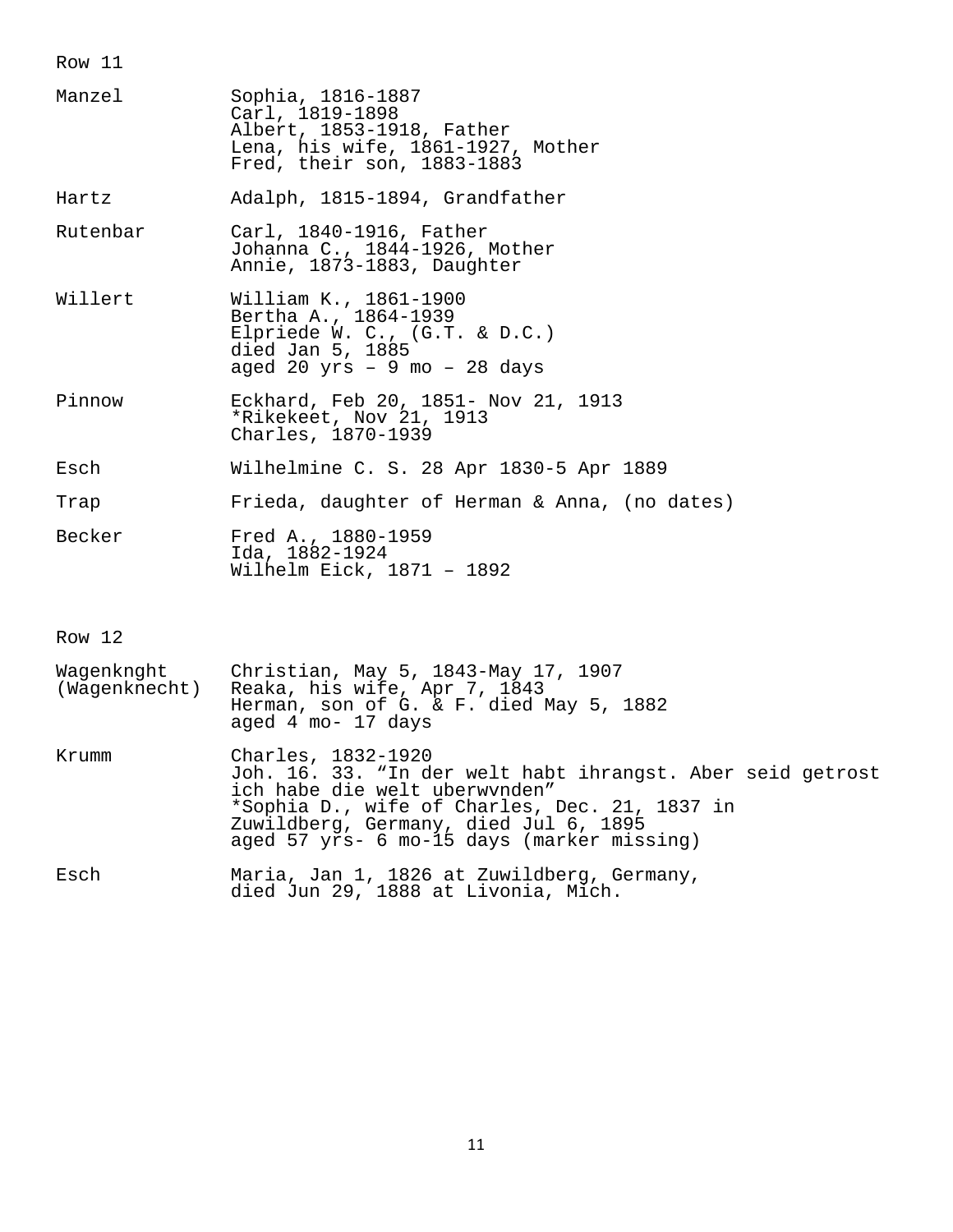# Row 12 (continued)

| Krumm      | *Herman F., son of C & S Krumm,<br>died Sep 2, 1880, 6 yrs - 11 mo -13 days<br>"Gone but not forgotten"<br>*Ludwig F. son of C & S. Krumm,<br>died Sep 15, 1880, 3 yrs - 19 days<br>"Gone but not forgotten"           |
|------------|------------------------------------------------------------------------------------------------------------------------------------------------------------------------------------------------------------------------|
| Gaede      | Emile, Apr 22, 1821 - Nov 29, 1880                                                                                                                                                                                     |
| Hirschlieb | *Baby, Aug 14, 1893 - Dec 26, 1893                                                                                                                                                                                     |
| Gade       | Ludwig, Aug 10, 1860-Jun 19, 1900                                                                                                                                                                                      |
| Gaede      | Friedrich, Oct 4, 1830- May 20, 1906<br>Carolina, Sep 22, 1834 - Jun 25, 1915                                                                                                                                          |
| Smock      | Caroline, wife of Fred J., Sept 17, 1889, 56 yrs,<br>Mother, "Her memory is Blessed".<br>Frederick J., 1836-1909,<br>Father, "His trust was in Jehovah"<br>Emma M., 1868-1949<br>Minnie C., 1864-1962<br>Ida C., -1960 |
| Keehl      | Fred, Nov 11, 1828- Nov 8, 1900<br>Roy, Jun 5, 1900 - Aug 2, 1901<br>Ervine, Feb 15, 1905 - Mar 12, 1906<br>Anna, Sep 2, 1838- Jan 30, 1899<br>Fred, May 12, 1892-Oct. 12, 1892                                        |
| Witt       | William, 1847-1904<br>Dorathy, his wife, 1849-1923                                                                                                                                                                     |
| Deatra     | John, son (no dates)<br>Grandworth, son (no dates)                                                                                                                                                                     |
| Manzel     | Carl, 1847-1918<br>Louise, his wife, 1857-1927<br>Henry, 1874-1957<br>Lena, 1877-1927                                                                                                                                  |
| Earnest    | *Caroline, (marker missing)                                                                                                                                                                                            |
| Evert      | Mary Shoemaker, 1883-1978<br>Lena, 1847-1927<br>Henry, 1874-1957                                                                                                                                                       |
| Esch       | Marilyn, 1929                                                                                                                                                                                                          |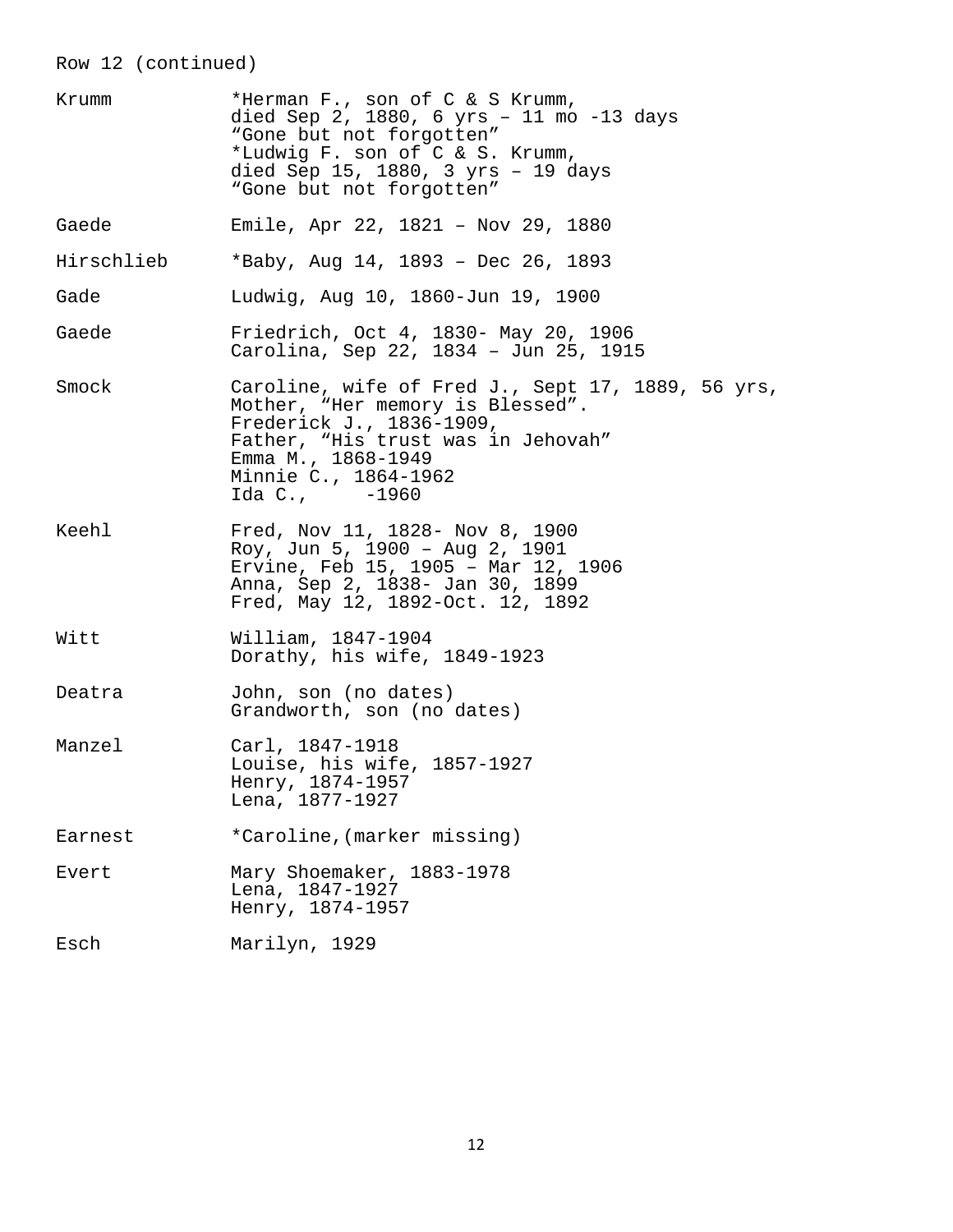Rox 13

| Waack     | Frederick, Sep 22, 1826 - Jul 4, 1909<br>Sophia, his wife, Mar 8, 1836 - Feb 3, 1905<br>Freddie, Apr 23, 1879 - Jan 29, 1898<br>Henriette, Oct 1, 1880 - Jan 15, 1898<br>Otto, Apr 16, 1893 - Feb 2, 1898                                            |
|-----------|------------------------------------------------------------------------------------------------------------------------------------------------------------------------------------------------------------------------------------------------------|
| Rossow    | Elfrieda, wife of Franz, Dec 12, 1858 - Oct 5, 1886<br>*Ida, daughter of Franz & Elfrieda,<br>Mar 8, 1880 - Aug 5, 1880<br>Alvina W., daughter of Franz & Minnie,<br>died Apr 9, 1896, 3 yrs - 9 mo - 1 day<br>Caroline, Apr 10, 1820 - Oct 12, 1886 |
| Schroder  | John, Feb 24, 1847 - Mar 23, 1918<br>Mary Ash, his wife, Sep 30, 1847-Mar 26, 1917<br>Johnnie, Jun 19, 1880-Jul 1, 1880<br>Fridericka Ash, Mar 9, 1814- Mar 6, 1885                                                                                  |
| Schroder  | Ricka, beloved wife of Fred,<br>Jan 27, 1841 - Oct 26, 1905<br>Frederick, Mar 10, 1881 - Mar 20, 1881<br>William, Nov 14, 1874 - Nov 14, 1888<br>Frederick & William are children of<br>Fred & Ricka Schroder                                        |
| Bauman    | Fred, 1827-1912<br>Johanna, 1824- 1919<br>Sophie, wife of Johann Tamm<br>Mar 5, 1858 - May 10, 1886                                                                                                                                                  |
| Tamm      | Infant son of Johann & Sophie, died May 5, 1886                                                                                                                                                                                                      |
| Luke      | Robert, died Apr 6, 1886, aged 62 yrs                                                                                                                                                                                                                |
| Nicholson | Franklin M., 1882- 1963<br>Clara B., 1888-1951                                                                                                                                                                                                       |
| Mantz     | Emma, wife of Fritz Ische, born 1884 in Hanover,<br>Germany, died 1925, Farmington, Mich.                                                                                                                                                            |
| Rossow    | Louise, 1867-1932<br>William, 1869–1942                                                                                                                                                                                                              |
| Hugger    | Gottlieb, died Oct 29, 1894, 39 yrs - 9 mo                                                                                                                                                                                                           |
| Rossow    | Elsie, 1901-1910                                                                                                                                                                                                                                     |
| Ludeman   | Charles, 1847-1898, Father<br>Maire, 1847- 1919, Mother<br>Carl F., Jul 9, 1892 - Sep 19, 1892<br>son of C & M Ludeman                                                                                                                               |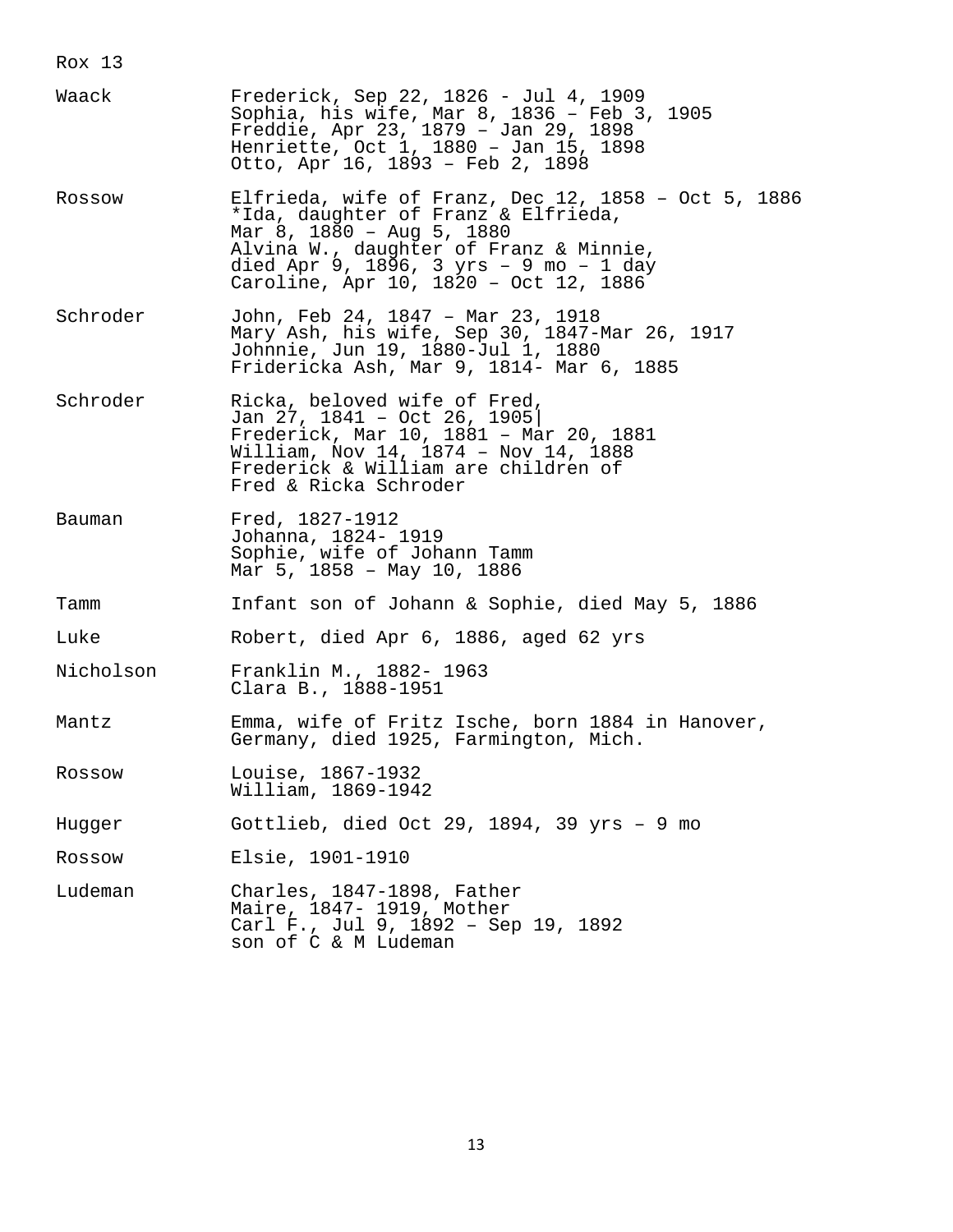| Bunge     | Maria, 1846 - 1908<br>"Jesus Meire Zuvelsicht"<br>Gottlieb, Jun 29, 1878 - Jan 8, 1883<br>$4 \text{ yrs}$ - 6 mo - 9 days                                                                                                          |
|-----------|------------------------------------------------------------------------------------------------------------------------------------------------------------------------------------------------------------------------------------|
| Gerharett | Paul, Oct 3, 1876 - Apr 16, 1879<br>$2 yrs - 6 mo - 9 days$                                                                                                                                                                        |
| Gusta     | Ricka                                                                                                                                                                                                                              |
| Goers     | *Frederick, Jan 16, 1858 - Mar 20, 1935<br>*Fredericka, Mar 14, 1856 - Aug 11, 1893<br>*Therase, wife of F. Goers, born Oct 10, 1869<br>Carl J., 1897-1925                                                                         |
| Nacker    | Fred, Jan 24, 1822 - Sep 12, 1904<br>Hannah, wife of Fred, Sep 26, 1822 - Mar 13, 1896<br>"At Rest"                                                                                                                                |
| Essig     | Jacob F., Feb 7, 1826 - Apr 5, 1880, Father<br>Sophie, his wife, Jun 28, 1833 - Dec 1, 1901, Mother<br>Sophie, Mar 13, 1858 - Sep 29, 1881<br>Jacob, 1863-1939<br>Katherine, 1861-1928<br>Fredrieka, 1866- 1939<br>Anna, 1873-1962 |
| Smith     | Carl, 1815-1882<br>Marie, 1814-1896                                                                                                                                                                                                |
| Sallow    | Fred, Feb 7, 1845- Dec 3, 1910<br>Reaka, his wife, Apr 29, 1846-                                                                                                                                                                   |
| Hutchins  | Charles D., 1855-1939<br>Lecta L., his wife, 1859-1897                                                                                                                                                                             |
| Gow       | John, 1835-1917<br>Mary, his wife, 1834-1912                                                                                                                                                                                       |
| Pankow    | August W., Jan 31, 1864<br>Mary, his wife, Dec. 23, 1868 - Oct. 31, 1899<br>"In God we trust to meet again."                                                                                                                       |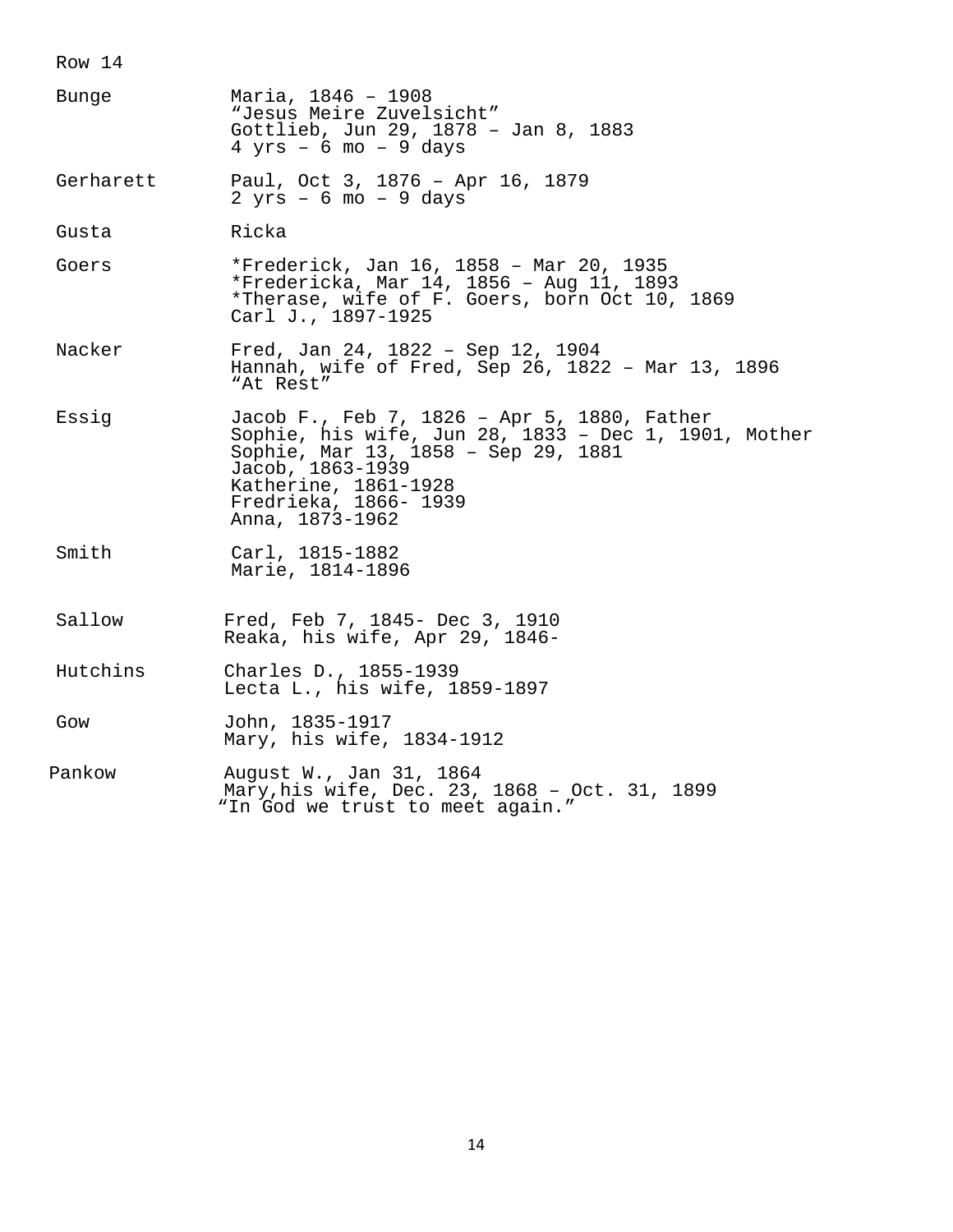| Grace      | Benjamin F., Apr 1, 1833 - May, 20, 1918<br>Sarah J. Shaw, wife of B.F. Grace,<br>Jan 27, 1833- Jan 11, 1883                                                                                                                                                                                                                     |
|------------|----------------------------------------------------------------------------------------------------------------------------------------------------------------------------------------------------------------------------------------------------------------------------------------------------------------------------------|
| Grace      | M. B., Jun 9, 1857 - Sep 30, 1857<br>Wm. S., Feb 14, 1861 - Nov 23, 1861                                                                                                                                                                                                                                                         |
| Shaw       | Mary<br>Wm. M., Jun 23, 1800-Feb 21, 1885<br>Leah Borden, his wife,<br>Aug 15, 1807-Aug 21, 1884<br>Sarah, Sep 23, 1803 - Sep 9, 1864                                                                                                                                                                                            |
| Grant      | Sofa, Jul 14, 1877, aged 86 yrs                                                                                                                                                                                                                                                                                                  |
| Bauer      | *Catherine, wife of C.F., died Jan 17, 1877, age 36 yrs                                                                                                                                                                                                                                                                          |
| Arms       | Sophia, Jul 12, 1874, aged 63 yrs                                                                                                                                                                                                                                                                                                |
| Ash        | *Minnie, died Nov 23, 1872<br>$18 \text{ yrs}$ - 3 mo - 13 days                                                                                                                                                                                                                                                                  |
| Schroder   | Mina, Feb 20, 1872 - May 17, 1872<br>*Minnie, died May 30, 1872,<br>$24$ yrs - 1 mo- 5 days                                                                                                                                                                                                                                      |
| Esch       | Johann, (HIS), Jun 6,1871, 18 yrs                                                                                                                                                                                                                                                                                                |
| Row 16     |                                                                                                                                                                                                                                                                                                                                  |
| Stevens    | Benjamin, Jun 9, 1878, 79 yrs - 2 mo- 21 days<br>Julia, wife of Benj., died Dec. 26, 1879<br>aged 78 yrs - 2 mo - 12 days                                                                                                                                                                                                        |
| Adams      | Asa A., Feb 5, 1834- Jan 19, 1905<br>Ellen E., Jul 21, 1836 - Jun 17, 1912                                                                                                                                                                                                                                                       |
| Stevens    | Benjamin S., son of Benji. & Electra,<br>died Feb 6, 1818, aged 18 yrs<br>Edward D., May 16, 1888- Aug 28, 1905<br>Ann E., wife of E.D. Stevens,<br>Jul 25, 1842 - Aug 27, 1924<br>C. Walter, son of H. R. & A. L. Stevens,<br>Nov 4, 1868, 6 mo - 17 days                                                                       |
| Van Leuven | John, died Dec 20, 1863,<br>aged $65$ yrs - 5 mo - 25 days<br>Ann Eliza, wife of John, died May 27, 1866<br>aged 64 yrs - 1 mo - 1 day<br>Maria, daughter of John & Eliza,<br>and wife of J. P. Drummond,<br>died Dec 6, 1860, aged 29 yrs<br>Susan, daughter of John & Eliza<br>died Aug 22, 1844, aged 2 $yrs - 8$ mo - 2 days |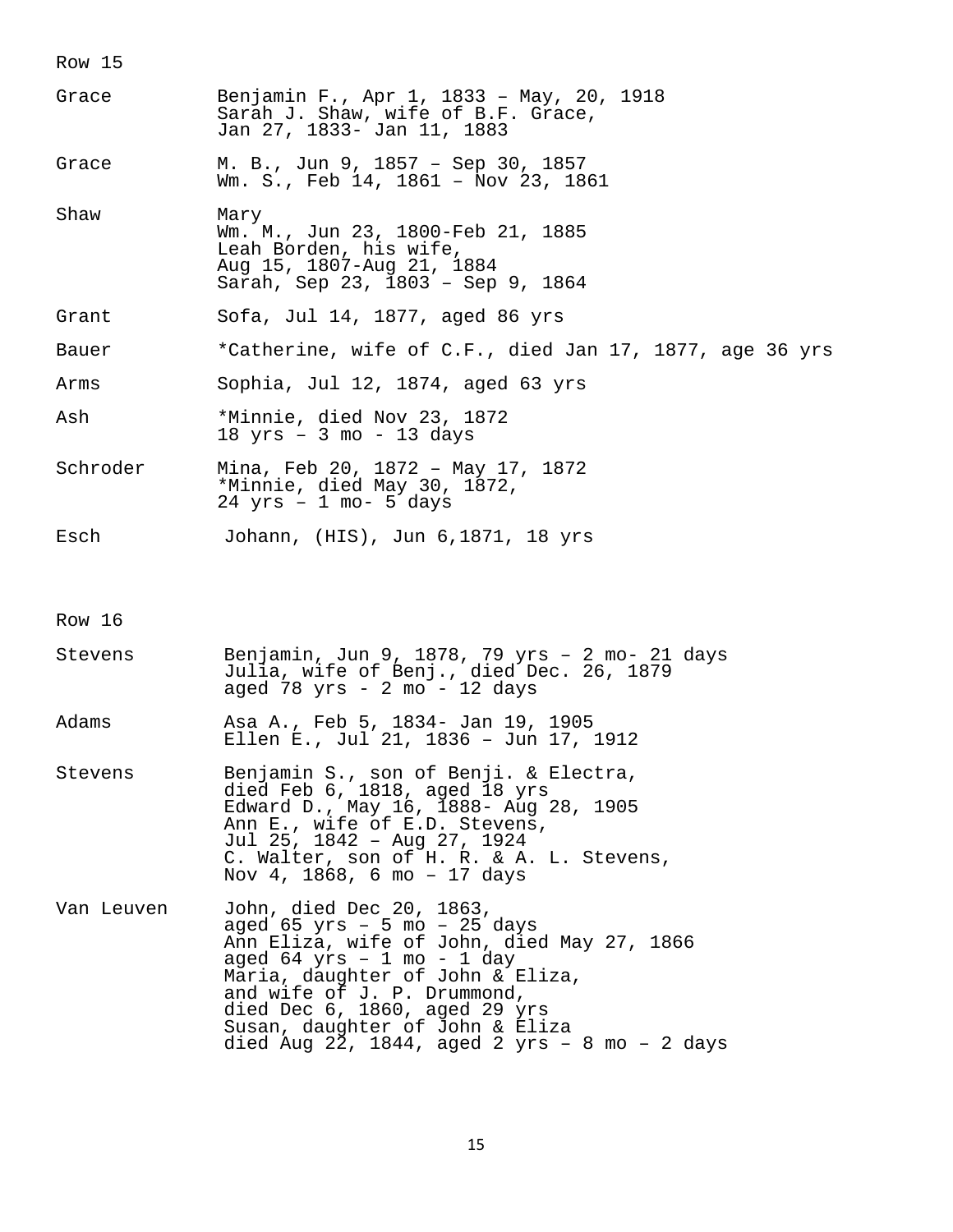# Row 16 (continued)

| Van Leuven   | Mary Ann, daughter of John & Eliza and<br>wife of Evander Aldrich, died Aug 27, 1856,<br>aged 23 $yrs - 4 mo - 10 days$<br>Alice, wife of Emery Sadler<br>Feb 10, 1845- Feb 7, 1892<br>Allen, son of John & Eliza, died Dec 5, 1852,<br>aged 24 yrs 11 days<br>Harriett, daughter of John & Eliza,<br>wife of John S. Johnson, died Jul 8, 1862<br>$42 \text{ yrs} - 6 \text{ mo} - 28 \text{ days}$ |
|--------------|------------------------------------------------------------------------------------------------------------------------------------------------------------------------------------------------------------------------------------------------------------------------------------------------------------------------------------------------------------------------------------------------------|
| Johnson      | John S., Jun 26, 1867, aged 56 yrs - 8 mo - 8 days                                                                                                                                                                                                                                                                                                                                                   |
| Van Leuven   | Lorenzo, died Jan 11, 1866, 15 yrs - 5 mo - 24 days<br>Child of L & E. S. Van Leuven                                                                                                                                                                                                                                                                                                                 |
| Saddler      | Alice                                                                                                                                                                                                                                                                                                                                                                                                |
| Tucker       | Maria, wife of James, died Nov 11, 1846                                                                                                                                                                                                                                                                                                                                                              |
| Starkweather | Catharine R., wife of Hilus H.,<br>died Oct 13, 1853, aged 53 $yrs - 3 mo$                                                                                                                                                                                                                                                                                                                           |
| Salow        | Andrew H., 1886 - 1946, Father<br>Helen M., 1888-1962, Mother<br>"Great love lives on"<br>Henry, 1873-1947<br>Clara 1881-1955                                                                                                                                                                                                                                                                        |
| Westfall     | Frankie, son of Charles & Sophia,<br>died Aug 9, 1887, age 3 $yrs - 6$ mo - 9 days                                                                                                                                                                                                                                                                                                                   |
| Schroder     | Sophia, died Aug 1, 1887, age 74 yrs                                                                                                                                                                                                                                                                                                                                                                 |
| Westfall     | Harmon L., son of J & A, dieed May 3, 1878,<br>Aged 7 mo $-18$ days                                                                                                                                                                                                                                                                                                                                  |
| Liverance    | Charles F., died Oct 10, 1878,<br>Aged 88 $yrs - 9$ mo $-20$ days<br>Louis, son of C & I Liverance,<br>died Nov 24, 1889<br>Henry, 1860-1907<br>Henry, 1833-1913, Father<br>$C.$ , 1836 - 1911, Mother                                                                                                                                                                                               |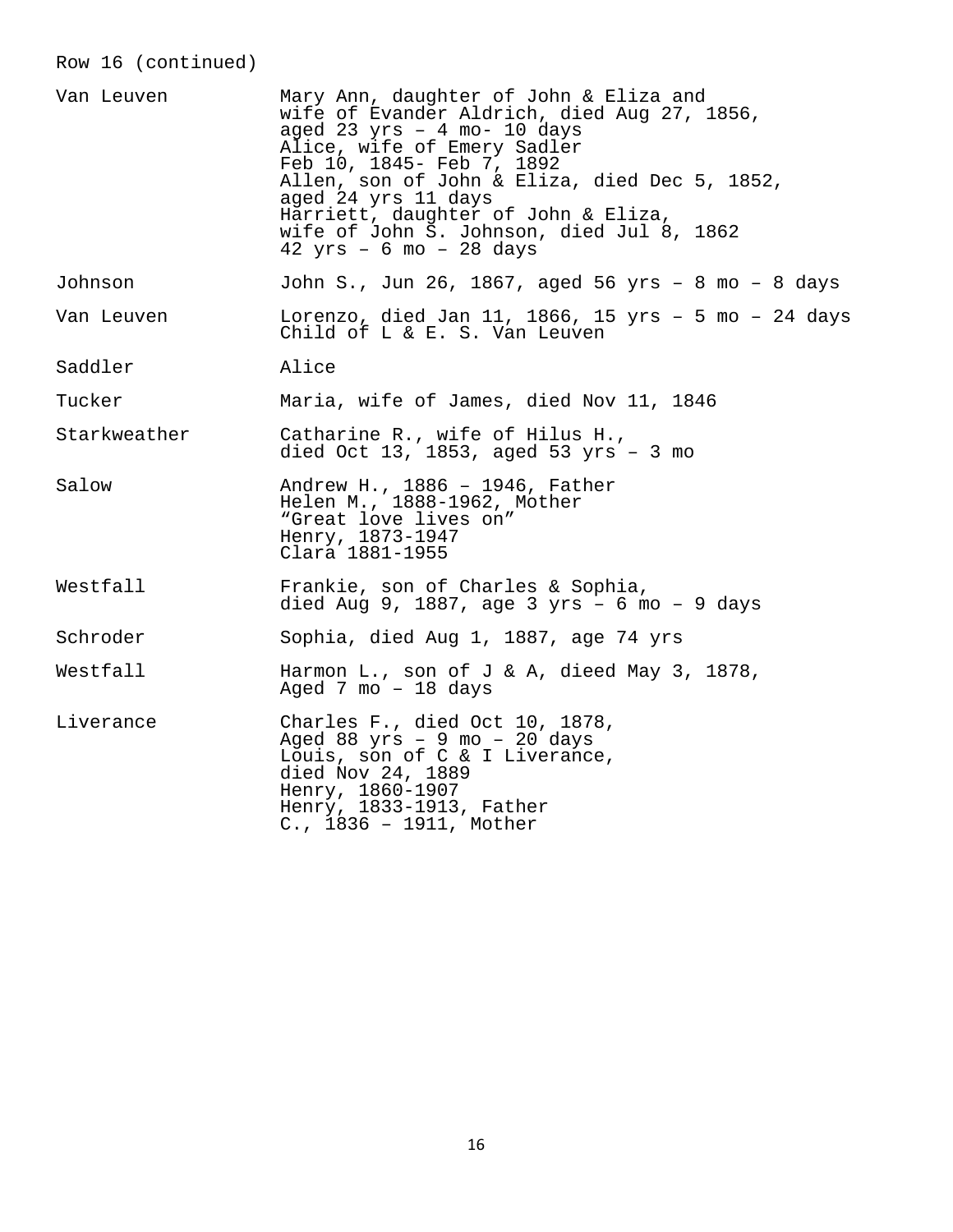| Durham   | Ira, died Oct. 24, 1862 in the 88 year of his age<br>Elizabeth, wife of Ira, died Oct 6, 1855, age 73<br>Wm. N., died at Detroit, Jan 5, 1847,<br>aged 24 $yrs - 6$ mo $- 14$ days, My Brother                                                                                                                                                                                                                                                                                    |
|----------|-----------------------------------------------------------------------------------------------------------------------------------------------------------------------------------------------------------------------------------------------------------------------------------------------------------------------------------------------------------------------------------------------------------------------------------------------------------------------------------|
| Middaugh | Elizabeth, wife of Henry, died Aug 20, 1852,<br>$66 \text{ yrs} - 10 \text{ mo}$                                                                                                                                                                                                                                                                                                                                                                                                  |
| Burns    | Sarah M., wife of D., died Jul 14, 1858,<br>$26$ yrs $-10$ mo<br>Charles H., son of D & S, died Mar 13,<br>died Mar 13, 1860, age $1 \text{ yr}$ - 10 mo                                                                                                                                                                                                                                                                                                                          |
| Hoyt     | *Harriet, died Mar 1, 1873, aged 29 yrs<br>(marker missing)                                                                                                                                                                                                                                                                                                                                                                                                                       |
| Cranson  | *Samuel, died Jan 11, 1859, aged 61<br>*Percis Fuller, wife of Samuel, bon Dev 27, 1796<br>in Conn., died in Michigan Dec 22, 1876, aged 80<br>Delia Jane, daughter of S. & P. J., born in Mich.<br>Aug 13, 1835 - Nov 1, 1870, 35 yrs - 2 mo - 18 days<br>Luke W., Mar 19, 1863, aged 30 yrs - 9 mo - 16 days<br>*Sobrina, daughter of Samuel & Persis,<br>died Aug $27$ , $18--$ , age 6 days<br>*Permilla E. Wiston, daughter of Samuel & Persis,<br>died Nov 23, 1851, age 25 |
| Sperry   | *Henry A., died Oct 14, 1855, aged 88 yrs<br>Anson, died Aug 28, 1836, 71 yrs- -- - 7 days<br>Huldah, wife of Anson, died Jun 6, 1877<br>Sobrina,<br>Hannah M., wife of Ira, died Mar 8, 1858<br>age 44 yrs<br>*Ira Florentine, son of Harry & Mary,<br>Aug 2, 18-- - Oct 10, 1871                                                                                                                                                                                                |
| Grace    | Theodore, 1835-1915<br>Elizabeth M., 1833-1861, and<br>Baby Otto<br>Helen M. Randolph, 1839-1860                                                                                                                                                                                                                                                                                                                                                                                  |
| Johnston | Leonie, 1863-1937<br>Richard H., Apr 14, 1786 - May 23, 1873<br>Hannah, Nov. 7, 1791- Nov 23, 1886<br>Abigail E., beloved wife of H. Johnston,<br>Aug 4, 1834 - May 18, 1878                                                                                                                                                                                                                                                                                                      |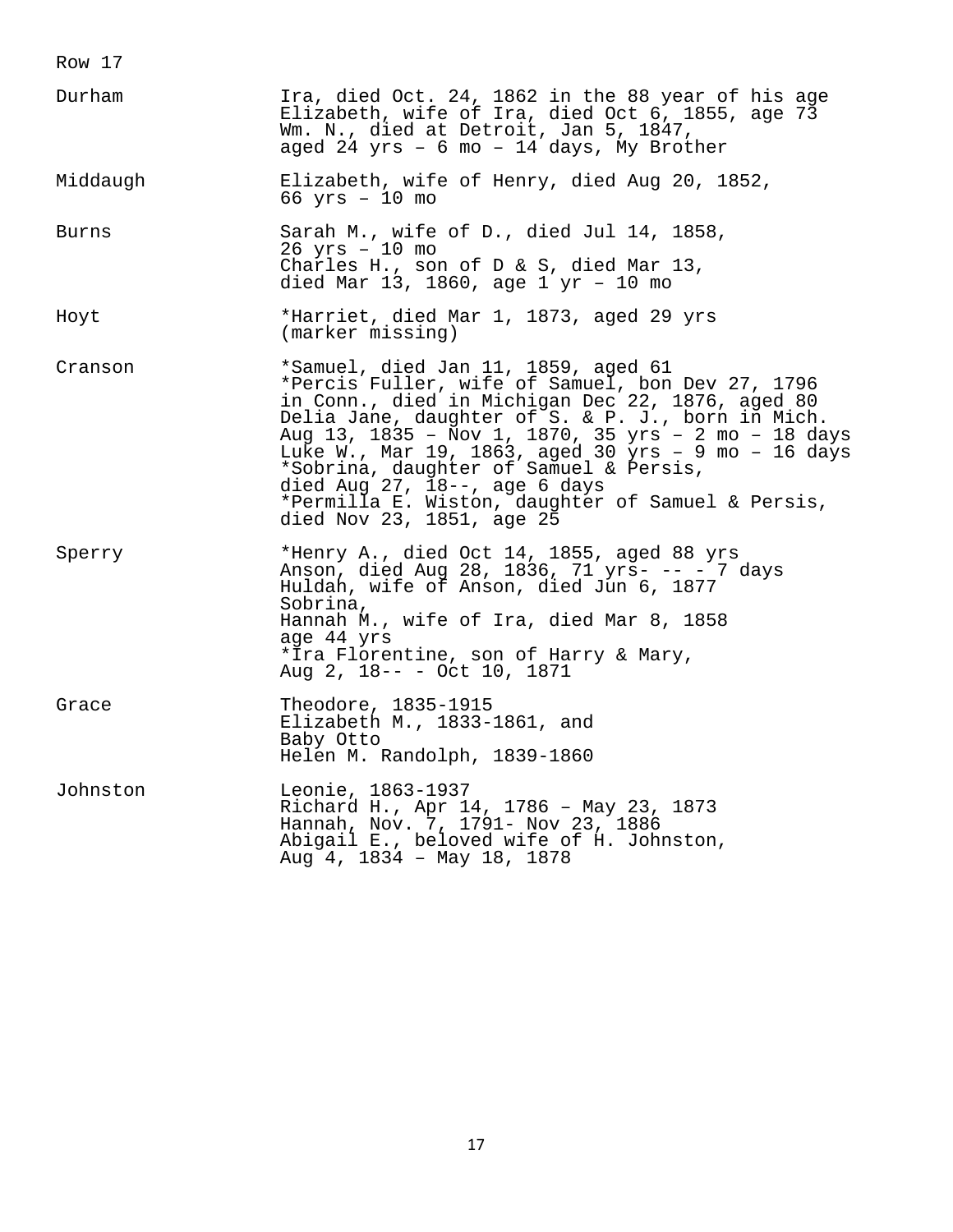Row 18 Webster Justus, died Jan 11, 1850, aged 70 yrs Eliza, his wife, died Aug 29, 1843, aged 56 yrs \*Lorinda, wife of Gardurous, died Jan 9, 1845, 20 yrs – 8 mo – 5 days Tallmadge Mathaniel, Nov 5, 1802- Sep 17, 1873 Lydia Durham, his wife, Nov 20, 1801 – Mar 11, 1867 Charles B., Oct 11, 1828- Oct 6, 1848 Myers **Louis, daughter of Moses Rogers**, Died Feb 11, 1850, aged 27 yrs – 8-9 mo Rodgers Polly, died Mar 15, 1855, aged 70 yrs – 2 mo Roberts Rebecca, Jan 9, 1897, aged 80 yrs Reuben, Jun 10, 1881, aged 60 yrs – 4 mo- 2 days Stacey Hiram, Aug 16, 1848, aged 42 yrs – 8 mo – 22 days Roberts Asa R., 1852-1924 Hallock Daniel, died Jul 15, 1853, 34 yrs – 11 mo - 15 days Our little Burton, aged 18 mo Henry Byron, son of Daniel & Elizabeth, died Sep 2, 1855, aged 12 yrs – 10 mo Elizabeth, wife of Daniel, Sep 21, 1820 – Oct 8, 1857 aged 37 yrs Deborah, daughter of D & E Hallock Backus Clara Elisa, daughter of Charles & Laura, died Oct 5, 1855, 13 mo Southwick Deborah, wife of Ezra, departed this life Sep 10, 1855, aged 69 yrs – 10 mo – 18 days Backus Clara Elisa, daughter of Charles & Laura, died Oct 5, 1855, 13 mo Lapham \*Willie A., son of Marshall & Julia A., May 21, 186-, aged 4 yrs – 1 mo- 26 days Botsford Mugusta C. Harmon, wife of O.C. Botsford, died Apr 8, 1870, aged 30 yrs Nash Josiah, died Nov 26, 1853 Emily J., died Aug 26, 188-, age 93 yrs Our Albert Martin Albert, Dec 5, 1840, 48 yrs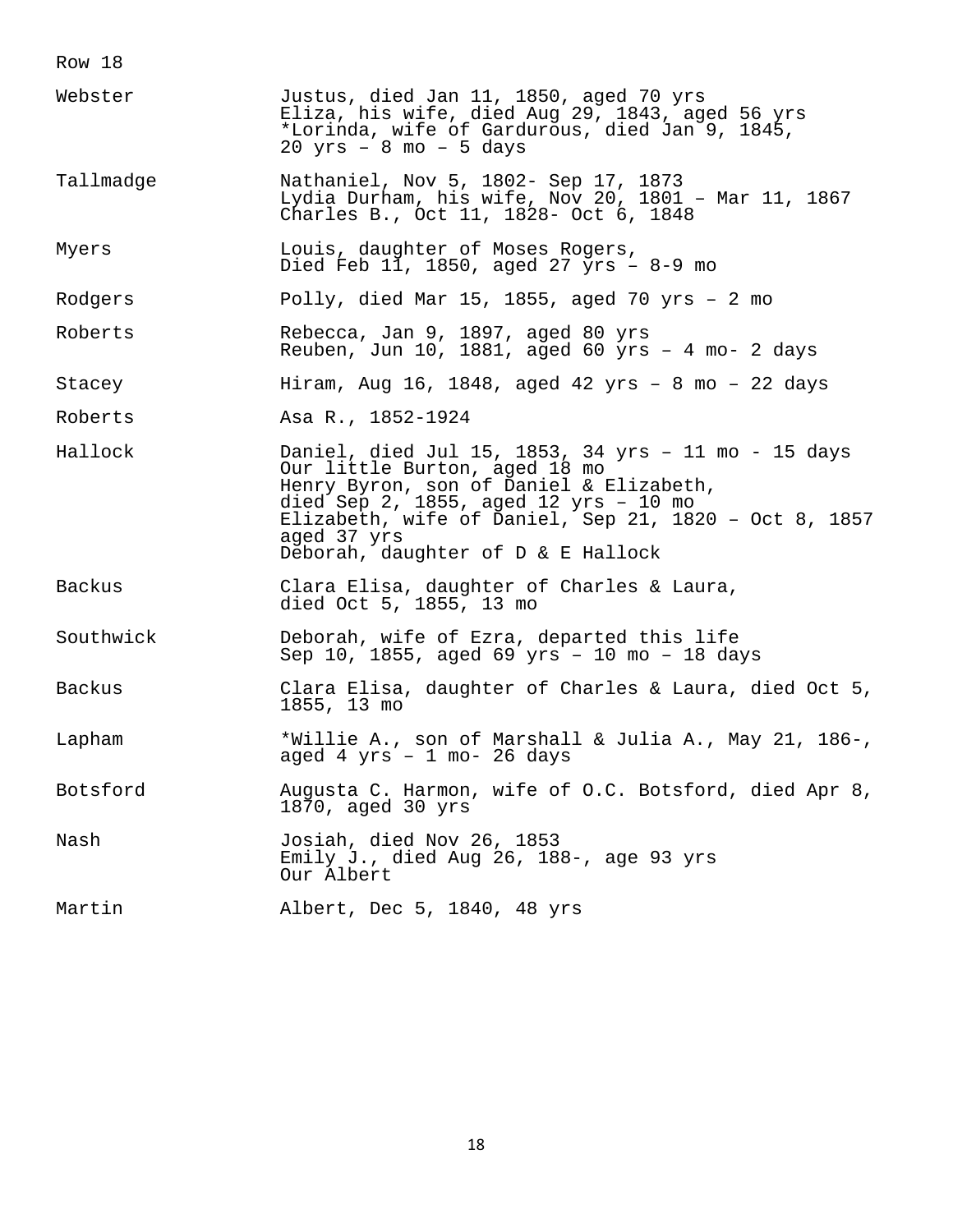| Johnston | Ambrose, Sep 14, 1832 - Mar 4, 1901<br>Sarah, his wife, Aug 9, 1835 - Mar 30, 1917<br>Frank A., son of A. J. & S. J., (At Rest)<br>died Jun 27, 1859, aged $1 \text{ yr}$ - 10 mo - 14 days<br>Elmer E. son of A. J. & S. J. Johnston,<br>Aug 29, 1881, 20 yrs - 4 mo - 8 days<br>"Gone with the Miales"<br>Clara A., daughter of A.J. & S. J. Johnson,<br>died Nov 12, 1883, 21 yrs - 24 days |
|----------|------------------------------------------------------------------------------------------------------------------------------------------------------------------------------------------------------------------------------------------------------------------------------------------------------------------------------------------------------------------------------------------------|
| Brunson  | Lucy, died Mar 24, 1841, aged 6 - 11 mo- 10 days<br>Hannah, died May 22, 1848 aged $9 - 2$ days<br>Daughters of Daniel & Mary M. Bronson<br>Mary M., wife of Daniel,<br>died May 18, 1870, aged 55                                                                                                                                                                                             |
| Hedden   | L. Emma, wife of D. E. Hedden, died Jun 2, 1870,<br>aged 28 $yrs - 5$ days<br>Daniel E., 1844-1926, Father                                                                                                                                                                                                                                                                                     |
| Parker   | Redford J., May 30, 1849 - Oct 10, 1868<br>Jehial, died Jun 6, 1855<br>aged 49 yrs - 10 mo - 15 days<br>Hannah Daily, wife of Jehial,<br>Mar 24, 1813 - May 5, 1886                                                                                                                                                                                                                            |
| Parker   | Emor K., son of J. & H., died in service of his<br>country at Bowling Green, KY.<br>Dec 21, 1862, aged 23 yrs - 8 mo<br>Our Nettie, daughter of J. & H. Parker,<br>died Feb 28, 1859, aged 4 yrs                                                                                                                                                                                               |
| Claxton  | Elizabeth, 1838-1862                                                                                                                                                                                                                                                                                                                                                                           |
| Johannis | *Sophia, 1837-1862 (marker missing)                                                                                                                                                                                                                                                                                                                                                            |
| Waack    | John G., 1795-1869                                                                                                                                                                                                                                                                                                                                                                             |
| Johnson  | Frederick, 1827-1905<br>Mina, his wife, 1823 - 1903                                                                                                                                                                                                                                                                                                                                            |
| Gunning  | Volney A., Mar 10, 1851, died (no date)<br>Jennie A., his wife, Jan 3, 1855 - Feb 25, 1930<br>M. Rogena, Nov 28, 1862, died (no date)                                                                                                                                                                                                                                                          |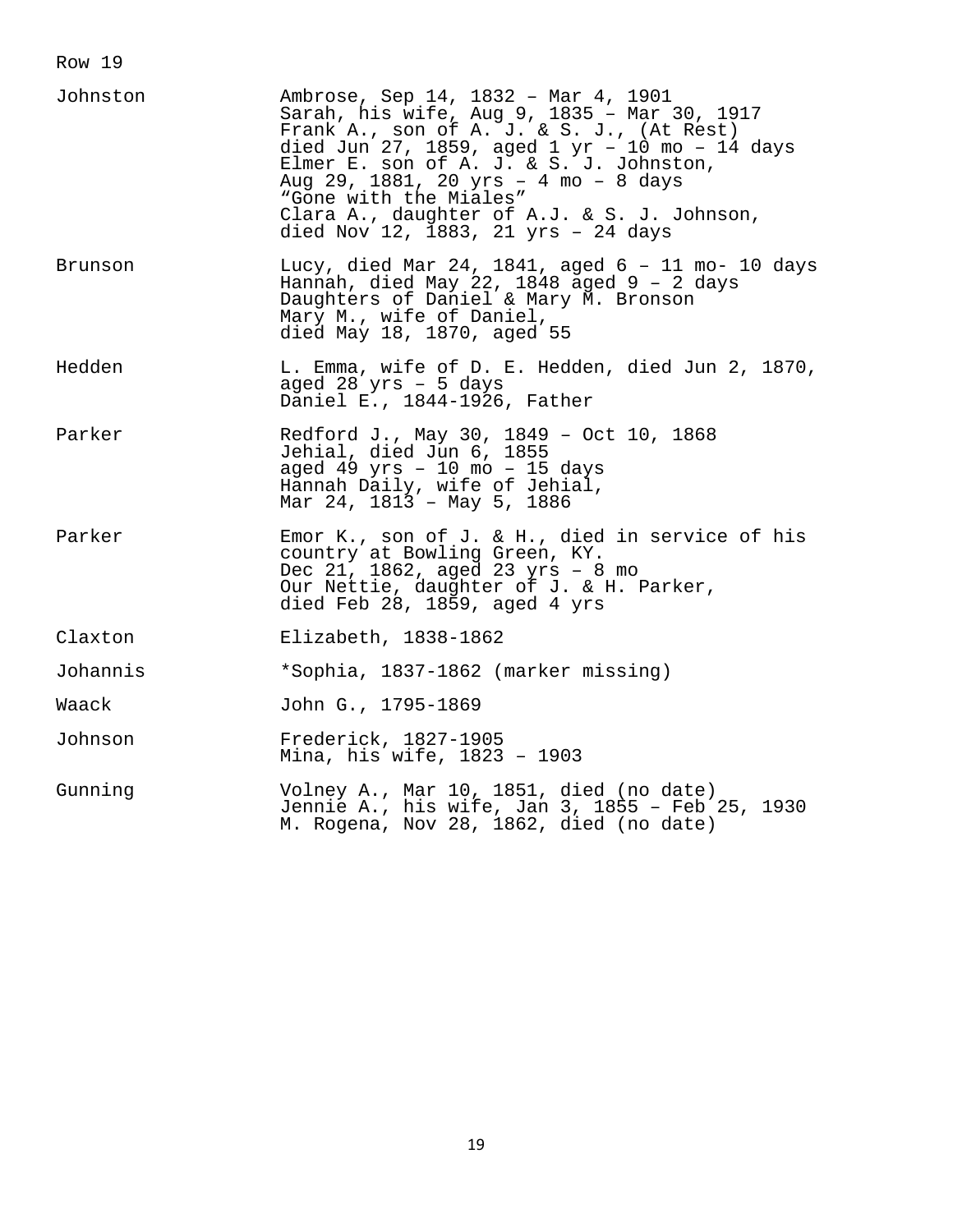Row 20 Maiden Margaret, wife of William, died Feb 3, 1878, 70 yrs – 11 mo – 28 days, Gone but not forgotten William, died Nov 9, 1878, 72 yrs – 3 mo – 26 days "Fondly remembered" William, son of Martin & Mary Ann, Mar 17, 1853 – Aug 7, 1873, 20 yrs – 4 mo – 21 days Martin, died Apr  $\overline{17}$ , 1855, 40 yrs - 9 mo - 3 days Curtis Jane, daughter of E. & N., died Mar 21, 1855, 4 yrs – 11 mo – 12 days Jane E., 1820-1901 Northrop Pitt, son of Andrew & Eliza, died Sep 3, 1843, 12 yrs – 7 mo – 12 days Huldah, daughter of Andrew & E., wife of L. Whitfort, died Jul 3, 1859, aged 26 yrs Eliza, wife of Andrew, died Oct 19, 1861, aged 69 yrs Andrew, Nov 10, 1787 – Mar 10, 1866 Jane E., 1820-1901 Acton, died Mar 18, 1873, 57 yrs – 3 mo – 9 days Blake C., 1846 – 1929 Helen M., wife of Blake, 1860 – 1905 June Sally Gee, wife of Chapman June; also wife of Edw. P. Ingersol, died Sep 28, 1884, 77 yrs – 6 mo – 18 days Chapman, died July 3, 1846, aged 43 yrs Heise Fred, Dec 5, 1843 – Apr 13, 1873 Friederick, Apr 25, 1807 – Oct 22, 1880 Maria F., wife of F. Heise, Jun 19, 1818 – Feb 26, 1893 carl H., 1846 – 1919 Louise, 1863 – 1944 Chamberlin Anna S. (no dates) Thos. E., 1838 – 1906, Father Ann E., 1839 – 1902, Mother George Allen, son of Thomas & Ann Eliza, Jan 31, 1861 – Jul 31, 1863, 2 yrs – 6 mo Gunning William, 1824- 1900 Lange Joseph, May 22, 1858 – Jun 9, 1921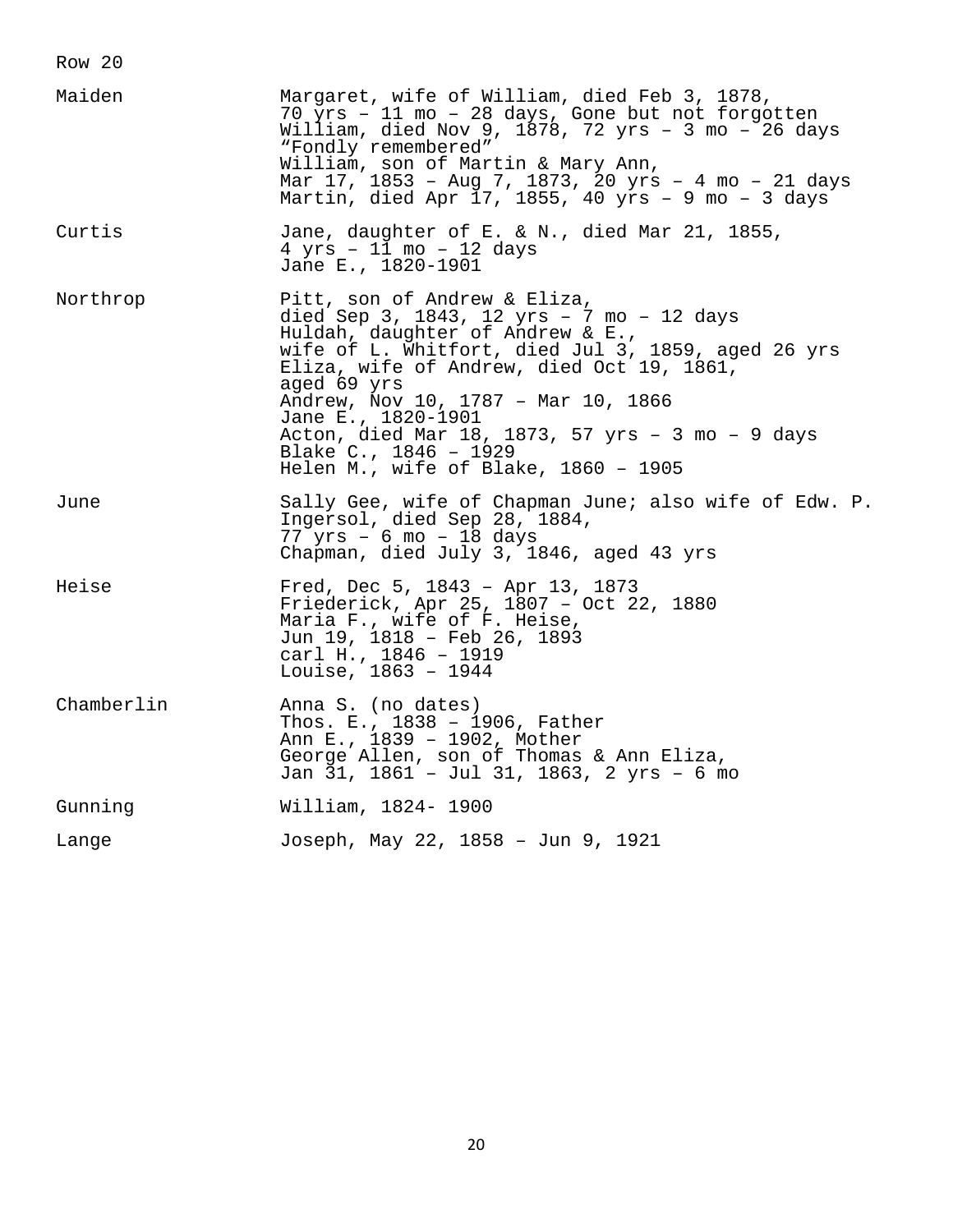| Maiden     | David, died Nov 21, 1883, 79 yrs - 5 - mo - 9 days<br>Nancy, his wife, died Dec 18, 1874,<br>$61$ yrs - 7 mo - 7 days                                                                                                                                                                                                             |
|------------|-----------------------------------------------------------------------------------------------------------------------------------------------------------------------------------------------------------------------------------------------------------------------------------------------------------------------------------|
| Smitherman | Ada J. Smitherman, daughter of D & N Maiden,<br>Wife of Wm. T., died Jun 5, 1883, 31 yrs - 8 days<br>"Gone but not forgotten"                                                                                                                                                                                                     |
| Maiden     | Robert, 1832- 1910<br>Janette, his wife, 1834-1919                                                                                                                                                                                                                                                                                |
| Sabin      | Philinda Freeman, wife of Sammuel Sabin,<br>died Aug 7, 1848, aged 47 yrs                                                                                                                                                                                                                                                         |
| Smith      | Arthur A., 1862-1933, Father<br>Clara A., 1863-1946, Mother<br>Nancy (no dates)<br>*Marvin, Apr 14 1830 - Sep 1, 1884                                                                                                                                                                                                             |
| Roberts    | Hannah, daughter of Elisha & Cynthia,<br>died Oct 21, 1844<br>Elisha, died Oct 13, 1891<br>$95 \text{ yrs}$ - 6 mo - 3 days<br>Cynthia, wife of Elisha,<br>died Oct 29, 1875, aged 77 yrs                                                                                                                                         |
| Walters    | Viola, 1908-1978, Daughter<br>Georgia, 1886-1950, Mother<br>John R., 1886-1950, Father                                                                                                                                                                                                                                            |
| Austin     | Abner, 1846-1901<br>Mary E., his wife, 1857-1915                                                                                                                                                                                                                                                                                  |
| Durham     | Mary B., wife of James W., died Jan 9, 1853,<br>$30 \text{ yrs} - 8 \text{ mo} - 11 \text{ days}$<br>James W., died May 23, 1885, aged 65 yrs<br>Esther B., wife of James W.,<br>died Mar 11, 1884, aged 59 yrs<br>Henry S. B., son of J. W. & M. E. Durham<br>died in Iowa City, Iowa,<br>Mar 19, 1871, 23 yrs - 8 mo - 1 day    |
| Durham     | Emmer F., daughter of F. W. & E. B. Durham<br>died Mar 1866, $1 \text{ yr}$ - 6 mo - 7 days<br>*Wm. N., son of James W. & Mary Durham<br>died Jan 29, 1852<br>Sabrina, daughter of James B. & Mary Durham,<br>died Jun 26, 1856, 7 yrs - 9 mo - 17 days<br>Infant son of J. W. & E. B. Durham<br>died Feb 15, 1859. 2 mo - 3 days |
| Rees       | Eliza, wife of Daniel, Apr 7, 1809 - Sep 3, 1892                                                                                                                                                                                                                                                                                  |
| Rice       | Phebe, died Nov 4, 1893, aged 78 yrs                                                                                                                                                                                                                                                                                              |

21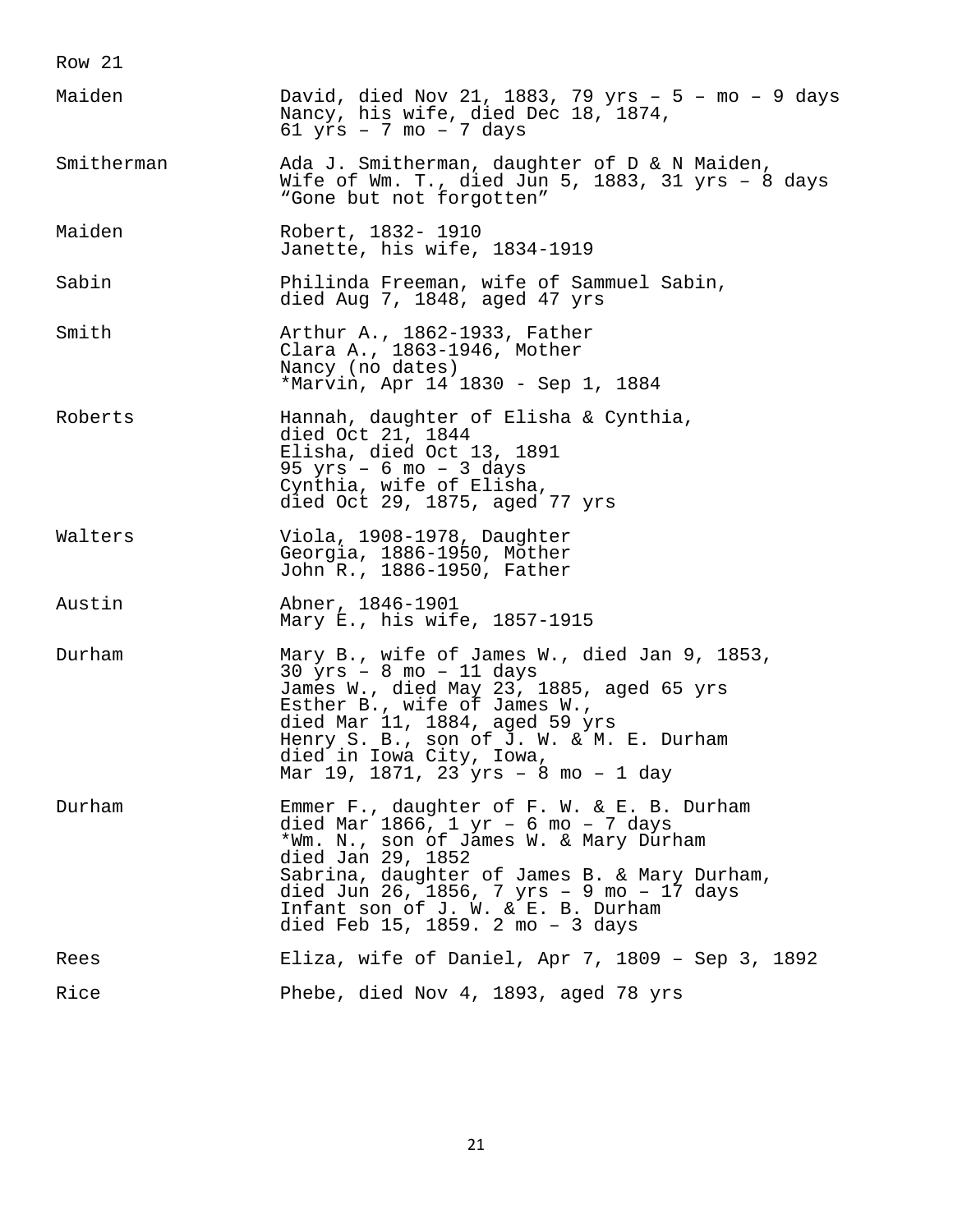| Row 21 (continued) |                                                                                                                                                                                                                                                                                                                                                                                 |
|--------------------|---------------------------------------------------------------------------------------------------------------------------------------------------------------------------------------------------------------------------------------------------------------------------------------------------------------------------------------------------------------------------------|
| Lamb               | *Simon, died Aug 6, 1883, aged 48 yrs (marker missing)<br>*Laura Ries, Jun 8, 1834 - Jan 15, 1916 (<br>marker missing)                                                                                                                                                                                                                                                          |
| Chilson            | *Alice M., wife of Jesse Chilson, Nov 4, 1871,<br>27 yrs - 9 mo - 6 days (marker missing)                                                                                                                                                                                                                                                                                       |
| Lapham             | Alfred, Apr 6, 1815 - Nov 5, 1896<br>*Hannah Southwick, wife of Alfred, born at Mount<br>Holly, VA. Feb 21, 1815- Dec 30, 1870 at Champaign,<br>IL.<br>*Asa, died Jan 15, 1856, 62 yrs - 9 mo- 21 days<br>* Sarah, his wife, died Sep 15, 1839, 44 yrs - 11 days<br>*Eli A., died Mar 16, 1846, 22 yrs - 23 days<br>*Amy, daughter of A. & S., died Nov 2, 1837,<br>aged 12 yrs |
| Holtz              | Louis, $1855 - 1936$<br>Henrietta, 1858 - 1931<br>William, $1879 - 19 - -$                                                                                                                                                                                                                                                                                                      |
| Row 22             |                                                                                                                                                                                                                                                                                                                                                                                 |
| Durham             | Brownell, died Oct 5, 1848, aged 38 yrs<br>*Ann Eliza                                                                                                                                                                                                                                                                                                                           |
| Sloat              | John C., died May 16, 1851, aged 43                                                                                                                                                                                                                                                                                                                                             |
| Tolman             | Laura A., wife of Wm Tolman,<br>died Aug 26, 1892, aged 69 yrs<br>Ermina M., daughter of Wm & L.A. Tolman,<br>died Dec 3, 1874, 21 yrs - 6 mo                                                                                                                                                                                                                                   |
| Cook               | Orin H., 1844-1909, Father<br>Julia M., 1847 - 1904, Mother<br>Martha, died Feb 5, 1932                                                                                                                                                                                                                                                                                         |
| Meyers             | Phebe, wife of James, died May 7, 1844<br>$30 \text{ yrs}$ - 6 days<br>*Susanna, daughter of J. & P. Meyers                                                                                                                                                                                                                                                                     |
| Atkins             | Carrie B., Mother, 1873 - 1959<br>Thomas P., Father, 1869 - 1932                                                                                                                                                                                                                                                                                                                |
| Jennings           | Stephen S., died Sep 5, 1850<br>$49$ yrs - 5 mo<br>Sally, wife of Stephen died Oct 20, 1861, aged 59 yrs.<br>Erected by her son, William                                                                                                                                                                                                                                        |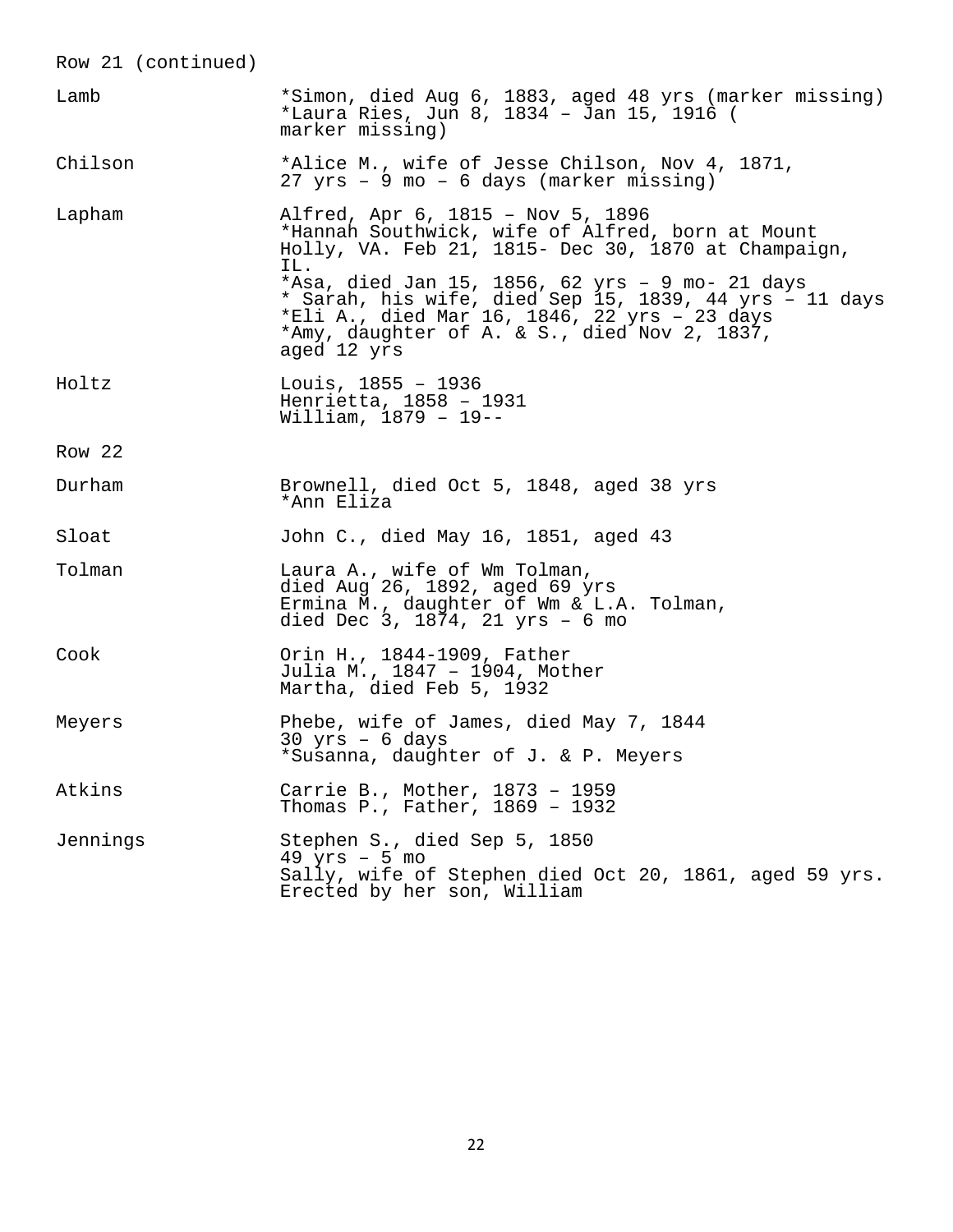Row 22 (continued) Gunning Emily A., wife of Wm. H. Fisher, Apr 18, 1852 – Aug 7, 1899 Charles J., Jun 10, 1827 – Mar 4, 1891 "Gone but not forgotten." Clarissa E., wife of C. J. Gunning Jun 29, 1829 – Jul 21, 1904 Whipple Fred, Mar 20, 1875 – Mar 10, 1894 Gunning \*Clara, daughter of G. J. & G. Gunning, died 1863 \*James R., son of G. J. G Gunning, died Jan 6, 1863, aged 9 yrs Bada Henry, died Jul 29, 1870, 34 yrs – 8 mo – 4 days Wollrabe Caroline, Jan 1, 1801 – May 28, 1884 Frederick, Aug 28, 1798 – Dec 11, 1883 Bade Henrietta, daughter of Henry & Caroline, Aug 15, 1868 – Jun 22, 1886,  $17$  yrs - 10 mo - 7 days Brugmann Doratha, Apr 22, 1877, 72 yrs – 9 mo – 8 days Frederick, Jul 11, 1843 – Nov 7, 1886 \*Henrietta, daughter of Henry & Caroline, Aug 15, 1868 – Jun 22, 1886 (marker missing) \*Henry, died Jul 29, 1870, aged 34 yrs Caroline, died Feb 13, 1873, 28 yrs – 4 mo Bade Wilhelm, Oct 26, 1839 – Aug 29, 1916 Marie, his wife, Nov 2, 1847 – Jul 13, 1936 "We will meet in heaven" Row 23 Johnston Margaret, wife of Hiram, died Sep 17, 1861 57 yrs – 1 mo  $S<sub>1</sub>$   $I<sub>2</sub>$   $I<sub>30</sub>$   $I<sub>40</sub>$   $I<sub>930</sub>$ Euphrosyne, 1841 – 1920 Barker 15aac N., Feb 20, 1788 - Jan 3, 1856 Betsy, Dec 24, 1798 – Dec 3, 1883 Rachel M., Feb 28, 1835 - May 14, 1866 Isaac F., May 31, 1827 – Feb 8, 1908 Barker Carlie, son of I. F. & M. L. Barker, died Jul 15, 1871, aged 6 mo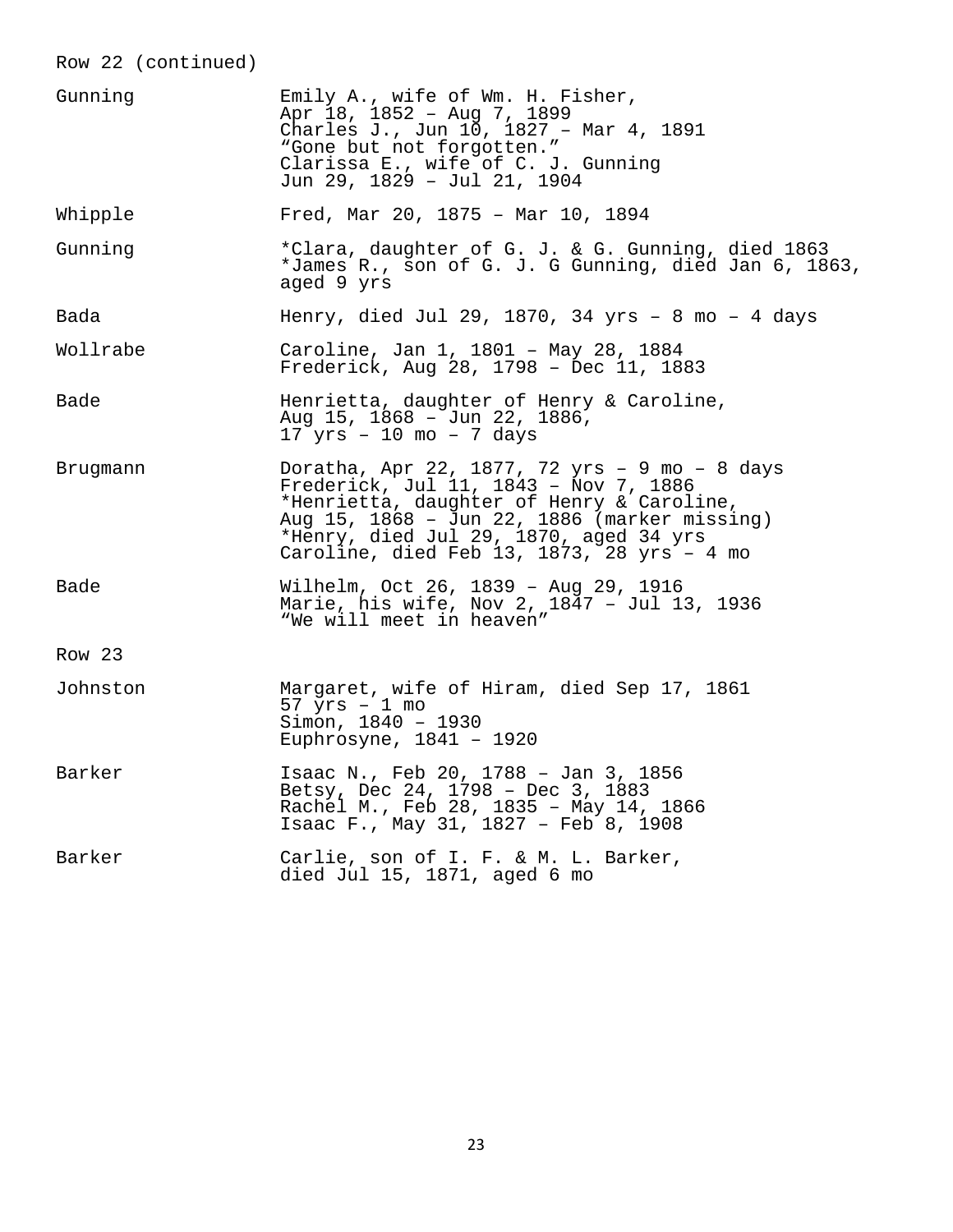# Row 23 (continued)

| Heise     | William, Apr 13, 1818 – Jun 26, 1912<br>Sophie S., Jul 2, 1832 - Jan 6, 1907<br>Kathie M., daughter of Wm. & S., born 1866, died Sep<br>17, 1884, 18 yrs - 1 mo - 25 days<br>"There are thoughts that never perish,<br>Bright unfolding through long years,<br>So thy memory we will cherish,<br>shined in hope, embellished in tears."<br>Lydia B., 1891 - 1964, Wife<br>Carl C., died Sep 16, 1951, Husband<br>Henrietta, 1861 - 1937, Daughter |
|-----------|---------------------------------------------------------------------------------------------------------------------------------------------------------------------------------------------------------------------------------------------------------------------------------------------------------------------------------------------------------------------------------------------------------------------------------------------------|
| Dickinson | Edward C., 1859 - 1942<br>Julia A. Durham, 1856 - 1948                                                                                                                                                                                                                                                                                                                                                                                            |
| Durham    | Eber, Apr 11, 1818 - Dec 1, 1906<br>Jane P., his wife, Jun 26, 1826 - Jun 26, 1852<br>Amy C., his wife, Nov 29, 1829 - Dec 13, 1911<br>Albert W., 1852- 1914<br>Myraette, Dec 8, 1858 - Mar 11, 1863                                                                                                                                                                                                                                              |
| Collins   | Charles J., Jun 15, 1863, aged 52 yrs<br>*Effie P., daughter of C. J. & A. E.,<br>died Sep 27, 1858, aged 3 yrs - 17 days<br>*Nettie, daughter of C. J. & A. E., died Sep 10, 1858,<br>$1 yr - 6 mo - 7 days$                                                                                                                                                                                                                                     |
| Strutz    | Fred, Aug 31, 1812 - Sep 20, 1889, Father<br>*Sophia, wife of Fred,<br>Aug 26, 1816 - Aug 27, 1885, Mother                                                                                                                                                                                                                                                                                                                                        |
| Gies      | Fred, Jul 31, 1839 - Mar 29, 1908<br>Lena, his wife, Mar 11, 1852 - Dec 22, 1926<br>Fredericha, his wife, 1848 - 1871<br>Frederich, died Feb 25, 1871<br>Ida, Oct 15, 1881 - Mar 23, 1882                                                                                                                                                                                                                                                         |
| Wedow     | Adolph, Oct 20, 1810 - Dec 31, 1894<br>Mary, wife of A. Wedow<br>Nov 2, 1808 - Mar 4, 1885<br>Lil--, daughter of Wm. & L. Wedow<br>Jan 13, 1881 - Jan 22, 1881<br>Augusta, daughter of C. & L. Wedow<br>Sophia, wife of C. Wedow,<br>Nov 2, 1835 - Apr 10, 1879<br>Frank, son of C. & L. Wedow<br>Jan 23, 1878 - Jan 26, 1878                                                                                                                     |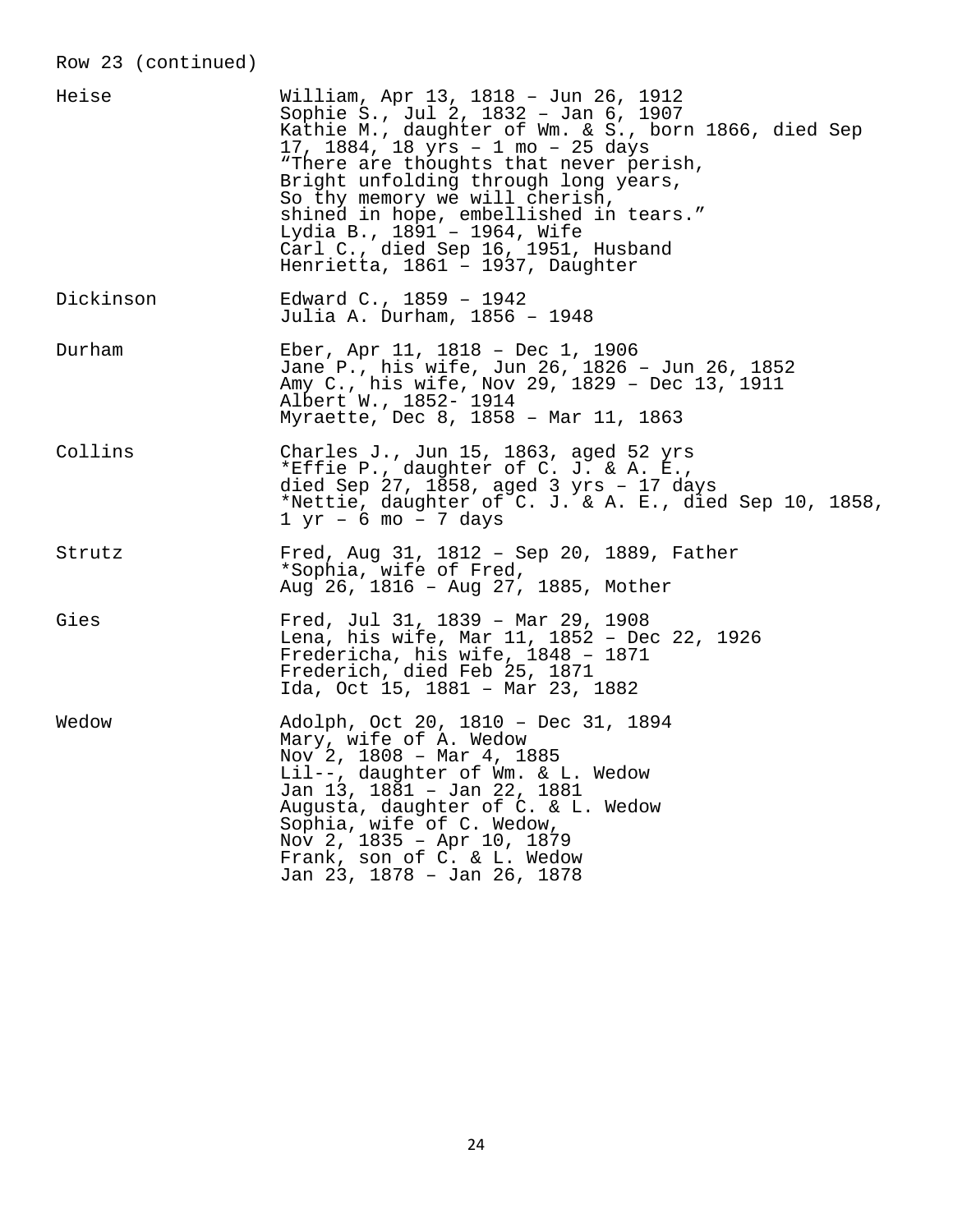| Lambert<br>Lambert | Solomon, died Apr 8, 1882<br>89 yrs - 10 mo - 23 days<br>Hannah, his wife, Feb 26, 1869,<br>77 yrs - 7 mo - 13 days<br>William, Sep 17, 1819 - Jul 10, 1903<br>Lydia, his wife, May 10, 1826 - May 13, 1917<br>Marshal, Jun 26, 1844 - Dec 20, 1871<br>Edward, Dec 12, 1847 - Dec 12, 1850<br>*Jessie, Mar 24, 1866 - Apr 19, 1867<br>*Frannie |
|--------------------|------------------------------------------------------------------------------------------------------------------------------------------------------------------------------------------------------------------------------------------------------------------------------------------------------------------------------------------------|
| Meyer              | H. Aug, $1858 - 1920$<br>Hermin, his wife, 1867 - 1937<br>John, 1897 - 1961<br>"I know that my redeemer liveth<br>and that he shall stand at the latter day upon the<br>earth"                                                                                                                                                                 |
| Stoughton          | Wm. G., died Oct 6, 1889, aged 46 yrs                                                                                                                                                                                                                                                                                                          |
| Mann               | Harney, died Feb 27, 1932                                                                                                                                                                                                                                                                                                                      |
| Barker             | Jennie May, died Feb 14, 1890,<br>only daughter of Eugene A. & Lizzie G.,<br>$3 yrs - 1 mo - 14 days$                                                                                                                                                                                                                                          |
| Porter             | Annette M., daughter of Isac & Elizabeth, died Jan 9,<br>1880, 26 $yrs - 9$ mo - 20 days<br>Marietta, daughter of Isac & Eliza Porter<br>died Mar 29, 1851, 2 mo - 20 days                                                                                                                                                                     |
| Johannis           | Christine, Oct 1, 1811 - Jan 13, 1866<br>Emily<br>Alice                                                                                                                                                                                                                                                                                        |
| Harm               | Fritz, son of C. & S. Harm,<br>died Jan 15, 1867, 4 yrs - 1 mo - 6 days                                                                                                                                                                                                                                                                        |
| Findt              | Jouchim, son of J. & S. Findt<br>died Jun 2, 1869, aged 23 yrs<br>Henrietta, daughter of J. & S. Findt,<br>died Oct 22, $1872$ , 20 yrs - 9 mo - 10 days<br>* Emma, daughter of J. & R., died Oct 22, 1872<br>$11 \text{ mo} - 4 \text{ days}$<br>Sofe died Feb 15, 1882, 33 yrs - 7 mo - 2 days                                               |
| Fendt              | Sophia, 1847 - 1939<br>Sophie, Oct 8, 1817 - Oct 13, 1895<br>"im Altervon 76.J.5T"<br>Joachim, Jun 16, 1816 - Nov 28, 1892<br>in Alter von 76 J.5.M.12T<br>Fred, 1841 -1893<br>Sophia, his wife, 1847 - 1900<br>Carl, 1882, 1916<br>Henry, $1870 - 1900$<br>Carl L., 1882 - 1917                                                               |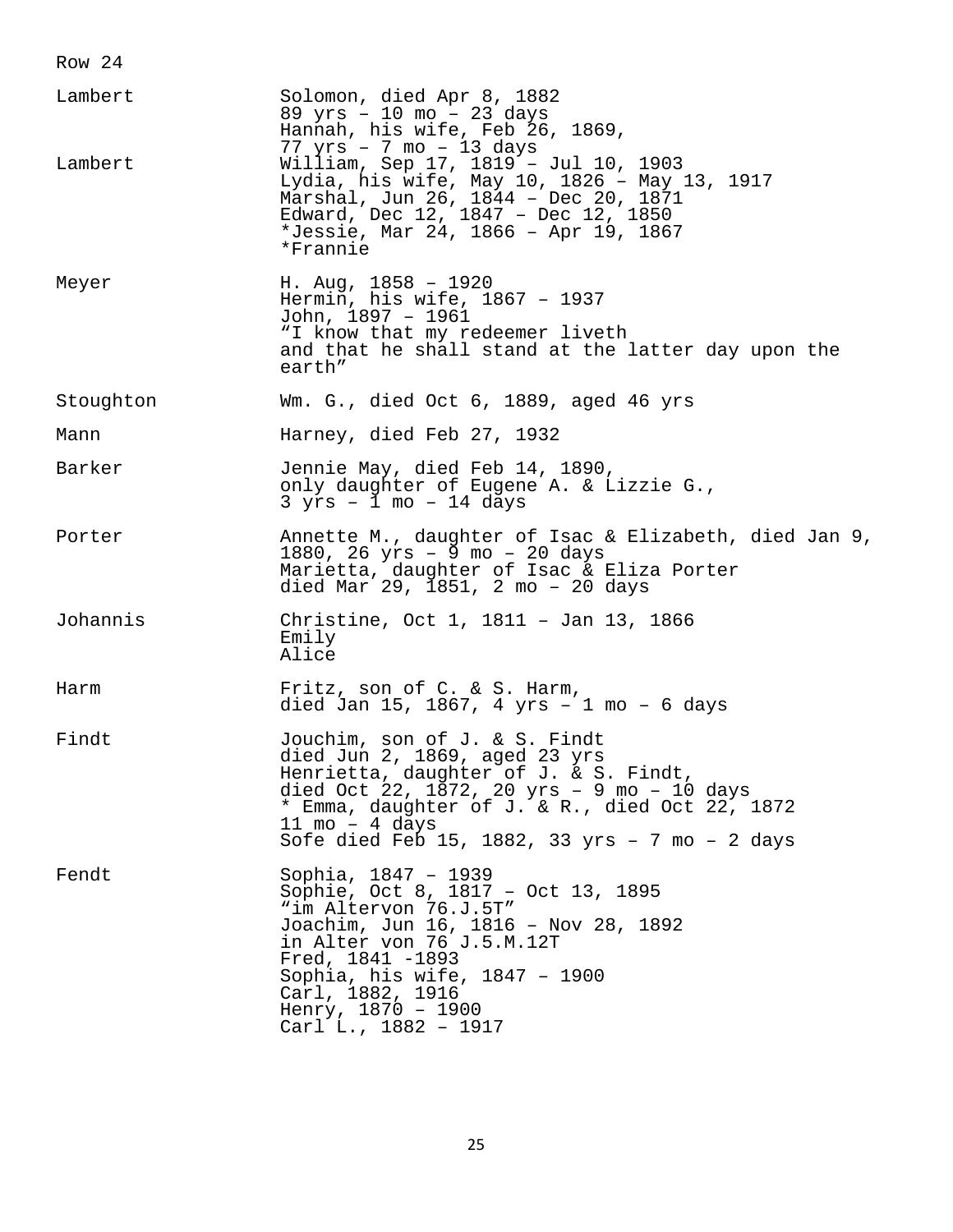| Nancy E., wife of Daniel Knapp,<br>Knapp<br>died Mar 10, 1847, 27 yrs - 6 mo - 9 days<br>Daniel, son of L. & P. Knapp,<br>died Mar 20, 1853, 4 yrs - 10 days<br>Martha, daughter of L. & P. Knapp,<br>died Sep $18$ , $1854$ , 5 mo - 10 days<br>Lambert<br>George, died Sep 25, 1858, 18 yrs - 23 days<br>William F., 1869 - 1923<br>Goers<br>Emma Nacker Goers, 1870 - 1960<br>Clayton C., 1926 - 1929<br>Pound<br>Edna E., $1898 - 1940$<br>*Carl, died Aug 12, 1868 (marker missing)<br>Harm<br>$31 \text{ yrs}$ - 3 mo - 27 days<br>Findt<br>*Ricka, wife of C. F. Findt, died Jan 9, 1872,<br>21 yrs - 9 mo - 28 days, also infant child<br>Geistler<br>Herman, son of F. & M. Geistler,<br>died Oct 24, 1872, 8 yrs - 12 days<br>Fred C., Dec 1, 1877 -<br>Pinnow<br>Mary, his wife, Sep 13, 1883 - Dec 23, 1917<br>Ada, wife of Fred C. Pinnow,<br>July 14, 1893 - Aug 26, 1949<br>Dorothy J. Pinnow, died Aug 4, 1968 | Andrews | Mary Lurancy, wife of Charles Andrews,<br>died Sep 4, 1854, 45 yrs - 4 mo - 19 days<br>John H., died Feb 23, 1893, 73 yrs 1 mo<br>Lucinda M., wife of John Andrews,<br>died June 4, 1886, aged 57 $yrs - 10$ mo<br>A. Josephine, daughter of J. H. & L. Andrews,<br>died Apr 26, 1854, 1 yr - 11 mo<br>Olive Jennings, wife of John H. Andrews,<br>died Jan 21, 1848, 24 yrs - 2 mo<br>Adelbert, son of J. H. & O. J. Andrews,<br>died Nov 25, 1847, aged $3$ yrs - 11 days |
|--------------------------------------------------------------------------------------------------------------------------------------------------------------------------------------------------------------------------------------------------------------------------------------------------------------------------------------------------------------------------------------------------------------------------------------------------------------------------------------------------------------------------------------------------------------------------------------------------------------------------------------------------------------------------------------------------------------------------------------------------------------------------------------------------------------------------------------------------------------------------------------------------------------------------------|---------|-----------------------------------------------------------------------------------------------------------------------------------------------------------------------------------------------------------------------------------------------------------------------------------------------------------------------------------------------------------------------------------------------------------------------------------------------------------------------------|
|                                                                                                                                                                                                                                                                                                                                                                                                                                                                                                                                                                                                                                                                                                                                                                                                                                                                                                                                |         |                                                                                                                                                                                                                                                                                                                                                                                                                                                                             |
|                                                                                                                                                                                                                                                                                                                                                                                                                                                                                                                                                                                                                                                                                                                                                                                                                                                                                                                                |         | Lidia, died May 15, 1859, 55 yrs - 1 mo - 16 days                                                                                                                                                                                                                                                                                                                                                                                                                           |
|                                                                                                                                                                                                                                                                                                                                                                                                                                                                                                                                                                                                                                                                                                                                                                                                                                                                                                                                |         |                                                                                                                                                                                                                                                                                                                                                                                                                                                                             |
|                                                                                                                                                                                                                                                                                                                                                                                                                                                                                                                                                                                                                                                                                                                                                                                                                                                                                                                                |         |                                                                                                                                                                                                                                                                                                                                                                                                                                                                             |
|                                                                                                                                                                                                                                                                                                                                                                                                                                                                                                                                                                                                                                                                                                                                                                                                                                                                                                                                |         |                                                                                                                                                                                                                                                                                                                                                                                                                                                                             |
|                                                                                                                                                                                                                                                                                                                                                                                                                                                                                                                                                                                                                                                                                                                                                                                                                                                                                                                                |         |                                                                                                                                                                                                                                                                                                                                                                                                                                                                             |
|                                                                                                                                                                                                                                                                                                                                                                                                                                                                                                                                                                                                                                                                                                                                                                                                                                                                                                                                |         |                                                                                                                                                                                                                                                                                                                                                                                                                                                                             |
|                                                                                                                                                                                                                                                                                                                                                                                                                                                                                                                                                                                                                                                                                                                                                                                                                                                                                                                                |         |                                                                                                                                                                                                                                                                                                                                                                                                                                                                             |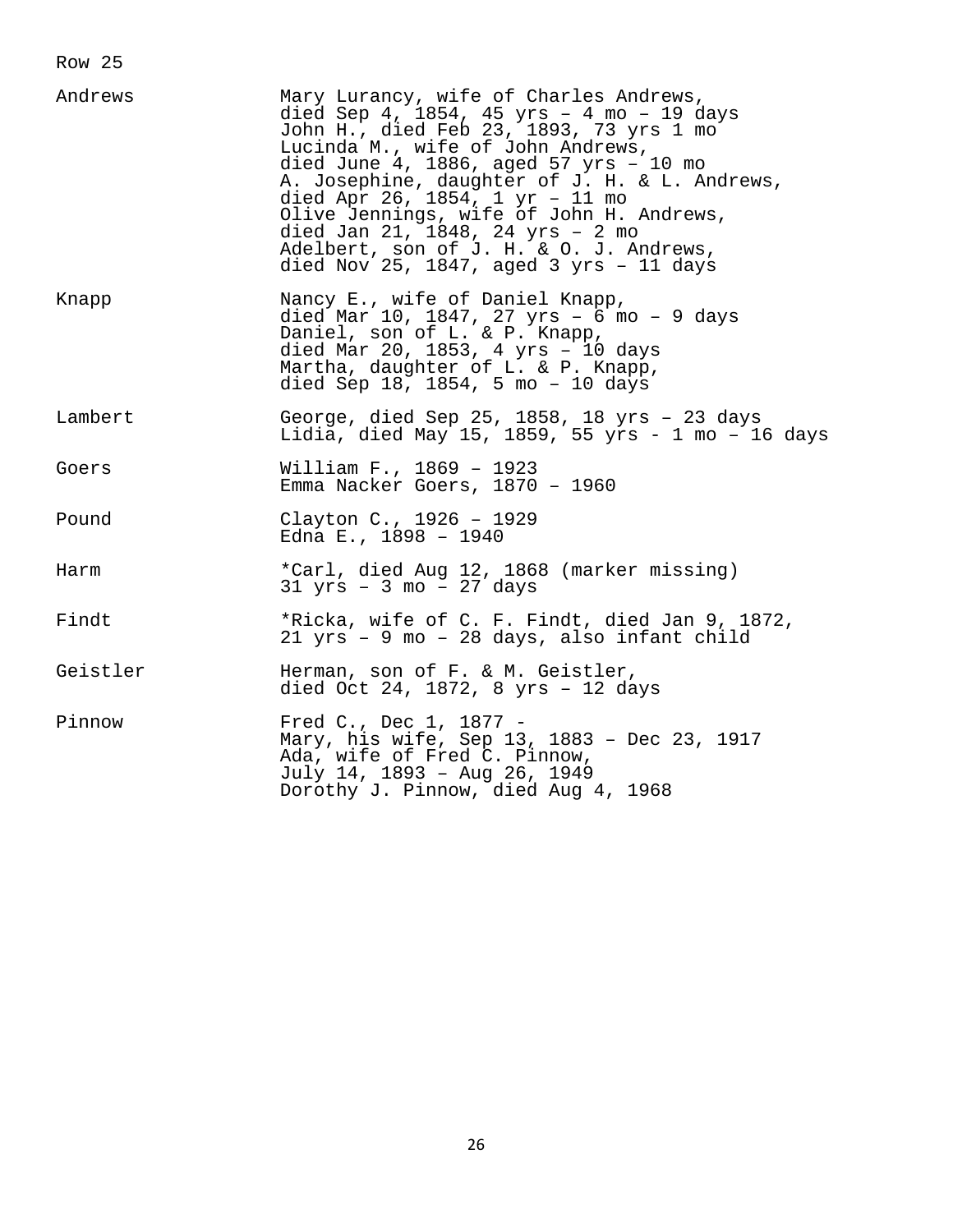| Grace   | James, died Mar 20, 1866, 77 yrs<br>*Hannah, wife of James, Feb 20, 1879<br>$86$ yrs - $8$ mo<br>Beulah Rachel, 1825 - 1908                                                                                                                                                                                                                                                                                                                                 |
|---------|-------------------------------------------------------------------------------------------------------------------------------------------------------------------------------------------------------------------------------------------------------------------------------------------------------------------------------------------------------------------------------------------------------------------------------------------------------------|
| Beebe   | Ira, died Feb 7, 1851, 15 yrs - 5 mo<br>Minerva Seward, 1806 - 1889                                                                                                                                                                                                                                                                                                                                                                                         |
| Seward  | Harriet M., 1841 - 1917<br>"A quiet worker for God"<br>*Walter B., 1837 - 1916,<br>Com. B. 10th Mich. Vol. Cavalry                                                                                                                                                                                                                                                                                                                                          |
| Turner  | William, died Aug 14, 1859,<br>58 $yrs - 5 mo - 23 days$<br>Hannah, died Mar 22, 1886<br>82 yrs - 3 mo - 29 days<br>William, Apr 8, 1833 - Jan 11, 1863<br>Frank, Oct 27, 1836 - Jan 6, 1863                                                                                                                                                                                                                                                                |
| Allcock | Faith Turner, wife of John Allcock,<br>Jan 15, 1863, 36 yrs - 10 mo - 27 days                                                                                                                                                                                                                                                                                                                                                                               |
| Turner  | Charles, died Oct 11, 1900,<br>56 yrs - 1 mo - 18 days<br>"Dear Brother, Thou has left us<br>Here thy loss we deeply feel<br>But tis God that hath bereft us<br>We can all our sorrows heal>"<br>Samuel, died Sep 15, 1890,<br>$38$ yrs - 6 mo - 1 days<br>*George, Aug 20, 1818- Jan 21, 1863<br>*Katherine, Apr 13, 1817 - Sep 11, 1863<br>Robert, Dec 4, 1827 - Nov 7, 1907<br>Eliza, Jun 25, 1833 - Jun 1, 1907<br>Sabra C., Sep 6, 1864 - Aug 14, 1865 |
| Goers   | Minnie, 1867 - 1886                                                                                                                                                                                                                                                                                                                                                                                                                                         |
| Brassow | Lizzie, 1887<br>Baby, 1883                                                                                                                                                                                                                                                                                                                                                                                                                                  |
| Goers   | Maria Smoke, 1804 - 1876<br>Louie, 1872 - 1879<br>Sophia, 1833 - 1906, Mother<br>Christian, 1828 - 1903, Father                                                                                                                                                                                                                                                                                                                                             |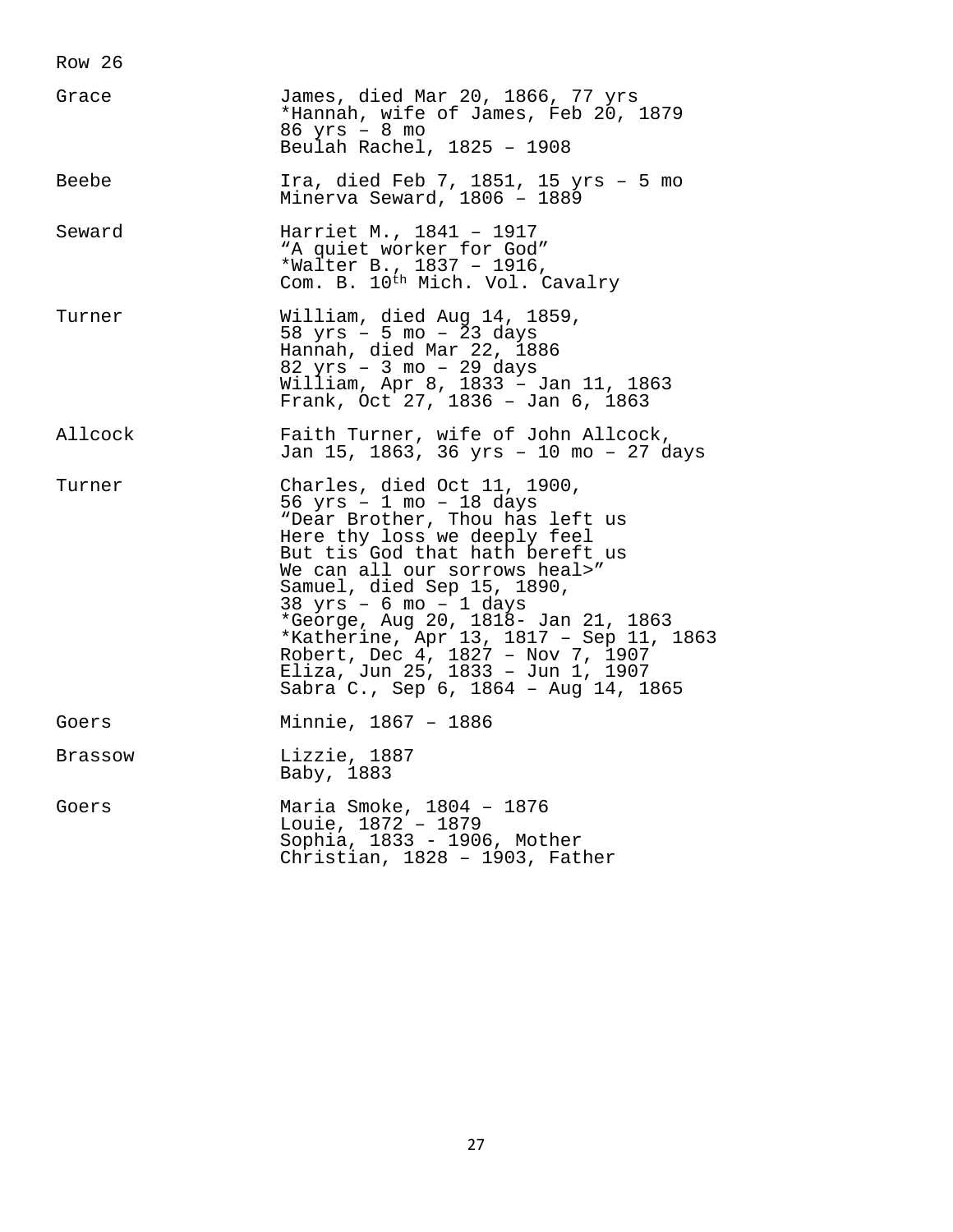| Maiden   | Mary, wife of John, died Dec 4, 1845, age 52 yrs<br>John, Jan 6, 1779 - Apr 24, 1855                                                                                                      |
|----------|-------------------------------------------------------------------------------------------------------------------------------------------------------------------------------------------|
| Bade     | Frederick, Sep 9, 1833 - May 2, 1908<br>Fredereka, his wife, Feb 25, 1830 - Jun 1, 1904<br>Henry, Aug 27, 1857 - Sep 24, 1860<br>Charlie, Feb 15, 1869 - Sep 23, 1870                     |
| Myer     | Frank, died Aug 13, 1892, 26 yrs - 9 mo - 5 days<br>Gustave, died Apr 22, 1899, 37 yrs - 3 mo                                                                                             |
| Ward     | Harriet, daughter of Benjamin & Rachael Grace,<br>$1807 - 1892$                                                                                                                           |
| Scott    | Sarah A., daughter of Major & Harriet Ward,<br>1839-1907<br>John A., 1837 - 1888<br>Adelbert G., son of John A. & Sarah Scott, 1861-1888                                                  |
| Macomber | *Odora A., died Mar 3, 1899, 29 yrs - 6 mo<br>*Aura S., died Sep 30, 1869, 29 yrs<br>Jeoidah, wife of E. Macomber,<br>died Jun 29, 1870, 65 yrs - 11 mo- 17 days<br>"our mother at rest." |
| Sallow   | Hayard F., 1909-1947, Husband & Father<br>Elizabeth I., 1921 - ----, Wife & Mother                                                                                                        |
| Strutz   | Fred, $1839 - 1912$<br>Lena, his wife, 1843 - 1890<br>Mary, 1878 - 1890<br>Lena, 1883 - 1899                                                                                              |
| Reuter   | Charles, 1841 - 1907                                                                                                                                                                      |
| Herbst   | Wilhelmina, wife of C. Herbst,<br>Jun 16, 1821 - Dec 10, 1890<br>Christian, born May 12, 1819 - $---$                                                                                     |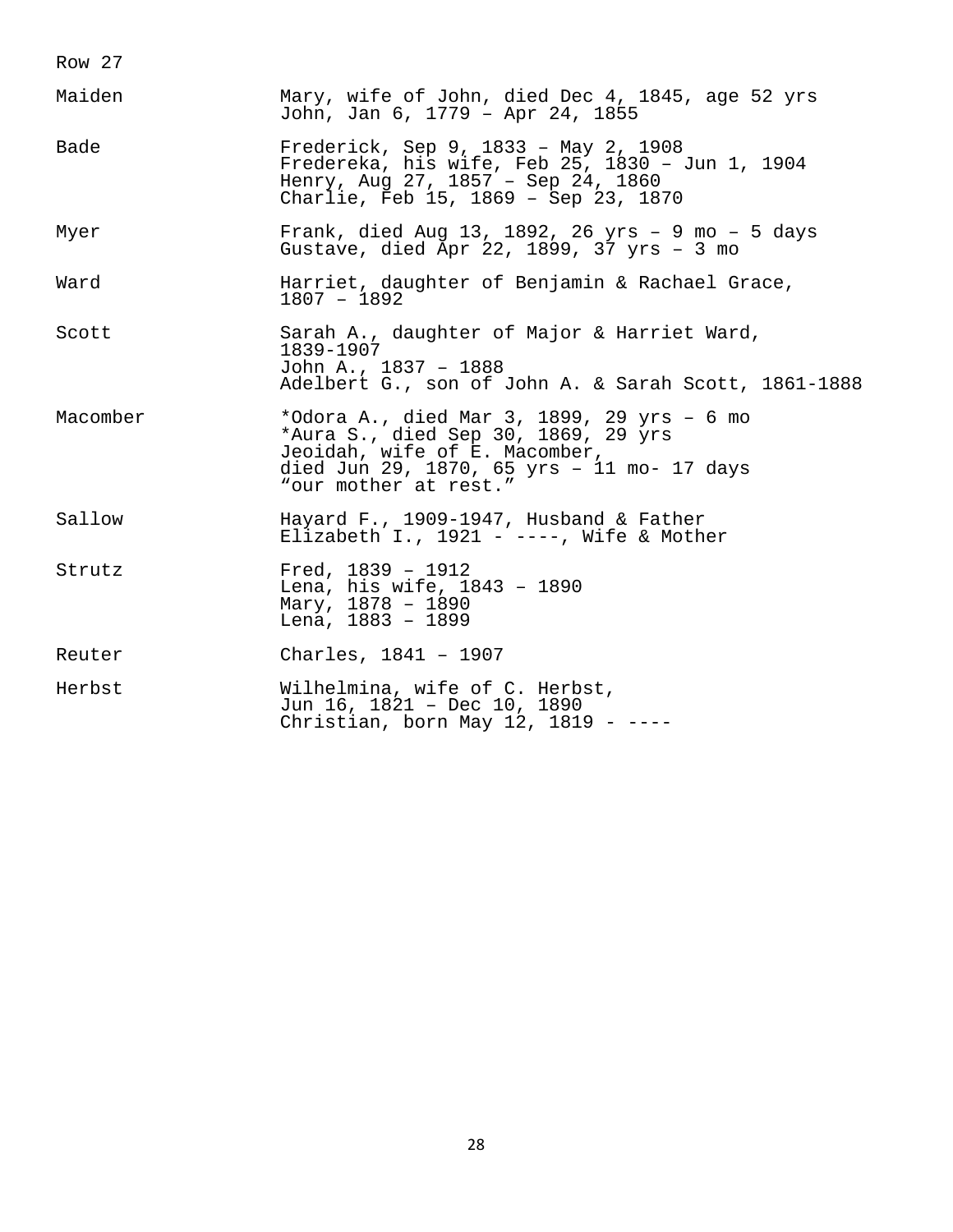| Tyler     | Ralph B., 1869 - 1937<br>Julia E., 1880 - 1943                                                                                          |
|-----------|-----------------------------------------------------------------------------------------------------------------------------------------|
| Oldenburg | George, Sep 24, 1905 - Jan 7, 1907                                                                                                      |
| Barker    | Ruth M., daughter of C. F. & O. J. Barker,<br>May 13, 1893 - July 29, 1895                                                              |
| Broegman  | John, 1854 - 1915<br>Minnie, his wife, 1860 - 1934                                                                                      |
| Westphall | Carl, Apr 4, 1850 - Feb 2, 1920<br>Lena, his wife, Oct 18, 1853- Feb 4, 1920<br>"Rest in peace"                                         |
| Westfall  | Minnie A., daughter of C. E. & C. M. Westfall,<br>Apr 29, 1879 - Jun 2, 1895<br>"Though dead yet shall she live"                        |
| Brugman   | William, 1865 - 1941<br>Minnie, 1866 - 1940<br>Martha, 1899- 1920<br>Emma, $1893 - 1917$<br>Infants of Mr. and Mrs. Wm. Brugman         |
| Plott     | John, died Nov 29, 1895, 31 yrs - 10 mo                                                                                                 |
| Mumarow   | Lena Leedeman, wife of Chris Mumarow,<br>Mar 31, 1872 - Sep 14, 1907                                                                    |
| Landau    | May, $1878 - 1953$<br>Fred, $1871 - 1959$<br>Bertha, 1873 - 1902<br>Arrena, Mar 18, 1896 - Feb 12, 1902,<br>$3 yrs - 10 - mo - 24 days$ |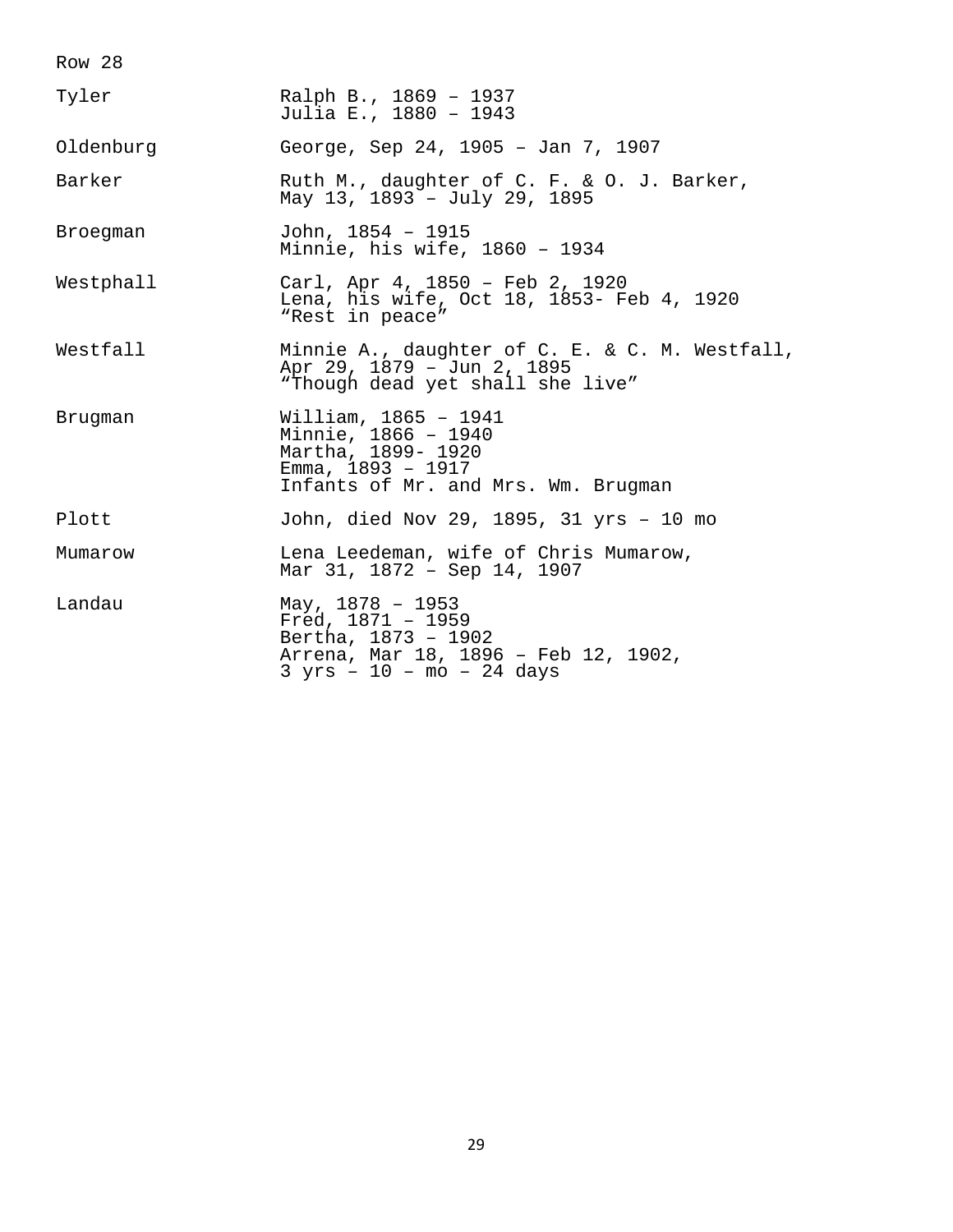| Cranson    | Marcus L., Aug 10, 1823 - Jul 17, 1894<br>Orra A. Rodimon, his wife<br>Jul 1, 1832 - Apr 21, 1910<br>Mary A., Jul 26, 1870 - Oct 4, 1898 |
|------------|------------------------------------------------------------------------------------------------------------------------------------------|
| Gray       | Helen Cranson Gray, 1854 - 19 -                                                                                                          |
| Seward     | Meda C., daughter of B. W. & H. L. Seward,<br>died Sep 20, 1881                                                                          |
| Voss       | Hellen<br>L. Voss, Father, 1837 - 1912<br>Mother, 1835 - 1916                                                                            |
| Steadiford | Fay R., Feb 22, 1935<br>Vermont Corp, 38th Regt Coast Artillery                                                                          |
| Goers      | Ernest C., $1881 - 1946$ , Brother                                                                                                       |
| Ziegeler   | Carl A., 1870 - 1898                                                                                                                     |
| Goers      | Herman J., 1882 - 1952, Brother                                                                                                          |
| Tarrow     | Fred, $1850 - 1922$<br>Anna S., his wife, 1864 - 1922                                                                                    |
| Therow     | Baby, 1896 - 1896<br>Atwin, 1898 - 1898<br>Frank, $1899 - 1899$                                                                          |
| Voss       | John, Sep 4, 1931<br>Mary, Jan 24, 1832 - Nov 16, 1896                                                                                   |
| Gottschalk | Sophia, 1817 - 1897<br>Sophia, 1902 - 1906                                                                                               |
| Kreager    | Marie, 1849 - 1935<br>August, 1846 - 1926<br>Minnie, 1888 - 1950                                                                         |
| Otto       | Herman F., Jan 28, 1900 - Jan 12, 1945<br>Mich. Pvt. Motor Trans. Corp.<br>Hilda M., 1900 - 1980, Mother                                 |
| Jensen     | Susie M., 1873 - 1950<br>Otis H., 1886 - 1970                                                                                            |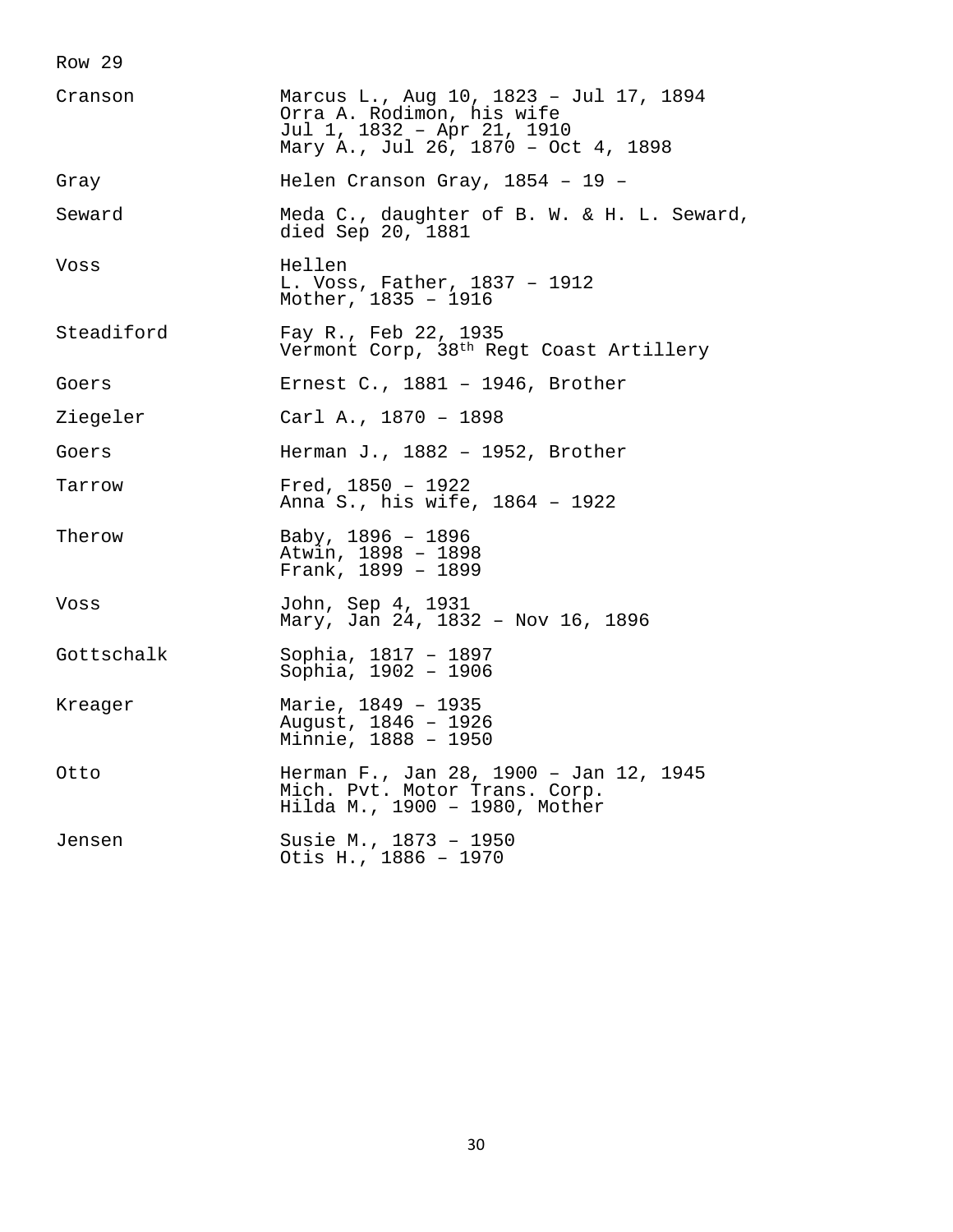| Pauline  | Reka S., 1812 - 1906<br>Anna<br>William C., 1846 - 1940<br>Caroline A., 1849 - 1917       |
|----------|-------------------------------------------------------------------------------------------|
| Feisner  | Albert W., 1861 - 1918<br>Minnie, his wife, 1865 - 1924                                   |
| Ziegler  | Adolph, 1818 - 1888<br>Minnie, his wife, 1832 - 1910<br>Heon E., their son, $1866 - 1905$ |
| Westfall | Anna<br>John, Jan 10, 1844 - Mar 10, 1898                                                 |
| Dealy    | Arthur, 1880 - 1957<br>Marie, 1880 - 1964                                                 |
| Cooper   | Nellie, 1878 - 1937                                                                       |
| Paulger  | Charles, 1862 - 1953, Father<br>Mary, 1862 - 1897, Mother                                 |
| Hushour  | William A., $1882 - 1960$ , Father                                                        |
| Damm     | Daniel C., Jul 5, 1889 - Jun 24, 1955<br>"Forever grateful"<br>Emilia S., 1881 - 1942     |
| Stamann  | Cecilia, daughter of H. G. & A.A. Stamann<br>Sep 22, 1906 - Nov 9, 1909                   |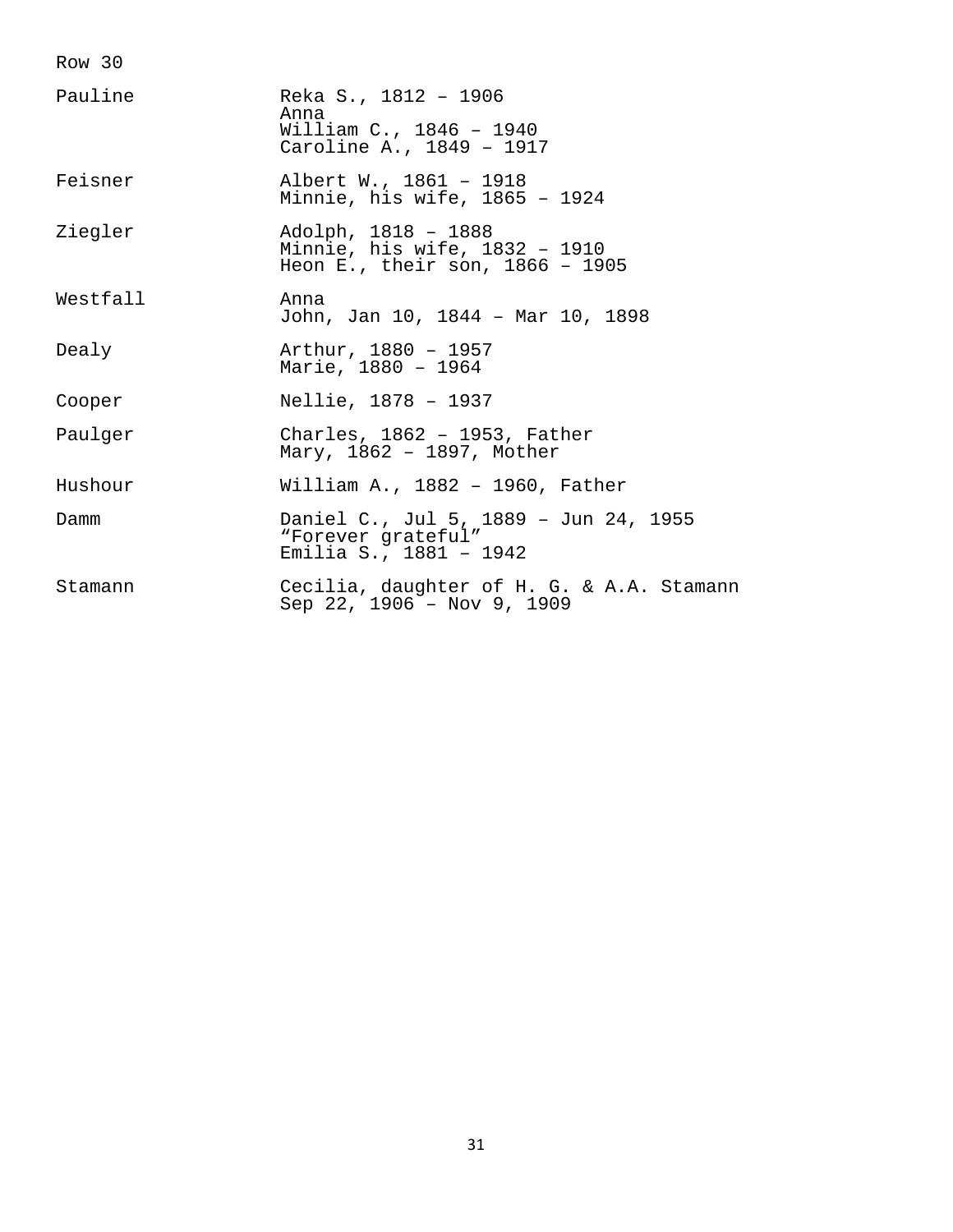| Kreeger  | Herman Charles, $1894 - 1958$<br>Martha Brassow Kreeger, 1894 - 1932<br>Ferdinand, 1864 - 1944, Father<br>Ida, 1866 - 1943, Mother<br>Harry, 1911 - 1912<br>Hulda, 1896 - 1897                         |
|----------|--------------------------------------------------------------------------------------------------------------------------------------------------------------------------------------------------------|
| Westfall | John, Oct 31, 1862 - Jun 13, 1898<br>Minnie, his wife, Sep 23, 1868 - Sep 8, 1949                                                                                                                      |
| Lange    | Herman, 1870 - 1912, Father<br>Bertha, 1876 - 1937, Mother                                                                                                                                             |
| Mast     | John, $1854 - 1933$                                                                                                                                                                                    |
| Manzel   | Charles, 1881 - 1938<br>Emma, 1878 - 1924, Wife<br>Louise, Feb 9, 1891 - Oct 8, 1960, Wife<br>Clara, 1905 - 1906, Daughter                                                                             |
| Kumerow  | Adolph, July 25, 1822 - Dec. 14, 1898<br>Henrietta, his wife,<br>May 27, 1829 - July 7, 1899                                                                                                           |
| Cramer   | James G., 1881 - 1927<br>Lena K., 1866 - 1948                                                                                                                                                          |
| Brassow  | Carl, Jun 22, 1822 - Apr 3, 1906<br>Fridericke, Mar 3, 1827 - Dec 16, 1904<br>"Der yod ist der Swende sold: aber die Gabe Gottes ist<br>Das ewige LeBen in Caristro Jesu Unserrn Herrn." Roem.<br>6.23 |
| Brassow  | Harry, Feb 14, 1894 - Jul 18, 1905<br>Mary, 1862 - 1910, Mother<br>Christ, 1855 - 1917, Father                                                                                                         |
| Nacker   | Henry G., 1845 - 1927, Father<br>Catherine B., 1849 - 1910, Mother<br>Bertha G., 1877 - 1918                                                                                                           |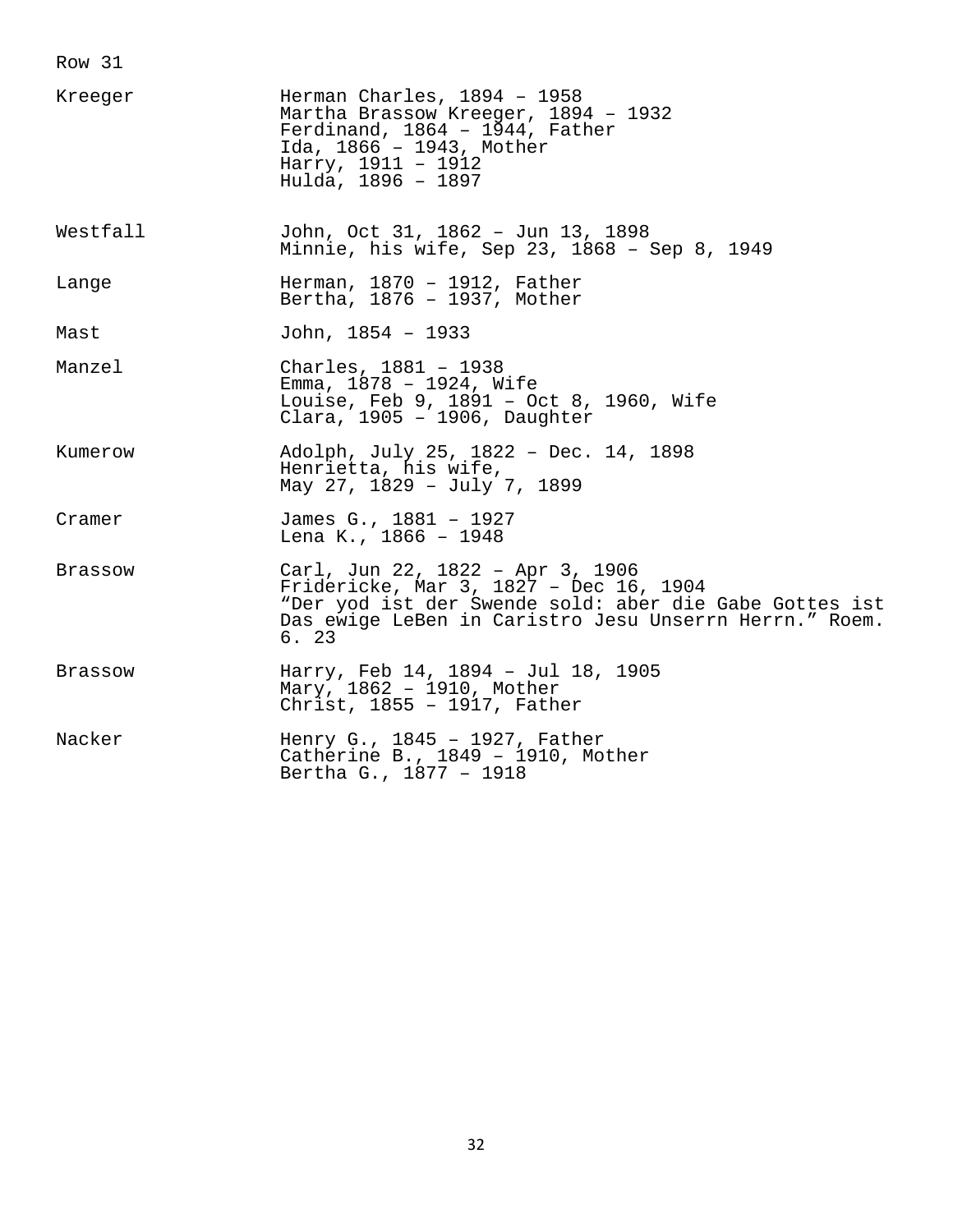| Dietrich  | Father, $1851 - 1929$<br>Mother, 1847 - 1923<br>"The Lord is my shepard"                                                                                                                                   |
|-----------|------------------------------------------------------------------------------------------------------------------------------------------------------------------------------------------------------------|
| Maas      | Herman L., 1884 - 1937<br>Emma A., 1886 - 1980<br>Mary W., 1886 - 1946<br>William L., 1882 - 1972                                                                                                          |
| Gow       | Helen, daughter of C. F. & B. Gow,<br>died Feb 24, 1901, 7 mo - 5 days                                                                                                                                     |
| Lambert   | Thaddeus, $1845 - 1929$ , Father<br>Amelia, 1851 - 1908, Mother<br>Roy, $1933 - 1953$ , Son<br>Elmer, 1875 - 1953, Father<br>Orpha, 1892 - 1952, Mother<br>Infants, Son & Daughter of E.L. & O. B. Lambert |
| Wingert   | Ferdinand, $1829 - 1900$<br>Frederecka, 1846 - 1929<br>William, 1876 - 1940                                                                                                                                |
| Waqonjack | Willie, 1906 - 1907                                                                                                                                                                                        |
| Bauer     | John, born 1833, died Dec 14, 1899<br>*Carl J. C., son of J. & L. Bauer,<br>Jul 18, 1886 - May 3, 1906                                                                                                     |
| Grimm     | Orven George Grimm, Aug 22, 1925 - Jun 19, 1987<br>Pvt U.S. Army, World War II                                                                                                                             |
| Grimm     | John, Dec 9, 1875 - May 8, 1941<br>Ida S., his wife, Nov 6, 1881 - May 29, 1915<br>Dorta, their daughter,<br>Oct 28, 1903 - Jun 10, 1904<br>Emma, his wife, Dec. 2, 1882 - May 22, 1970                    |
| Schultz   | Harman, Jun 10, 1858 - Aug 6, 1910<br>Fredricka Gottschalk, his wife, Nov 2, 1847 - ----<br>"Christus ist mein leben und sterben ist mein<br>qerwinn."                                                     |
| Lanning   | Marion, daughter of D. & A. Lanning, Oct 1915                                                                                                                                                              |
| Daus      | Wilhelmina, 1836 - 1931<br>"Abide with me."                                                                                                                                                                |
| Wick      | Augusta, 1861 - 1931<br>"Abide with me."                                                                                                                                                                   |
| Weisler   | Carl A., 1886 - 1947<br>"Rest in peace."                                                                                                                                                                   |
| Wick      | Henry M., 1899 - 1970<br>"Rest in peace."                                                                                                                                                                  |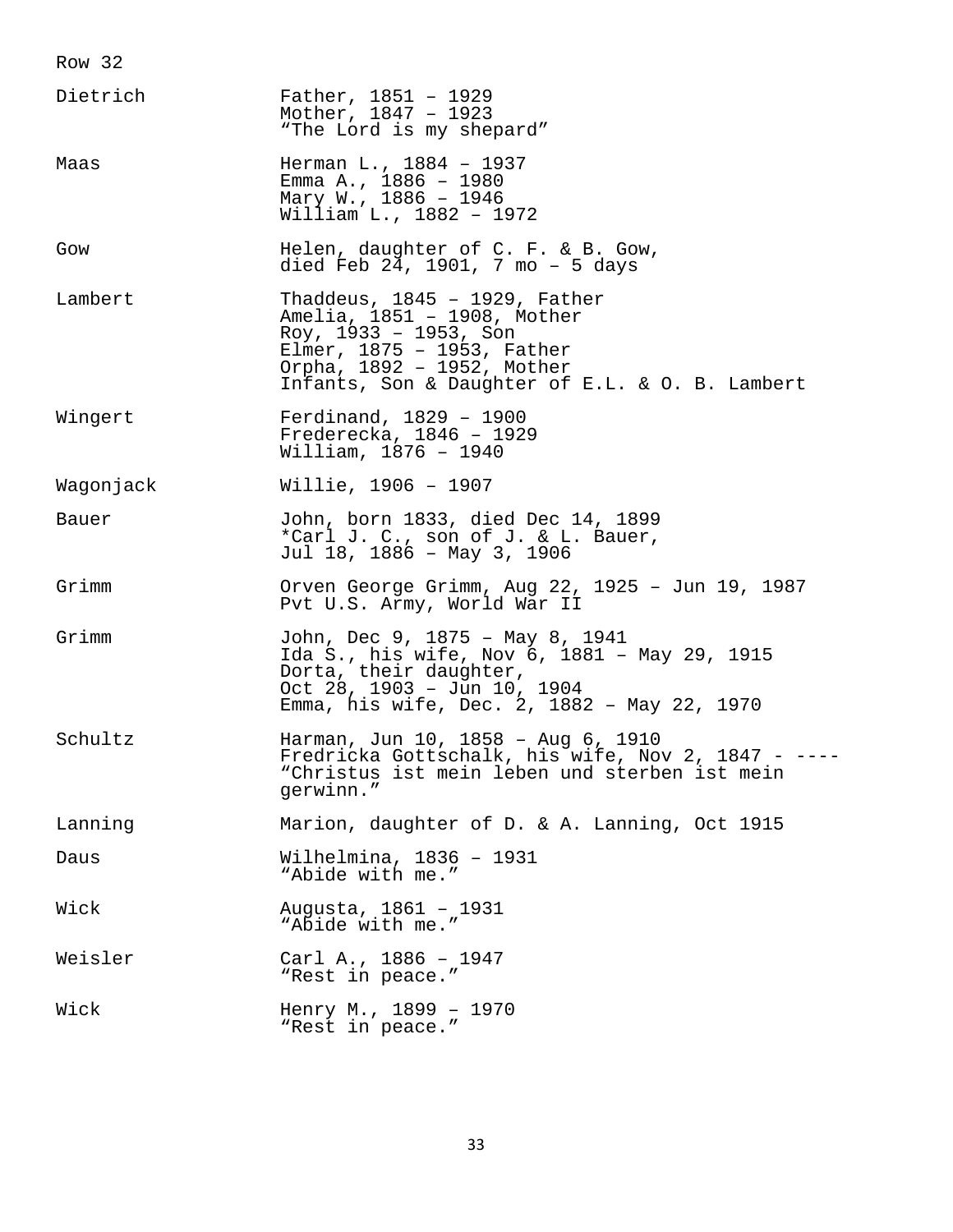| Sommer   | *Laura, daughter of Emil & Minnie, 1900                                                                                                                                                  |
|----------|------------------------------------------------------------------------------------------------------------------------------------------------------------------------------------------|
| Hess     | Emma S., Strutz, wife of John Hess,<br>Aug 7, 1873 - Mar 17, 1900<br>Elsie L., 1896 - 1923                                                                                               |
| Evert    | Fred H., 1872 - 1916<br>Anna E. F., 1884 - 1918<br>Elmer F., 1902 - 1940<br>Pearl                                                                                                        |
| Rutenbar | William, $1870 - 1967$ , Father<br>Minnie, 1877 - 1934, Mother<br>Lorraine, 1928 - 1929<br>Herbert, 1905 - 1907                                                                          |
| Riedel   | $Carl, 1873 - 1954$<br>Josephine Briggs, 1878 - 1919                                                                                                                                     |
| Spaller  | John, 1880 - 19 -<br>Father<br>Mother                                                                                                                                                    |
| Schuett  | $- - -$ , 1902 - 1902<br>"Sleep on in thy bounty, thou sweet angel child"                                                                                                                |
| Gray     | Joseph, Feb 28, 1823 - Sep 20, 1904<br>Sarah Weston, his wife, Apr 22, 1829 - Oct 10, 1916<br>Fannie, 1862 - 1938<br>Laura, 1868 - 1919<br>Andrew, 1854 - 1925<br>Elizabeth, 1858 - 1922 |
| Schultz  | Harmann W., 1882 -<br>Anna, his wife, 1880 - 1912<br>"Ich liege und schlageganz im frieden." PS 4.9<br>(Sleep on thy bounty, thou sweet angel child)                                     |
| Kreager  | Herman F., 1881 - 1960<br>Emma C., 1885 - 1952                                                                                                                                           |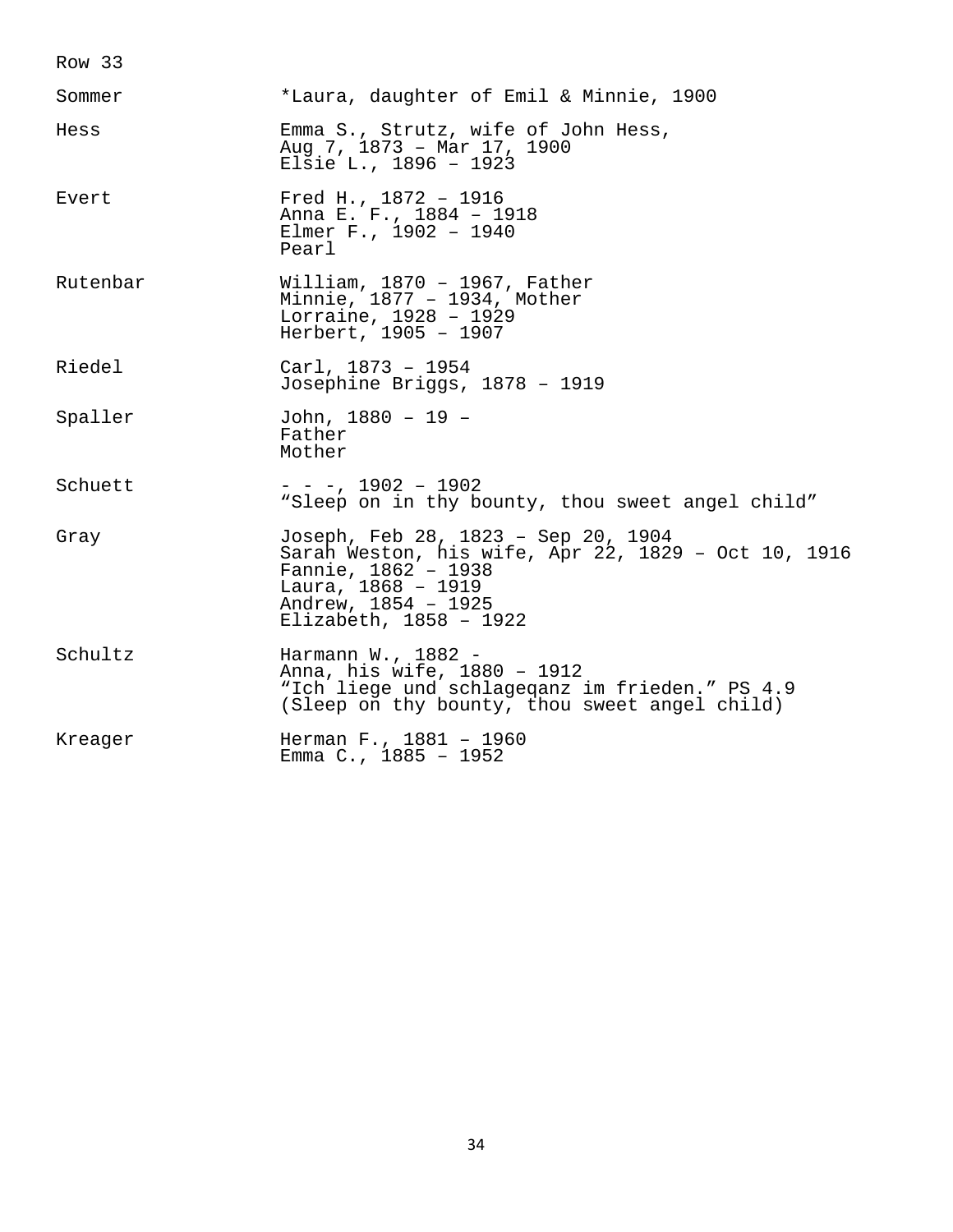| Grace          | Ellemander, (In memory)<br>Mar 8, 1813 - Jul 3, 1840, aged 25 yrs<br>(marker leaning on fence)                                                                                                           |
|----------------|----------------------------------------------------------------------------------------------------------------------------------------------------------------------------------------------------------|
| <b>Brassow</b> | Theodore, 1850 - 1913<br>Mary, $1858 - 1922$<br>Frank, 1893 - 1902                                                                                                                                       |
| Freydl         | Felix, $1876 - 1947$<br>Lena C., $1879 - 1962$<br>Adolph, son of F. & L. Fredyl,<br>Sep 18, 1901 - Jan 21, 1902<br>"Sleep on dear Adolph and take thy rest God called<br>thee home, He thought it rest." |
| Harer          | Fredrich, $1847 - 1928$ . Father<br>Caroline, his wife, 1849 - 1910, Mother                                                                                                                              |
| Gresehover     | John, 1836 - 1921<br>Eliza, $1833 - 1902$<br>"Rest in peace."                                                                                                                                            |
| Prakken        | Kathryn L., 1920 - 1977<br>Shauna M., 1949 - 1950, Our Baby                                                                                                                                              |
| Rossow         | Carl, Nov 25, 1831 - Apr 20, 1908, Father<br>Albert, 1872 - 1958<br>"Ich lebe wnd ihr sout duchdeben sprich Christus"                                                                                    |
| Kreager        | William F., 1873 - 1944<br>Mary S., 1878 - 1955<br>Harold and Helen,<br>Infants of Wm. And M. Kreager, 1910                                                                                              |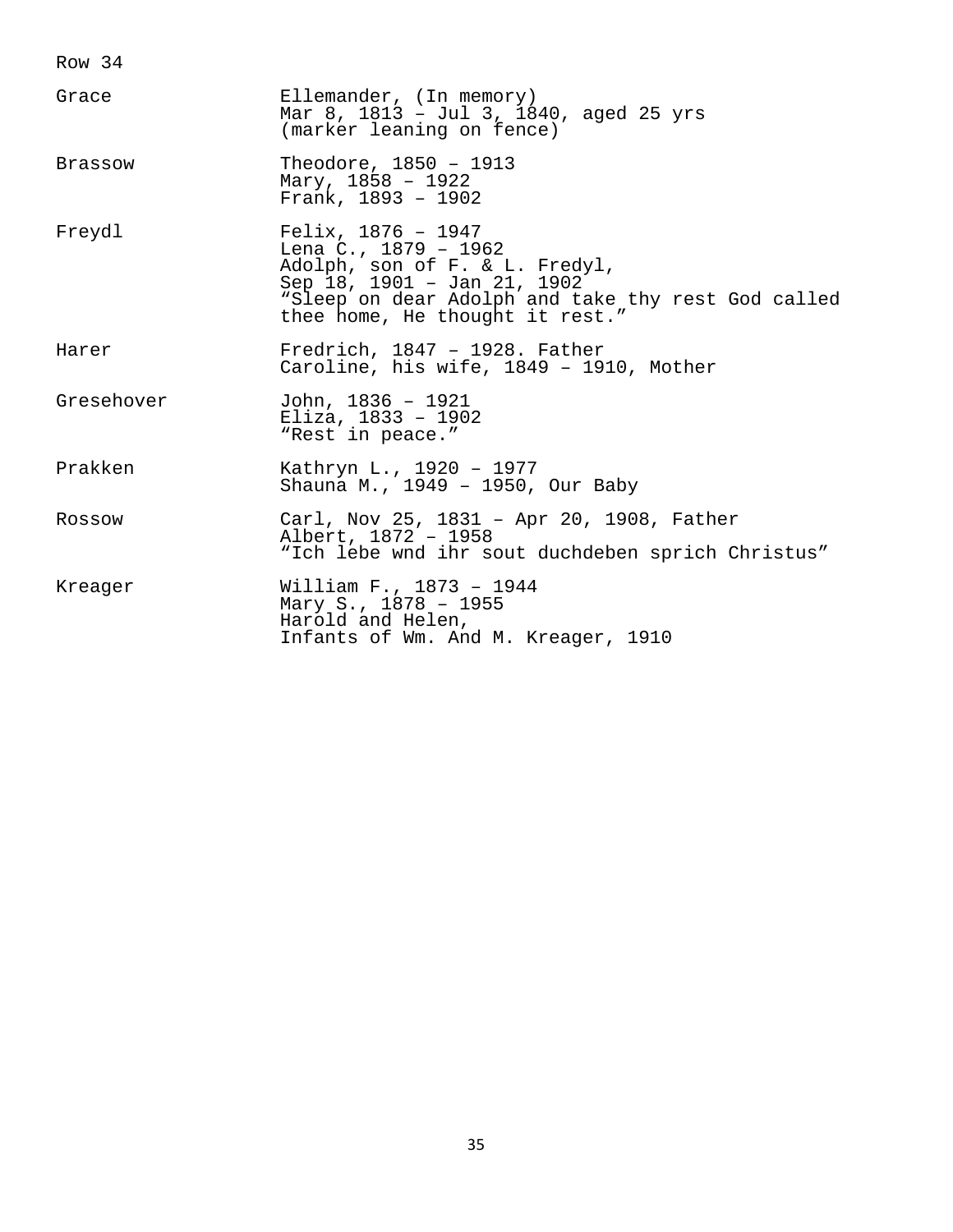Clarenceville Cemetery Records in the Possession of Mrs. C. L. Beavis

The following information was taken from the Clarenceville Cemetery Records recorded by the D.A.R. in 1930.

| Johnston | Richard H., Apr 14, 1786 - May 23, 1873,<br>(He was the son of Laurence & Eleanor (Huddleston)<br>Johnson of Dutchess, Schoarie & Monroe Counties, N.Y.)<br>Hannah, his wife, Nov 7, 1791 - Nov 25, 1886.<br>(Maiden name Bovee; who was from Monroe Co., N.Y. They<br>had 12 children and a number of them stayed in Monroe,<br>$Co.$ , $N.Y.$                                                                                                                                     |
|----------|-------------------------------------------------------------------------------------------------------------------------------------------------------------------------------------------------------------------------------------------------------------------------------------------------------------------------------------------------------------------------------------------------------------------------------------------------------------------------------------|
| Johnston | William Henry, Mar 1, 1813 - Oct 30, 1900.<br>(He was the son of Richard H. & Hannah (Bovee) Johnston.<br>His wife was Cornelia H. Philbrick. (She is not buried<br>here). Clarence E., son of W.H. & C. H. Johnston,<br>May 19, 1854 - Mar 4, 1863.                                                                                                                                                                                                                                |
| Johnston | Harvey, May 15, 1830 - July 19, 1902. (He was son of<br>Richard & Hannah Bovee Johnston). Abigail E., his wife,<br>Aug 4, 1834 - May 23, 1878. (She was Abigail Elizabeth<br>Benedict of Monroe Co., N.Y.)<br>Leona, Apr 22, 1863, Detroit, MI. - Sept 19, 1937,<br>Detroit, only child of above. Unmarried.                                                                                                                                                                        |
| Johnston | Hiram, Jun 4, 180-, Jun 22, 1875. (He was the son of<br>Laurence & Eleanor (Huddleston) Johnston). He and his<br>family came from Schoharie Co., N.Y. to Livonia, MI, May<br>13, 1844. Margaret, his wife, died Sep 17, 1861, 57 yrs<br>- 1 mo. (She was Margaret Hibner and was born Aug 18,<br>1804; married to Hiram Johnston, Sep 26, 1824).                                                                                                                                    |
| Johnston | George, son of Hiram and Margaret, Sep 7, 1827 - Jan 19,<br>1909 (No marker for him). Mary E. Talmage, his wife, and<br>daughter of Nathaniel & Lydia (Durham) Talmage. Aug 27,<br>1831 - Feb 3, 1873. No marker. Their children were (no<br>markers for them)<br>Waiter B., Dec 25, 1857 - Jan 13, 1872<br>Alma E., Jul 8, 1860 - Nov 9, 1867<br>Carrie O., May 9, 1863 - Jun 18, 1864<br>Hiram N., Dec 9, 1866 - Dec 12, 1914, unmarried<br>Minnie E., Sep 11, 1868 - Mar 8, 1872 |
|          |                                                                                                                                                                                                                                                                                                                                                                                                                                                                                     |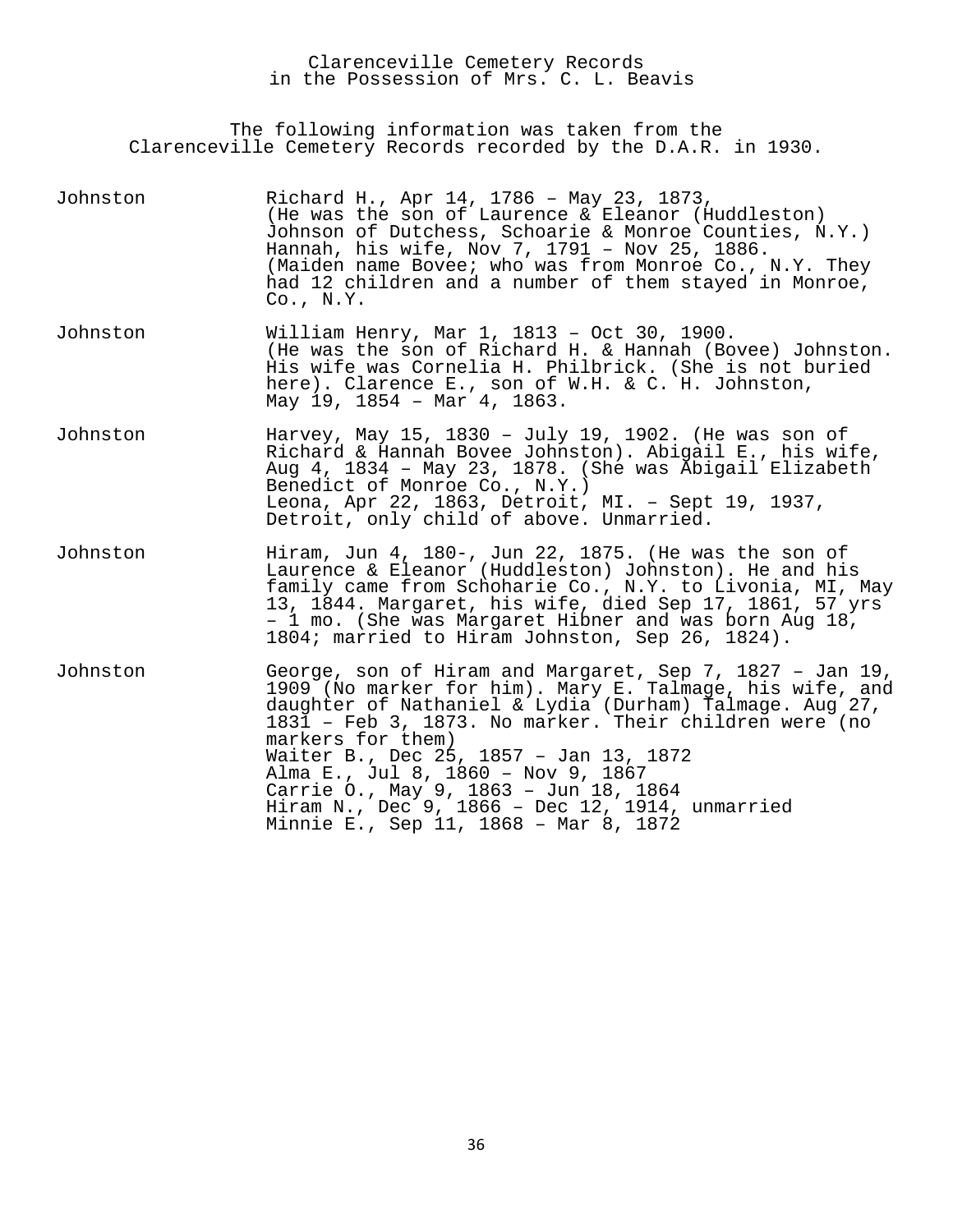| Johnston  | Ambrose J., Sep 14, 1832 - Mar 4, 1901<br>Son of Hiram & Margaret Johnston<br>Sarah J., his wife, Aug 9, 1835 - Mar 30, 1917<br>(She was Sarah J. Gunning, daughter of James & Susan<br>(Blindberry) Gunning).<br>Frank A., their son, died Jun 27, 1859,<br>$1 \text{ yr} - 10 \text{ mo} - 14 \text{ days}$<br>Elmer E., their son, died Aug 29, 1881,<br>$21$ yrs - 4 mo - 8 days                                                    |
|-----------|-----------------------------------------------------------------------------------------------------------------------------------------------------------------------------------------------------------------------------------------------------------------------------------------------------------------------------------------------------------------------------------------------------------------------------------------|
| Johnston  | Clara A., their daughter,<br>died Nov 12, 1833, 21 yrs - 24 days                                                                                                                                                                                                                                                                                                                                                                        |
| Johnston  | Simon M., son of Hiram & Margaret Johnston,<br>Jul 12, 1840 - Jul 29, 1930<br>Euphrosyne, his wife, Jan 23, 1842 -<br>Dec 20, 1920. (She was Euphrosyne Evaline Stevens,<br>daughter of Benjamin & Julia Norton (Adams) Stevens)                                                                                                                                                                                                        |
| Ingersoll | Alonzo, Dec 3, 1832 - Oct 27, 1897.<br>(Son of Edward & Jane (Lewis) Ingersoll.<br>Abby O., his wife, died Oct 3, 1861,<br>23 yrs - 6 mo - 27 days. She was Abby 0. Johnson,<br>daughter of Hiram & Margaret (Hibner) Johnston, born Mar<br>$6, 1838$ .                                                                                                                                                                                 |
| Northrop  | Blake C., 1846 - 1929 (He was the son of Acton & Jane E.<br>(Norton) Northrop, Aug 5, 1845 - Jan 14, 1929.<br>Hellen M., his first wife, 1843 - 1873. (She was Helen<br>M. Johnston, daughter of Hiram & Margaret (Hibner)<br>Johnston, Dec 29, 1843 - Jun 15, 1873). Carrie B., his<br>second wife, 1860 - 1873. (She was Carrie Elma<br>Ingersoll, daughter of Alonzo & Abby O. (Johnston)<br>Ingersoll, Mar 20, 1860 - Feb 23, 1905. |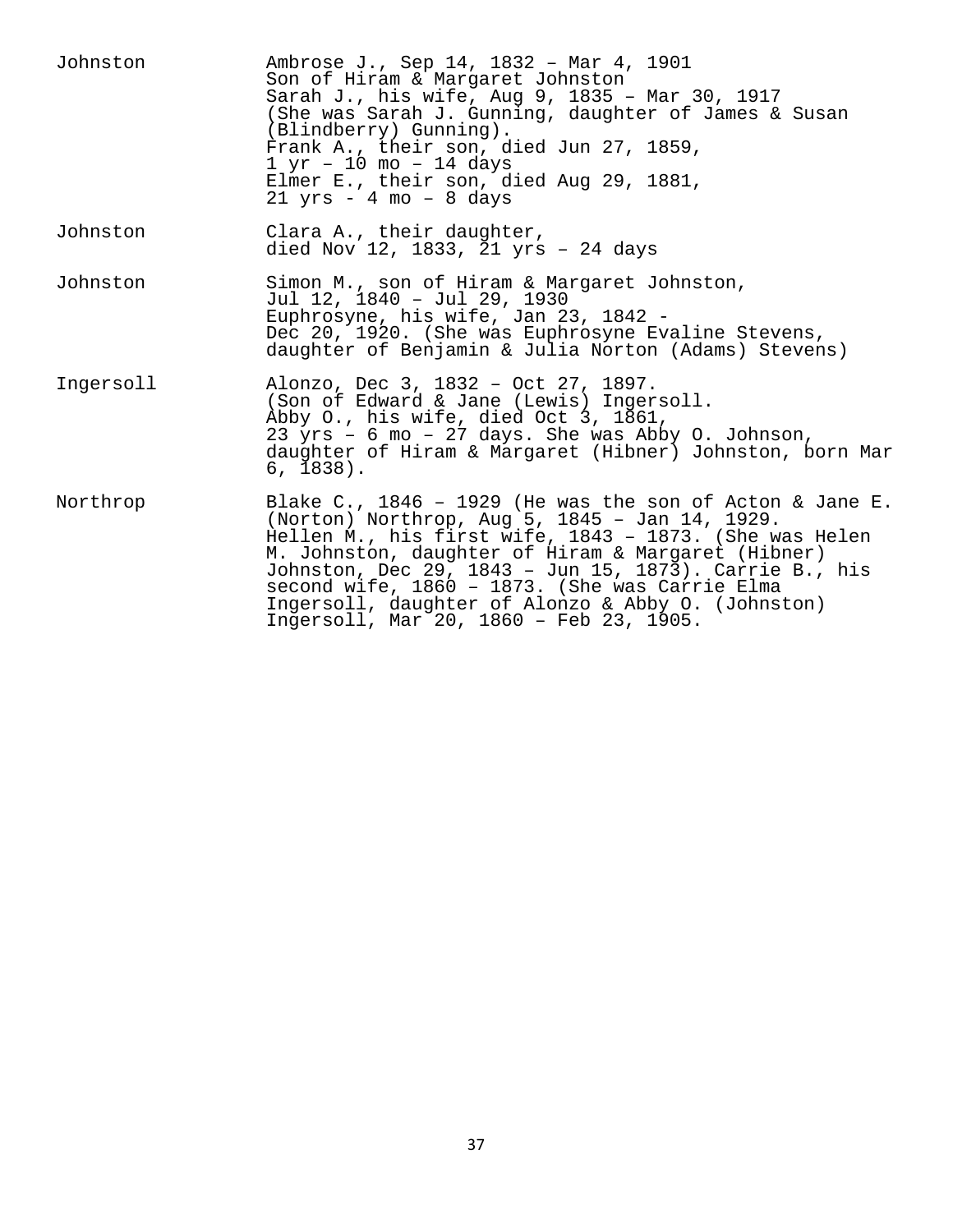| Gunning    | William $1824 - 1900$ (son of James & Susanna (Blindberry)<br>Gunning, born Nov 26, 1824                                                                                                                                                                                                                                                                       |
|------------|----------------------------------------------------------------------------------------------------------------------------------------------------------------------------------------------------------------------------------------------------------------------------------------------------------------------------------------------------------------|
| Gunning    | Charles J., Jun 10, 1827 - Mar 4, 1891,<br>(son of James & Susanna (Blindberry) Gunning).<br>Clarissa E., his wife, Jun 29, 1829 - Jul 21, 1904.<br>(She was Clarissa E. Worden).                                                                                                                                                                              |
| Gunning    | Volney A., Mar 10, 1851 - Jun 20, 1945.<br>(Son of Charles J. & Clarissa E. (Worden) Gunning).<br>Jennie A., his wife, Jan 3, 1855 - Feb 25, 1930. (She<br>was Jennie Adell Chillson, daughter of Austin and<br>Angaline (Staples) Chillson).                                                                                                                  |
| Lapham     | Alfred, Apr 6, 1815 - Nov 5, 1896<br>Hannah Southwick, his wife, born in Mount Holly, VT.,<br>Feb 21, 1815 - Dec 30, 1870                                                                                                                                                                                                                                      |
| Rice       | Phebe, died Nov 4, 1893, aged 78 yrs. (She was Phebe<br>Southwick, and sister to Hannah Southwick Lapham)                                                                                                                                                                                                                                                      |
| Chilson    | Alice M. Lapham, wife of Jesse Chilson, died Nov. 4,<br>1871, 27 $yrs - 9$ mo - 6 days<br>(She was the daughter of Alfred & Hannah (Southwick)<br>Lapham). Jesse C. Chilson was the son of Austin &<br>Angalina (Staples) Chillson.                                                                                                                            |
| Ziegler    | Adolph, 1818 - 1888<br>Minnie, his wife, 1832 - 1910 (maiden name Staub)<br>Otto C., Feb 1, 1862 - Oct 1, 1916<br>(Son of Adolf & Minnie (Staub) Ziegler)<br>Addie L., his wife, Jan 8, 1867 - Sep 9, 1934<br>(She was Addie L. Chilson, daughter of Jesse C. & Alice<br>M. (Lapham) Chilson.                                                                  |
| Lambert    | William, Sep 17, 1819 - Jul 10, 1903<br>Lydia, his wife, May 10, 1828 - May 13, 1917<br>(She was Lydia Kingsley)                                                                                                                                                                                                                                               |
| Maiden     | David, died Nov 21, 1883, 79 yrs - 5 mo - 9 days<br>Nancy, wife of David, died Dec 18, 1874<br>61 yrs - 7 mo - 7 days (She was Nancy Lyon, daughter of<br>Robert & Hannah (Maskell) Lyon, and was born in<br>$England$ ).<br>Robert, 1832 - 1910 (son of David & Nancy (Lyon) Maiden,<br>Oct 30, $1832 - Oct 25$ , $1910$ .<br>Jeanette, his wife, 1834 - 1919 |
| Smitherman | Ada J. Maiden, daughter of David & Nancy (Lyon) Maiden<br>and wife of William T Smitherman, died Jun 5, 1883,<br>$31$ yrs - 8 days                                                                                                                                                                                                                             |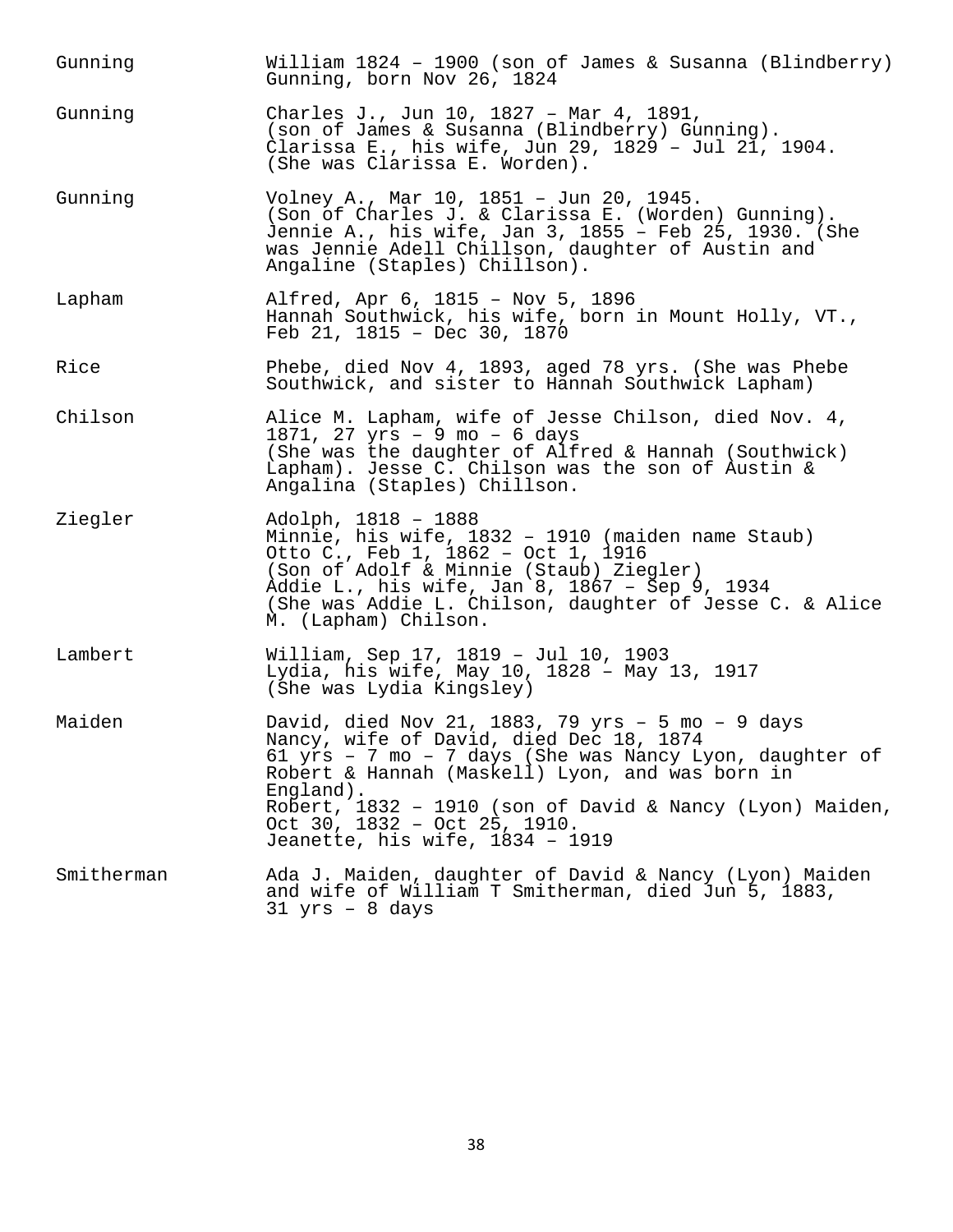|        | Clarenceville Cememtery<br>Information from Betty Sutton<br>August 1989                                                                                                                                                                                                                      |
|--------|----------------------------------------------------------------------------------------------------------------------------------------------------------------------------------------------------------------------------------------------------------------------------------------------|
| Esch   | Louis, Dec 25, 1862 (Germany) - Oct 23, 1940<br>Father<br>Son of Caroline Wilhelmine (Hank) Esch & Karl Friedrich                                                                                                                                                                            |
|        | C. Esch                                                                                                                                                                                                                                                                                      |
| Esch   | Fredericka Caroline Wilhelmine (Riedel) Esch, Mother<br>Jul 24, 1867 (Germany) - Nov 30, 1937<br>Daughter of Frederick Riedel & Sophie Allwert.<br>They had 12 children, 8 are buried at Clarenceville<br>Cemetery.                                                                          |
| Esch   | Louis Esch and Fredericka Caroline Wilhelmine (Riedel)<br>Esch are the parents of Barnard Esch, Anna (Esch)<br>Dudley, Henry Esch, Ernest Esch, Reynold Esch, Martha<br>(Esch) Rossow, Emma (Esch) Way, Louis Esch, Albert Esch,<br>Alvina (Esch) Rossow, Margareta Esch and Josephine Esch. |
| Esch   | Joyce Maxine, daughter of Ernest & Minnie (Brummer)<br>Esch. She is a twin to June.                                                                                                                                                                                                          |
| Esch   | Caroline Wilhelmine (Hank) Esch, wife of Karl Friedrick<br>C. Esch, who is buried in Germany. They are the parents<br>of Louis Esch, Sr., Fred, William, Theodore, John,<br>Minnie and Carl.                                                                                                 |
| Dudley | Anna S. (Esch), daughter of Louis & Fredericka (Riedel)<br>Esch                                                                                                                                                                                                                              |
| Esch   | Nellie C., daughter of Henry & Helena (Kehrl) Evert                                                                                                                                                                                                                                          |
| Esch   | Reynold F., son of Louis & Fredericka (Riedel) Esch<br>Betty (Esch) Sutton, daughter of Reynold & Nellie Esch,<br>wife of Robert Huston Sutton, Sr., who is the son of<br>John & Bessie (Ridge) Sutton.<br>Marilyn, daughter of Reynold & Nellie (Evert) Esch                                |
| Rossow | Martha, daughter of Louis & Fredericka (Riedel) Esch<br>Herman & Martha (Esch) Rossow are parents of Ralph &<br>Lawrence Rossow                                                                                                                                                              |
| Rossow | William & Louise Rossow are the parents of Louis &<br>Herman Rossow                                                                                                                                                                                                                          |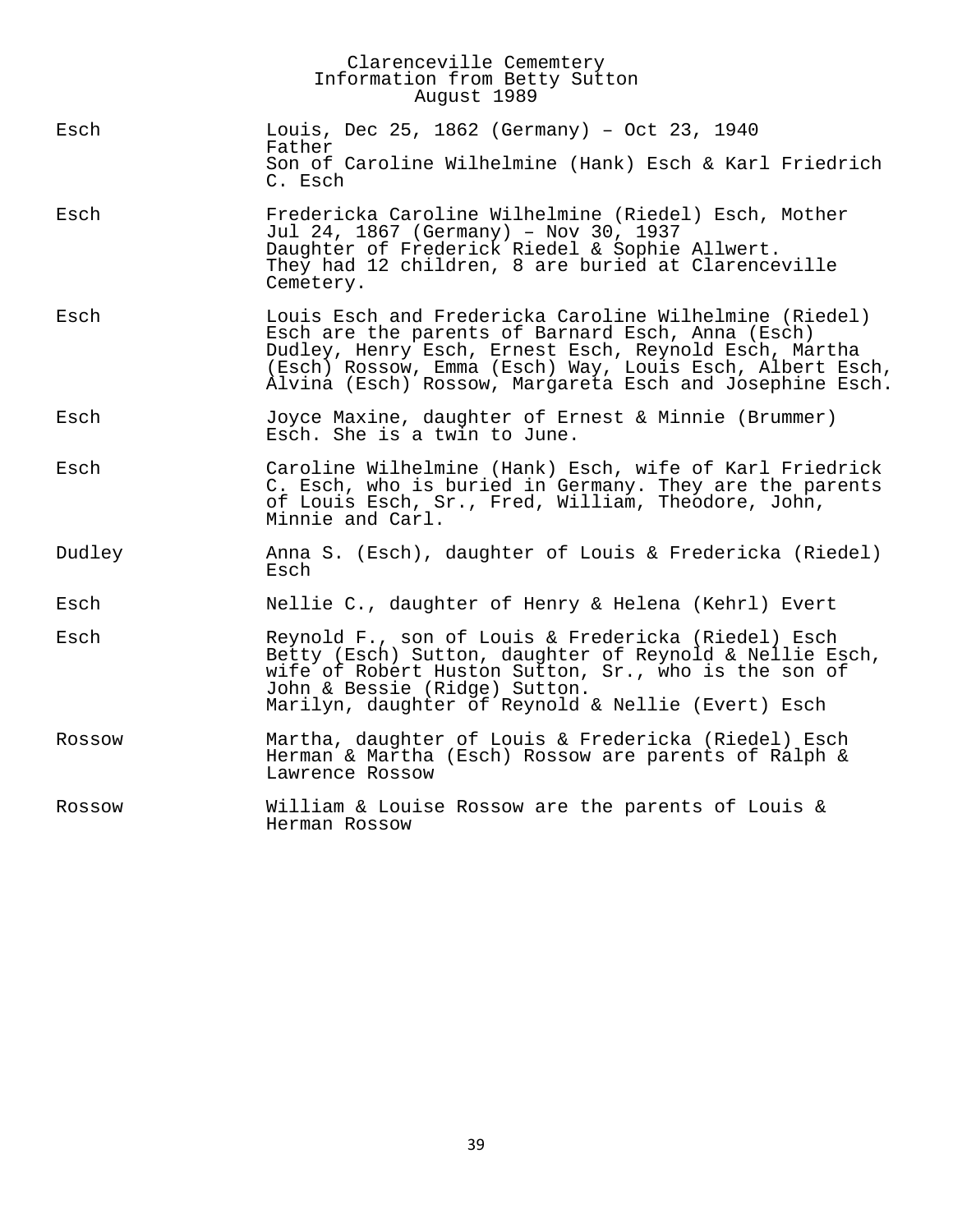| Way     | Emma L. (Esch), daughter of Louis & Fredericka (Riedel)<br>Esch                                                                                                                                                                                                                                                                                                                                                                                                                                                                                           |
|---------|-----------------------------------------------------------------------------------------------------------------------------------------------------------------------------------------------------------------------------------------------------------------------------------------------------------------------------------------------------------------------------------------------------------------------------------------------------------------------------------------------------------------------------------------------------------|
| Esch    | Louis W., son of Louis & Fredericka (Riedel) Esch<br>Betty Lou, daughter of Louis & Alma Esch<br>Doris Jean Esch, daughter of Louis & Alma Esch<br>Dorothy (Esch) Milan is a twin sister to Doris Jean Esch                                                                                                                                                                                                                                                                                                                                               |
| Esch    | Ernest F., son of Louis & Fredericka (Riedel) Esch                                                                                                                                                                                                                                                                                                                                                                                                                                                                                                        |
| Rossow  | Alvina, daughter of Louis & Fredericka (Riedel) Esch                                                                                                                                                                                                                                                                                                                                                                                                                                                                                                      |
| Esch    | Frederick W., son of Caroline Wilhelmine (Hank) Esch &<br>Karl Friederick Esch                                                                                                                                                                                                                                                                                                                                                                                                                                                                            |
| Esch    | Louis, Jr., Dec 24, 1931 - Dec 30, 1931 (no marker)<br>Eberhand, Mar $18$ , $1928 -$ Mar $18$ , $1928$ (no marker)<br>Children of Lis & Alma Esch<br>Buried in plot of Fred Evert, Sr., & Heneretta (Tamm)<br>Evert                                                                                                                                                                                                                                                                                                                                       |
| Evert   | Frederick, Mar 3, 1837 (Germany) - Jan 15, 1920<br>Father. Son of Christian Evert<br>(Gertrude) Heneretta (Tamm) Evert,<br>Aug 17, 1841 (Germany) - Nov 16, 1916<br>Mother, daughter of John Tamm & Sophie (Licht) Tamm<br>They had 8 children and all 8 are buried at<br>Clarenceville Cemetery.<br>Frederick & Heneretta (Tamm) Evert are the parents of<br>Fredericka (Evert) Brummer, Minnie (Evert) Hunt, Fred H.<br>Evert, Jr., Henry Evert, Louisa (Evert) Hunt, Lena<br>(Evert) Freydl, Bertha (Evert) Voss and Gertrude (Evert)<br>Promenchenkel |
| Tamm    | Sophie, wife of Johann Tamm, daughter of Fred & Johanna<br>(Bauman) Tamm                                                                                                                                                                                                                                                                                                                                                                                                                                                                                  |
| Brummer | Frederica, daughter of Frederick & Heneretta (Tamm)<br>Evert                                                                                                                                                                                                                                                                                                                                                                                                                                                                                              |
| Evert   | Henry & Lena (Kehrl) Evert are the parents of Mathilda,<br>$1902 - 1902$ (no marker)<br>Nellie (Evert Esch and Lester Evert<br>Mary (Shoemaker) Evert is the 2 <sup>nd</sup> wife of Henry Evert                                                                                                                                                                                                                                                                                                                                                          |
| Evert   | Elmer F., son of Fred and Anna Evert<br>Pearl, daughter of Fred & Anna Evert                                                                                                                                                                                                                                                                                                                                                                                                                                                                              |
| Kehrl   | Lena (Kehrl) Evert, daughter of Charles & Louise<br>(Peters) Kehrl                                                                                                                                                                                                                                                                                                                                                                                                                                                                                        |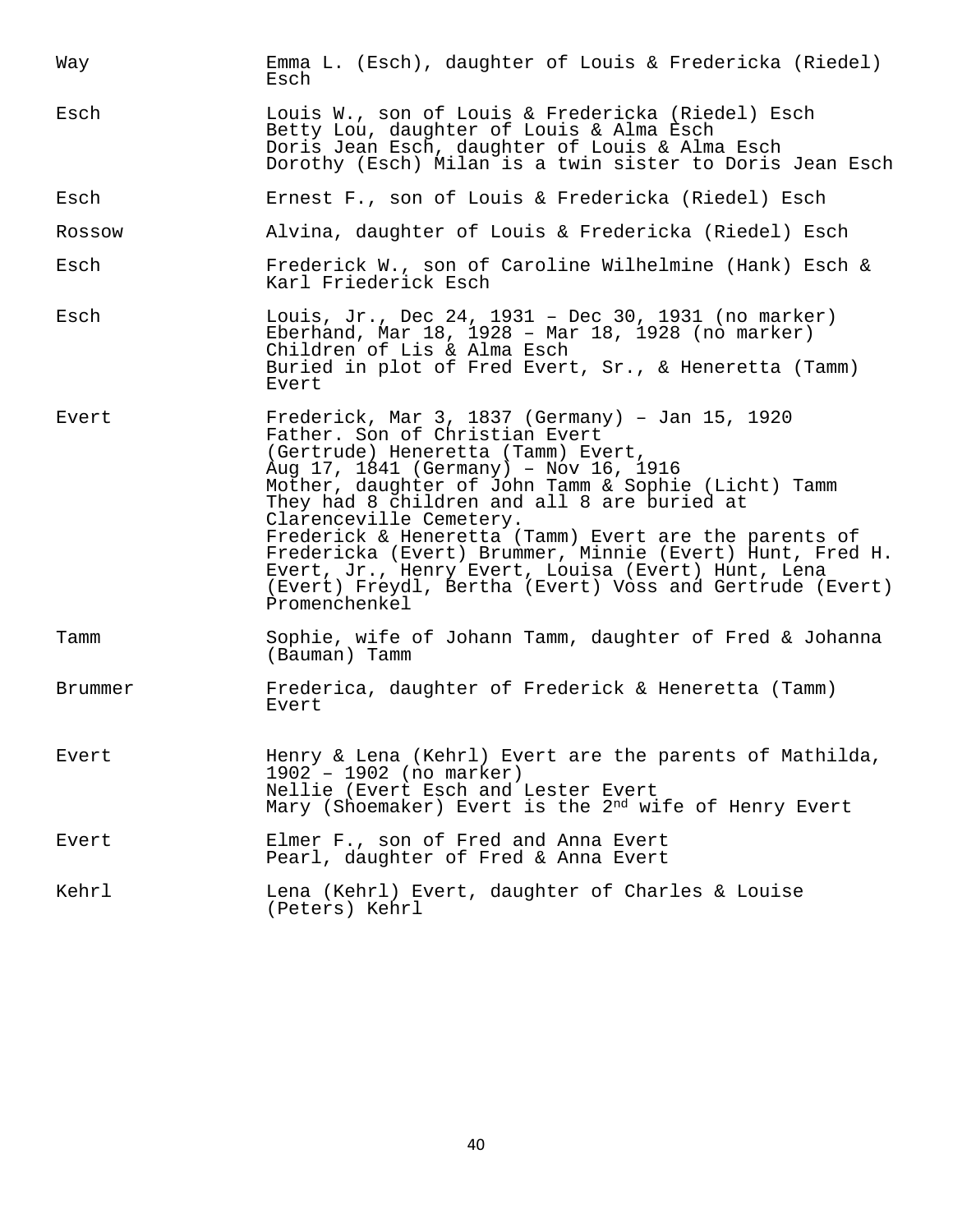| Hunt     | Louise (Evert) Hunt, daughter of Frederick & Heneretta<br>(Tamm) Evert                                                                                                                                                                                                                                                  |
|----------|-------------------------------------------------------------------------------------------------------------------------------------------------------------------------------------------------------------------------------------------------------------------------------------------------------------------------|
| Freydl   | Lena C., daughter of Frederick & Heneretta (Tamm) Evert                                                                                                                                                                                                                                                                 |
| Voss     | Bertha N., daughter of Frederick & Heneretta (Tamm)<br>Evert                                                                                                                                                                                                                                                            |
| Tamm     | Johanna (Voss) Tamm, 17 Nov 1866 - 2 Dec 1893, daughter<br>of John Voss & Mary (Bruckman) Voss<br>2 <sup>nd</sup> wife of John Tamm<br>Johann Tamm, died May 4, 1891, son of John Tamm &<br>Johanna (Voss) Tamm                                                                                                         |
| Tamm     | Sophie, 8 Aug 1809 - 16 Sep 1892<br>mother of Heneretta (Tamm) Evert, John Tamm and Sophia<br>(Tamm) Fendt                                                                                                                                                                                                              |
| Fendt    | Sophia, daughter of John Tamm and Sophie (Licht) Tamm,<br>wife of Fred Fendt. John Tamm is buried in Germany.<br>Carl, son of Fred & Sophie (Tamm) Fendt, husband of Mary<br>(Shoemaker) Fendt                                                                                                                          |
| Esch     | Minnie C., daughter of William & Fredericka (Evert)<br>Brummer                                                                                                                                                                                                                                                          |
| Riedel   | Friedrick T., Father<br>Nov 3, 1829 (Germany) - Nov 18, 1901<br>Johanna Sophie (Allwer) Riedel, Mother<br>Jan 19, 1835 (Germany) - Nov 13, 1907<br>Buried in plot of son, Carl & Josephine Riedel are<br>Sophie & Friederick Riedel. Marker only says Father-<br>Mother who are the parents of Fredericka (Riedel) Esch |
| Peters   | Minnie, daughter of Friederick & Sophie (Allwert) Riedel                                                                                                                                                                                                                                                                |
| Esch     | Amelia, daughter of Friederick & Sophie (Allwert) Riedel<br>Wilhelm, son of Karl Friederick Esch & Caroline W.<br>(Hanks) Esch<br>Louis C., son of Wilhelm & Amelia (Riedel) Esch<br>Bertha, wife of Louis C. Esch<br>Wilhelmine C.S., mother of Louis, William, Fred, Carl,<br>Minnie, John, & Theodore                |
| Smithson | Jerry Ray, son of Alfred & Arlene (Rossow) Smithson                                                                                                                                                                                                                                                                     |
| Taylor   | Alyson Marie, daughter of Randy & Kathy Taylor                                                                                                                                                                                                                                                                          |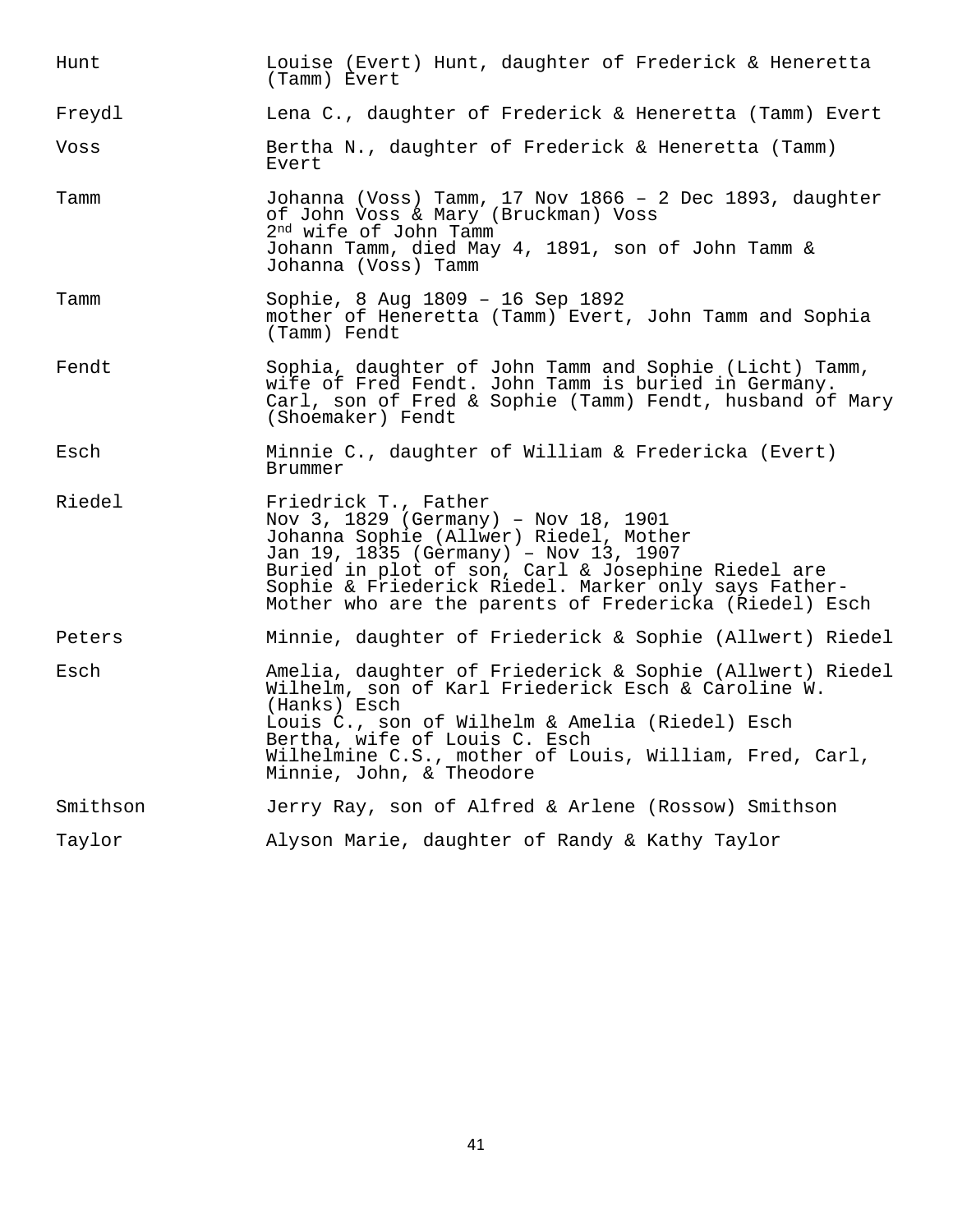Adams, Asa A.: 15 Adams, Ellen E.: 15 Aldrich, Mary Ann(Van Leuven): 16 Allock, Faith (Turner): 27 Allwert, Johanna (Riedel): 41 Anderson, Carl: 4 Anderson, Violet: 4 Andrews, A. Josephine: 26 Andrews, Adelbert: 26 Andrews, John H.: 26 Andrews, Lucinda M: 26 Andrews, Mary (Lurancy): 26 Andrews, Olive (Jennings): 26 Arms, Sophia: 15 Ash, Fridericka (Schroder): 13 Ash, Mary (Schroder): 13 Ash, Minnie: 15 Atkins, Thomas P: 22 Austin, Mary E: 21 Babe, Fredereka: 28 Babe, Frederick: 28 Backus, Clara Elisa: 18 Backus, Laura B.: 18 Bada, Henry: 23 Bade, Charlie: 26 Bade, Henrietta: 23 Bade, Henry: 28 Bade, Marie: 23 Bade, Wilhelm: 23 Barker, Betsy: 23 Barker, Charlie: 23 Barker, Isaac N.: 23 Barker, Jennie Mary: 25 Barker, Rachel M.: 23 Barker, Ruth M: 29 Bauer, Carl J. C.: 33 Bauer, Catherine: 15 Bauer, Hattie M.: 6 Bauer, John: 33 Bauman, Fred: 13 Bauman, Johanna: 13 Baumann, R.: 10 Bauman, Sophie (Tamm): 40 Bauman, Sophie: 13 Becker, Fred A.: 11 Becker, Ida: 11 Becker, Wilhelm Eick: 11 Beebe, Ira: 26 Beebe, Minerva (Seward): 27 Benedict, Abigail(Johnston: 37 Blair, Nancy Alice: 2 Blair, Vaughn L.: 2 Bley, Bernard: 3

Bock, Herman: 10

#### Bock, William: 10 Book, Willie: 10 Borden, Leah (Shaw): 15 Botsford, Augusta (Harmon): 18 Bourque, Donald D.: 5 Bovee, Hannah (Johnston): 36 Brassow, Baby: 27 Brassow, Carl: 32 Brassow, Christ: 32 Brassow, Frank: 35 Brassow, Fridericke: 32 Brassow, Harry: 32 Brassow, Lizzie: 27 Brassow, Mary: 32 Brassow, Mary: 35 Brassow, Theodore: 35 Briggs, Josephine (Riedel):34 Brimmer, Frederica: 9 Broegman, John: 29 Broegman, Minnie: 29 Brown, Jemima: 1 Brown, Robert W.: 1 Bruckman, Mary (Voss): 21 Brugman, Emma: 29 Brugman, Martha: 29 Brugman, William: 29 Brugmann, Caroline: 23 Brugmann, Doratha: 23 Brugmann, Frederick: 23 Brugmann, Henrietta: 23 Brugmann, Henry: 23 Brugmann, Minnie: 29 Brummer, Fredericka (Evert):40 Brummer, Henry: 9 Brummer, Minnie C. (Esch): 41 Brunson, Hannah: 19 Brunson, Lucy: 19 Brunson, Mary M.: 19 Bullard, Etta S.: 7 Bunge, Gottlieb: 14 Bunge, Maria: 14 Burns, Charles H.: 17 Burns, Sarah M.: 17 Chamberlin, Ann E.: 20 Chamberlin, Anna S.: 20 Chamberlin, George Allen:20 Chamberlin, Thos. E.: 20 Chapman, June: 20 Chillson, Angalina(Staples):38 Chillson, Jennie (Gunning):38 Chilson, Addie (Ziegler): 38 Chilson, Alice (Lapham): 38 Chilson, Alice M.: 22 Chilson, Jesse C.: 38 Clare: 1

Clark, Arthur Hutt: 1 Clark, Martha: 1 Claxton, Elizabeth: 19 Coleman, Alice M. (Grace): 8 Collins, Charles J: 24 Collins, Effie P.: 24 Collins, Nettie: 24 Cook, Julia M: 22 Cook, Martha: 22 Cook, Orin H.: 22 Coon, Adelia: 5 Coon, Mark H: 5 Cooper, Nellie: 31 Cox, Carl E.: 6 Cox, Fred H.: 6 Cox, Mae E.: 6 Cox, Minnie: 6 Cox, Norvelle D.: 6 Cramer, James G: 32 Cramer. Lena: 32 Cranson, Delia Jane: 17 Cranson, Helen (Gray): 30 Cranson, Luke W.: 17 Cranson, Marcus L. 30 Cranson, Mary A.: 30 Cranson, Orra (Rodimon): 30 Cranson, Percis (Fuller): 17 Cranson, Permilla (Wiston): 17 Cranson, Samuel: 17 Cranson, Sobrina: 17 Curtis, Jan E.: 20 Curtis, Jane: 20 Daily, Hannah (Parker): 19 Damm, Daniel C.: 31 Damm, Emilia S: 31 Daus, Wilhelmina: 33 De Coste, Charles E.: 4 De Coste, Ethel R.: 4 De Coste, John: 4 Dealy, Arthur: 31 Dealy, Marie: 31 Deatra, Grandworth: 12 Deatra, John: 12 Dickenson, Edward C.: 24 Dickenson, Julia A.(Durham):24 Dietrich, Father: 33 Dietrich, Mother: 33 Drummond, Maria(Van Leuven):15 Dudley, Anna S. (Esch): 39 Dudley, Anna S.: 1 Dudley, Edward: 1 Dudley, William: 1 Durham, Albert E.: 24 Durham, Amy C.: 24 Durham, Ann Eliza: 22

#### **INDEX**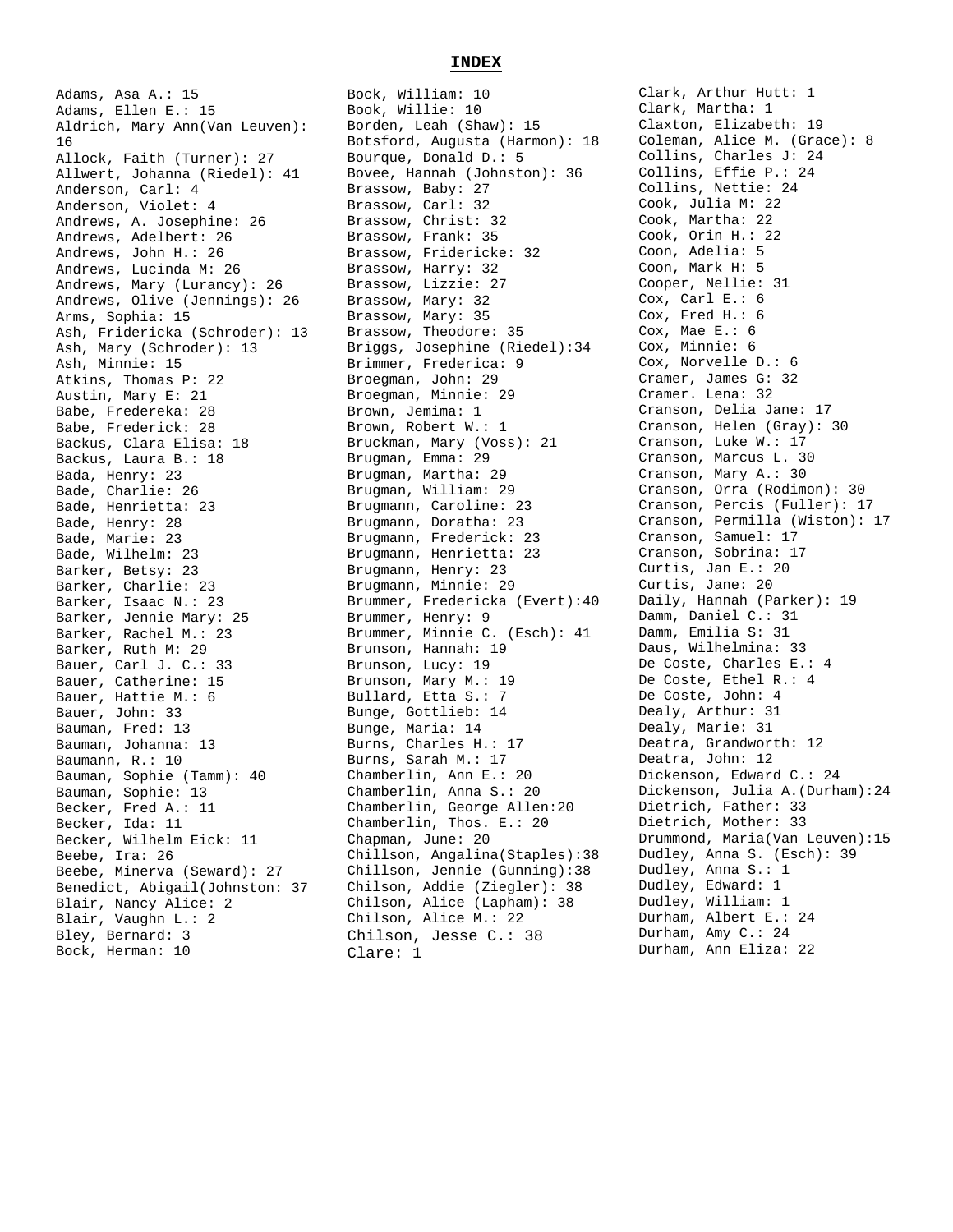Durham, Brownell: 22 Durham, Eber: 24 Durham, Elizabeth: 17 Durham, Emmer F.: 21 Durham, Henry S. 21 Durham, Infant Son: 21 Durham, Ira: 17 Durham, James W.: 21 Durham, Jane P.: 24 Durham, Julia A. (Dickinson): 24 Durham, Lydia (Tallmadge): 18 Durham, Mary B.: 21 Durham, Myraette: 24 Durham, Sabrina: 21 Durham, Wm. N.: 17, 21 Either, James D.: 5 Either, John A.: 5 Either, Mary E.: 5 Ernest, Caroline: 12 Esch, Alma L.: 2 Esch, Amelia: 8 Esch, Amelia (Riedel): 41 Esch, Anna S. (Dudley): 39 Esch, Bertha: 8, 41 Esch, Betty (Sutton): 2, 39 Esch, Betty Lou: 2, 40 Esch, Caroline W.(Hanks):39,41 Esch, Doris Jean: 2, 40 Esch, Dorothy (Milan): 40 Esch, Eberhard: 40 Esch, Emma L. (Way): 40 Esch, Ernest F. 9, 40 Esch, Frederick W.: 4, 40 Esch, Fredericka (Riedel):4,39 Esch, Johann: 15 Esch, Josephena: 4 Esch, Joyce Maxine: 10, 39 Esch, Karl Friedrich C.: 39 Esch, Louis: 39 Esch, Louis C.: 8, 41 Esch, Louis W.: 2, 40 Esch, Louis Jr.: 4, 40 Esch, Marilyn: 12, 39 Esch, Martha (Rossow): 4, 39

Esch, Minnie C.(Brummer): 9,41 Esch, Nellie (Evert): 39 Esch, Nellie C.: 2 Esch, Reynold F.: 2, 39 Esch, Wilhelm: 8, 41 Esch, Wilhelmine C.S.: 11, 41 Essig, Anna: 14 Essig, Fredrieka: 14 Essig, Jacob F.: 14 Essig, Jacob: 14 Essig, Katherine: 14 Essig, Sophie, 14 Evert, Anna E.F.: 34 Evert, Bertha N. (Voss): 41 Evert, Elmer F.: 34, 40 Evert, Fred H.: 34 Evert, Frederick: 10, 40 Evert, Fredericka (Brummer):40 Evert, Gertrude Promenchenkel:10 Evert, Heneretta (Tamm): 10,40 Evert, Henry: 12, 40 Evert, Lena: 12, 40, 41 Evert, Louise (Hunt): 41 Evert, Mary (Shoemaker): 12,40 Evert, Mathilda: 40 Evert, Nellie (Esch): 39,40 Evert, Pearl: 34, 40 Evert, Tillie: 10 Farr, B.H.: 4 Farr, Elizabeth: 4 Feisner, Albert W.: 31 Feisner, Minnie: 31 Fendt, Carl: 25, 41

Fendt, Fred: 25 Fendt, Henry: 25 Fendt, Joachim: 25 Fendt, Sophia: 25, 41 Fendt, Sohpie: 25 Findt, Emma: 25 Findt, Henrietta: 25 Findt, Jouchim: 25 Findt, Ricka: 26 Findt, Sofe: 25 Fisher, Emily A. (Gunning): 23 Frazer, Frank D: 1 Frazer, Patsy: 4 Freeman, Philinda (Sabin): 21 Freydl, Adolph: 35 Freydl, Felix: 35 Freydl, Lena (Evert): 35, 41 Friederike, Sophie(Westphal):8 Fuller, Percis (Cranson): 17 Furstenow, Christian: 5 Furstenow, Sophia (Shroder): 5 Gade, Ludwig: 12 Gaede, Carolina: 12 Gaede, Emile:12 Gaede, Friedrich: 12 Gee, Sally (June): 20 Geistler, Albert: 9 Geistler, Anna (White): 6 Geistler, Carl F.: 6 Geistler, Edwin Lowell: 6 Geistler, Emma: 9 Geistler, Father: 9 Geistler, Herman: 26 Geistler, Lillie: 9 Geistler, Mother: 9 Geistler, Willie: 9 Gerharett, Paul: 14 Gies, Fred: 24 Gies, Frederich: 24 Gies, Fredericha: 24 Gies, Ida: 24 Gies, Lena: 24 Gies, Minnie: 4 Goers, Carl J.: 14 Goers, Charles: 5 Goers, Christian: 27 Goers, Emma (Nacker): 26 Goers, ernest C.: 30 Goers, Frederick: 14 Goers, Fredericka: 14 Goers, Herman J: 30 Goers, Louie: 27

\*Duplicated names removed\*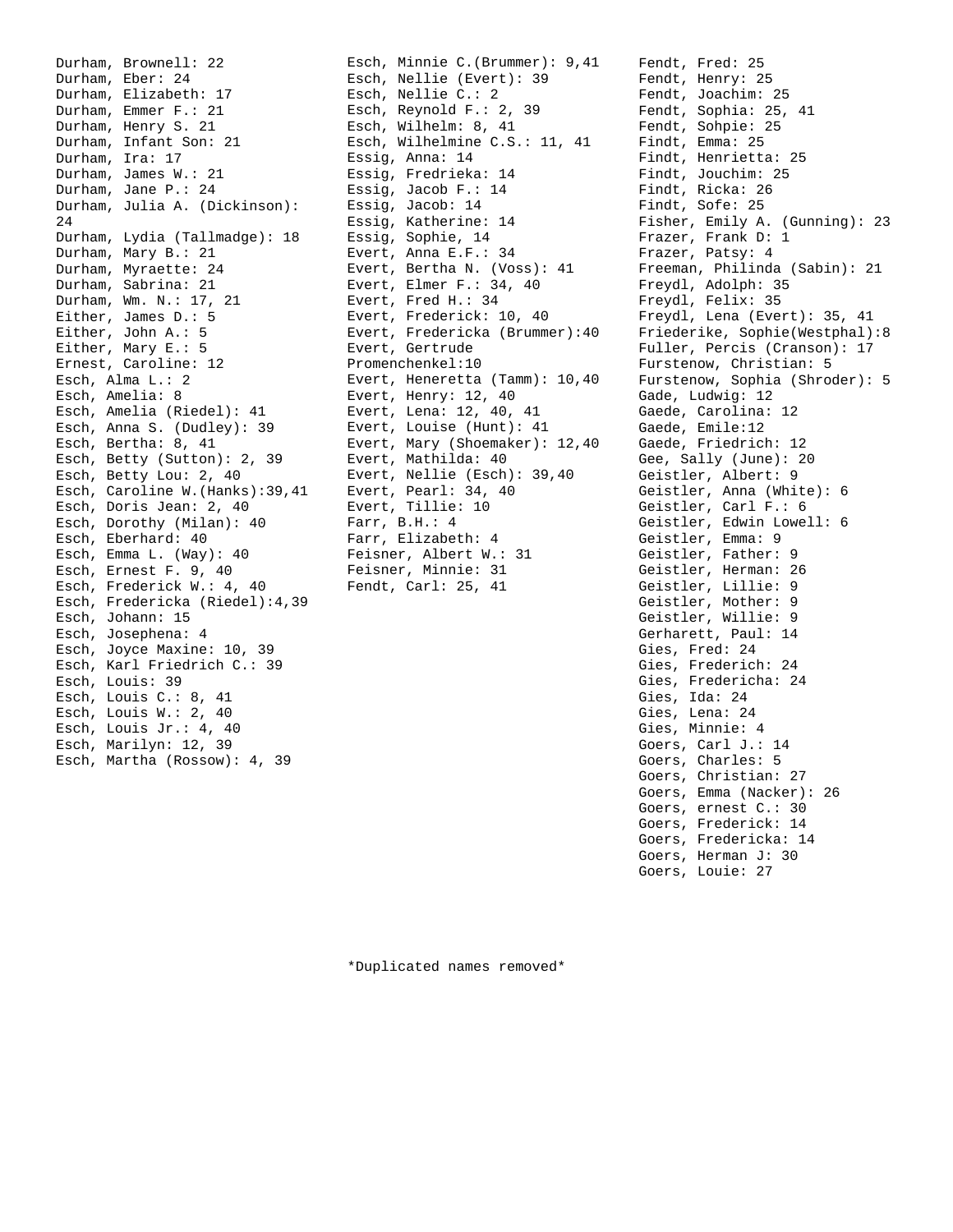Goers, Maria (Smoke): 27 Goers, Minnie: 5, 27 Goers, Sophia: 27 Goers, Therase: 14 Goers, William F.: 26 Gorst, John: 9 Gorst, Mary: 9 Gottschalk, Fredricka (Schultz): 33 Gottschalk, Sophia: 30 Gow, Helen: 33 Gow, John: 14 Gow, Mary: 14 Grace, Alice M. (Coleman): 8 Grace, Amasa: 3 Grace, Benjamin: 3, 15 Grace, Beulah Rachel: 27 Grace, Caroline S.: 2 Grace, Elizabeth M.: 17 Grace, Ellemander: 35 Grace, George H.: 2 Grace, George R.: 3 Grace, Hannah: 27 Grace, Harriet (Ward): 28 Grace, Helen M. (Randolph): 17 Grace, James J.: 5 Grace, James: 27 Grace, Jane: 3 Grace, Leah: 15 Grace, M.B.: 15 Grace, Minnie (Hawthorne): 8 Grace, Morrell: 5 Grace, Orphan (Seward): 2 Grace, Otto: 17 Grace, Rachel: 3 Grace, Rebecca A: 5 Grace, Sarah J. (Shaw): 15 Grace, Serdora: 5 Grace, Theodore: 17 Grace, Wallace: 8 Grace, Wm. S.: 15 Grant, Sofa: 15 Graves, Ellen (Ingersoll): 37 Gray, Andrew: 34 Gray, Elizabeth: 34 Gray, Fannie: 34 Gray, Helen (Cranson): 30 Gray, Joseph: 34 Gray, Laura: 34 Gray, Pearl (Scott): 7 Gray, Sarah (Weston): 34 Gresehover, Eliza: 35 Gresehover, John: 35

Grimm, Dorta: 33 Grimm, Emma: 33 Grimm, Ida S.: 33 Grimm, John: 33 Grimm, Orven George: 33 Gunning, Arza: 3 Gunning, Aurilla: 3 Gunning, CharlesJ.: 23, 38 Gunning, Clara: 23 Gunning, Clarissa (Worden): 38 Gunning, Clarissa E.: 23 Gunning, Emily A. (Fisher): 23 Gunning, James R.: 23 Gunning, James: 3 Gunning, Jennie (Chillson): 38 Gunning, Jennie A.: 19 Gunning, John B.: 3 Gunning, John S.: 3 Gunning, M. Rogena: 19 Gunning, Mariette: 3 Gunning, Sarah (Johnston): 37 Gunning, Susanna: 3 Gunning, Colney A.: 19, 38 Gunning, William: 20, 38 Gusta, Ricka: 14 Hake, Clara: 9 Hallock, Burton: 18 Hallock, Daniel: 18 Hallock, Deborah: 18 Hallock, Elizabeth: 18 Hallock, Henry Byron: 18 Hank(s), Caroline(Esch): 39,41 Hanks, Lulla G: 5 Harer, Caroline: 35 Harer, Fredrich: 35 Harm, Carl: 26 Harm, Fritz: 25 Harmon, Augusta (Botsford): 18 Hartz, Adalph: 11 Hawthorne, Minnie (Grace): 8 Hedden, Daniel E.: 19 Hedden, Edith L.: 7 Hedden, L. Emma: 19 Hedden, Viola (Smith): 7 Heinerike, Maria (Stamann): 9 Heise, Carl C.: 24 Heise, Carl H.: 20 Heise, Fred: 20 Heise, Friederick: 20 Heise, Henrietta: 24 Heise, Katie M.: 24

Heise, Louise: 20 Heise, Lydia B.: 24 Heise, Maria F.: 20 Heise, Sophie S.: 24 Heise, William: 24 Hendrickson, Rev. Ford: 7 Herbst, Christian: 28 Herbst, Wilhelmina: 28 Hess, Elsie L.: 34 Hess, Emma S. (Strutz): 34 Hibner, Margaret (Johnston):36 Hilderbrant, Baby: 7 Hillerich, Clarence: 3 Hillerich, Edward M: 3 Hillerich, Lauina R.: 3 Hines, Caroline: 10 Hines, John: 10 Hines, Marie: 10 Hines, William: 10 Hirschlieb, Baby: 12 Holtz, Augusta: 10 Holtz, Edwin: 10 Holtz, Henrietta: 22 Holtz, Karl: 10 Holtz, Louis: 22 Holtz, Louise: 22 Holtz, Martin: 10 Holtz, Wilhalm: 10 Hoyt, Hariet: 17 Hugger, Gottlieb: 13 Hunt, Jessie: 10 Hunt, Louise (Evert): 10, 41 Hunt, Melvin: 10 Hunt, Minnie: 10 Hushour, William A.: 31 Hutchins, Charles D.: 14 Hutchins, Dr. John Henry: 7 Hutchins, Lecta: 14 Hutchins, Minnie (Smith): 7 Ingersol, Sally (Gee): 20 Ingersoll, Abby O.: 6, 37 Ingersoll, Alonzo: 6, 37 Ingersoll, Carrie(Northrop):37 Ingersoll, Ellen Lasira: 6, 37 Jennings, Olive (Andrews): 26 Jennings, Sally: 22 Jennings, Stephen S.: 22 Jensen, Otis H.: 30 Jensen, Susie M.: 30 Johannis, Alice: 25 Johannis, Christine: 25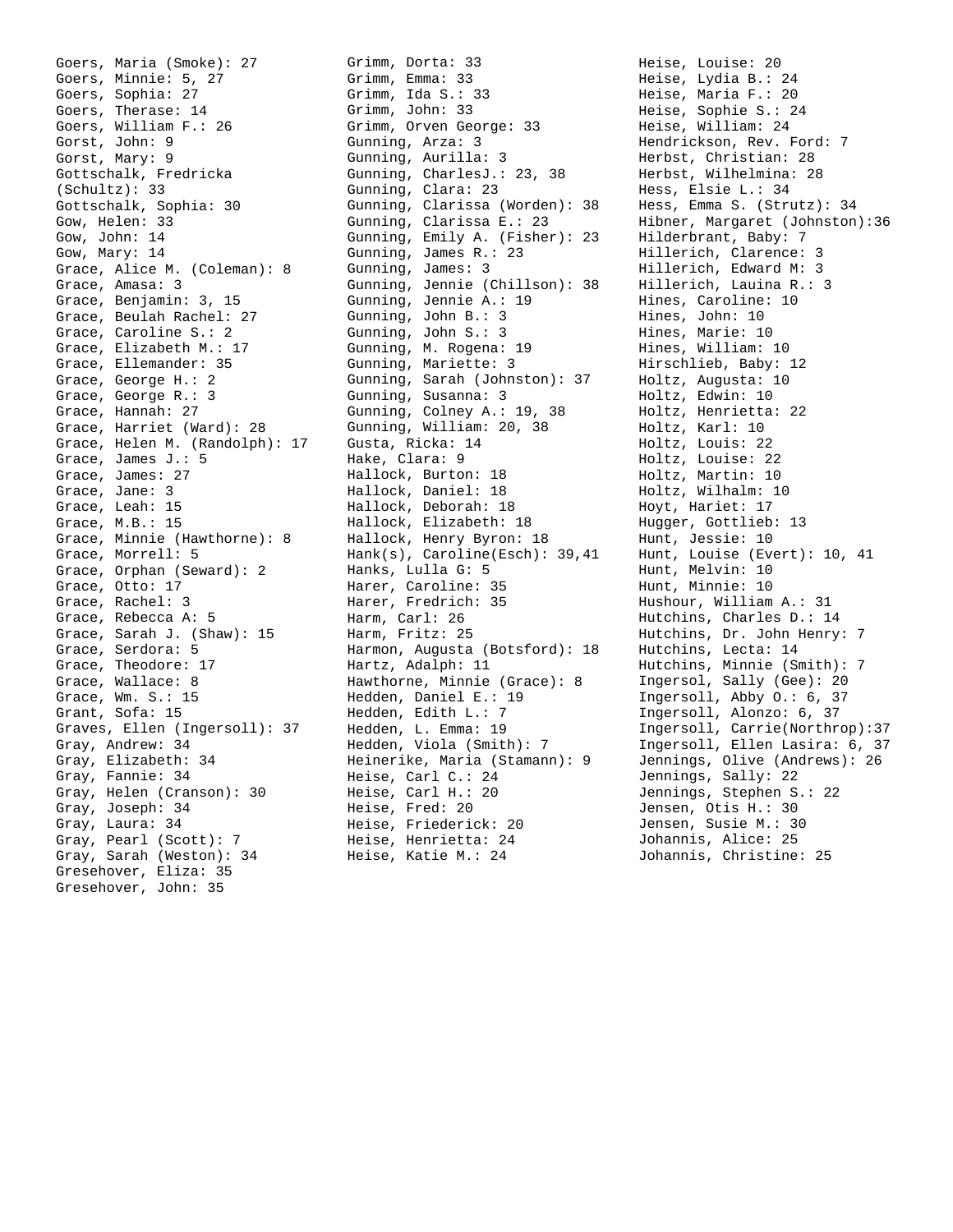Johannis, Emily: 25 Johannis, Sophia: 19 Johnson: 5 Johnson, Abby O.(Ingersoll):37 Johnson, Ambrose: 19 Johnson, Clara A.: 19 Johnson, Elmer E.: 19 Johnson, Frank A.: 19 Johnson, Frederick: 19 Johnson, Harriett (Van Leuven): 16 Johnson, John S.: 16 Johnson, Mina: 19 Johnson, Sarah: 19 Johnston, Abigail E. (Benedict):17, 36 Johnston, Alma E.: 36 Johnston, Ambrose J.: 37 Johnston, Carrie O.: 36 Johnston, Clara A.: 37 Johnston, Clarence: 6, 36 Johnston, Cornelia (Philbrick): 36 Johnston, Euphresyne (Stevens): 23, 37 Johnston, Frank A.: 37 Johnston, George: 36 Johnston, Hannah (Bovee:17, 36 Johnston, Harvey: 36 Johnston, Helen (Northrop): 37 Johnston, Hiram: 36 Johnston, Leona: 36 Johnston, Leonie: 17 Johnston, Margaret:23, 36 Johnston, Mary (Talmage): 36 Johnston, Minnie E.: 36 Johnston, Richard H.: 17, 36 Johnston, Sarah (Gunning): 37 Johnston, Simon: 23,37 Johnston, W.H.: 6 Johnston, Waiter B.: 36 Johnston, William Henry: 36 June, Sally (Gee): 20 Keehl, Anna: 12 Keehl, Ervine: 12 Keehl, Fred: 12 Keehl, Roy: 12 Kehrl, Lena (Evert): 40 Kingsley, Lydia (Lambert): 38

Kipp, Eleanor L.: 7 Kipp, Francis: 7 Kipp, Greta: 7 Knapp, Daniel: 26 Knapp, Martha: 26 Knapp, Nancy E.: 26 Knowlton, Charles K.: 4 Knowlton, Elizabeth W.: 4 Kreaager, August: 30 Kreager, Emma C.: 34 Kreager, Harold: 35 Kreager, Helen: 35 Kreager, Herman F.: 34 Kreager, Marie: 30 Kreager, Mary S.: 35 Kreager, Minnie: 30 Kreager, William F.: 35 Kreeger, Ferdinand: 32 Kreeger, Harry: 32 Kreeger, Herman Charles: 32 Kreeger, Ida: 32 Kreeger, Hulda: 32 Kreeger, Martha (Brassow):32 Krumm, Charles: 11 Krumm, Herman F.: 12 Krumm, Ludwig F.: 12 Krumm, Sophia D.: 11 Kumerow, Adolph: 32 Kumerow, Clara: 32 Kumerow, Henrietta: 32 Lamb, Laura (Ries): 22 Lamb, Simon: 22 Lambert, Amelia: 33 Lambert, Edward: 25 Lambert, Frannie: 25 Lambert, George: 26 Lambert, Hannah: 25 Lambert, Jessie: 25 Lambert, Lidia: 26 Lambert, Lydia: 25, 38 Lambert, Marshal: 25 Lambert, Orpha: 33 Lambert, Roy: 33 Lambert, Solomon: 25 Lambert, Thaddeus: 33 Lambert, William: 25, 38 Lampham, Alfred: 22 Lampham, Alice (Chilson): 38 Lampham, Amy: 22 Lampham, Ada: 22 Lampham, Eli A.: 22 Lampham, Hannah (Southwick):22 Lampham, Sarah: 22 Lampham, Willie A.: 18 Landau, Arrena: 29 Landau, Bertha: 29 Landau, Fred: 29 Landau, May: 29 Lange, Bertha: 32 Lange, Herman: 32 Lange, Joseph: 20 Lanning, Marion: 33 Lapham, Alfred: 38 Lapham, Floyd Ray: 2 Leedman, Lena (Mumarow): 29 Leonard, Robert F.: 5 Leonard, Wilbert Ray: 5 Licht, Sophie (Tamm): 41 Liverance, Sophia: 4 Liverance, C.: 16 Liverance, Charles: 16 Liverance, Elsie: 5 Liverance, Henry: 16 Liverance, Louis: 16 Liverance, William: 4 Lofton, Ernest Lee: 4 Ludeman, Baby: 3 Ludeman, Carl F.: 13 Ludeman, Charles: 13 Ludeman, Marie: 13 Ludeman, William: 3 Ludeman, Wm. C.: 3 Luke, Robert: 13 Lurancy, Mary (Andrews): 26 Lyon, Nancy (Maiden): 38 Maas, Emma A.: 33 Maas, Herman L.: 33 Maas, Mary W.: 33 Maas, William L. 33 Macomber, Aura S.: 28 Macomber, Jeoidah: 28 Macomber, Odora A.: 28 Maiden, Ada J. (Smitherman): 21 Maiden, David: 21, 38 Maiden, Jaanette: 38 Maiden, Janette: 21 Maiden, John: 28 Maiden, Margaret: 20 Maiden, Mary: 28 Maiden, Nancy (Lyon): 21,38 Maiden, Robert: 21, 38 Maiden, William: 20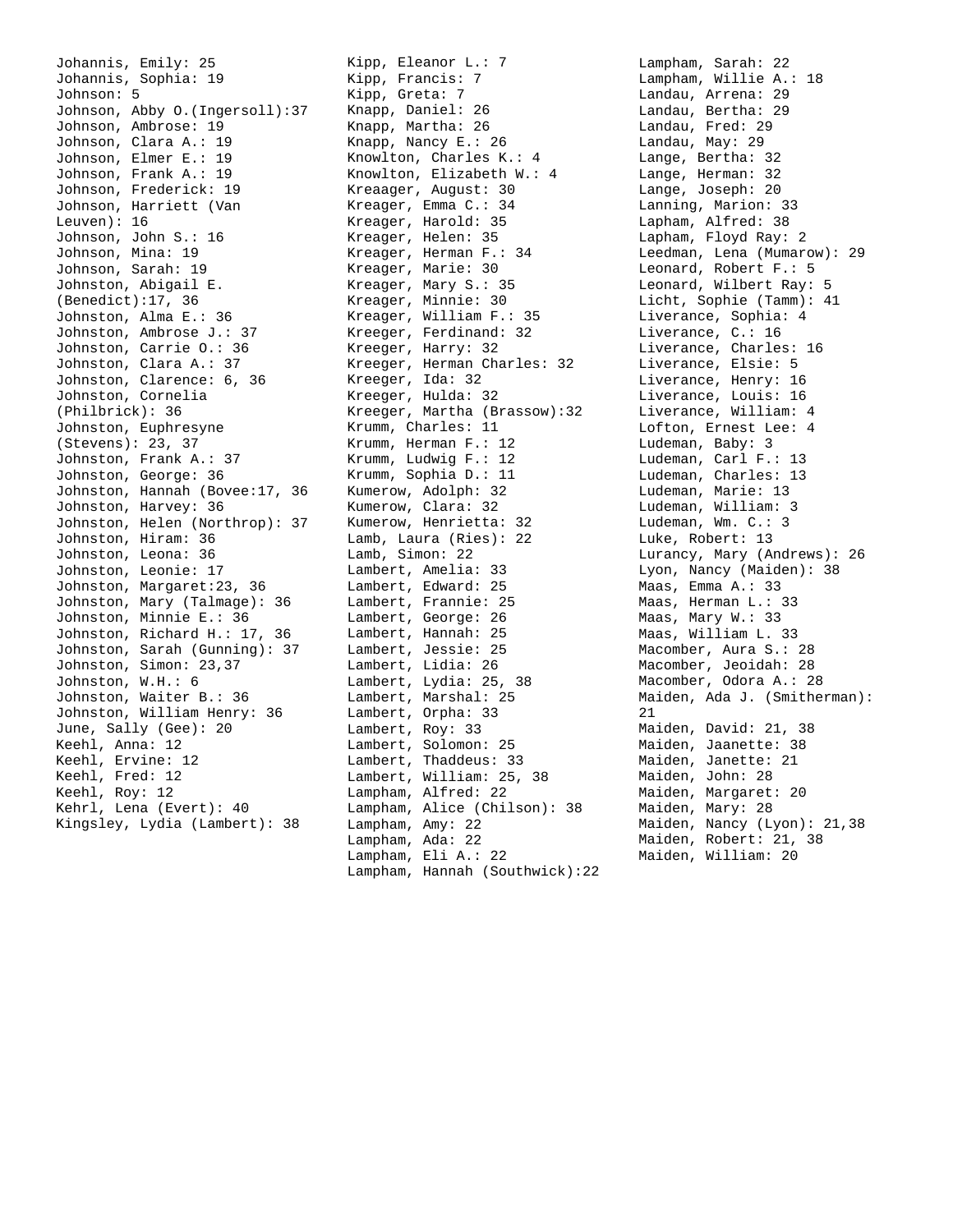Mamerow, William: 4 Manahan, Marvin: 4 Mann, Harvey: 25 Mantz, Emma: 13 Manzel, Albert: 11 Manzel, Carl: 1, 12 Manzel, Charles: 32 Manzel, Clara: 32 Manzel, Emma: 32 Manzel, Fred: 11 Manzel, Henry: 12 Manzel, Lena: 11, 12 Manzel, Louise: 12, 32 Manzel, Sophia: 11 Martin, Albert: 18 Mast, John: 32 Mc Daris, Irene: 4 Meisner, Dorthea: 10 Meyer, H.: 25 Meyer, Hermine: 25 Meyer, John: 25 Meyers, Phebe: 22 Meyers, Susanna: 22 Middaugh, Elizabeth: 17 Milan, Dorothy (Esch): 40 Monroe, James R.: 3 Monroe, Mary A.: 3 Monroe, Truman R.: 3 Mumarow, Lena (Leedeman): 29 Murdy, Gaylord: 3 Murdy, Louise: 3 Myer, Frank: 28 Myer, Gustave: 28 Myers, Freda: 9 Myers, Louis: 18 Nabeack, Augusta: 3 Nabeack, Carl F.: 3 Nabeack, H. Vivien K: 3 Nacker, Albert A.: 3 Nacker, Bertha G.: 32 Nacker, Catherine B.: 32 Nacker, Fred: 14 Nacker, Hannah: 14 Nacker, Henry G.: 32 Nacker, Lucy C.: 3 Nash, Albert: 18 Nash, Emily J.: 18 Nash, Josiah: 18 Nebeck, Anna: 10 Nebeck, Carl: 10

Nebeck, Julia: 10 Nebeck, Minnie (Warner): 10 Nicholson, Clara B.: 13 Nicholson, Franklin M.: 13 Nigro, Jennie: 1 Nigro, John: 1 Northrop, Acton: 20 Northrop, Andrew: 20 Northrop, Blake C.: 20, 37 Northrop, Carrie (Ingersoll): 20, 37 Northrop, Eliza: 20 Northrop, Helen M.: 20, 37 Northrop, Huldah (Whitfort):20 Northrop, Jane E.: 20 Northrop, Pitt: 20 Oldenburg, Carl: 8 Oldenburg, George: 29 Oldenburg, Sophie: 8 Otto, Herman F.: 30 Otto, Hilda M.: 30 Pankow, August W.: 14 Pankow, Mary: 14 Parker, Emor K.: 19 Parker, Hannah (Daily): 19 Parker, Jehial: 19 Parker, Nettie: 19 Parker, Radford J.: 19 Paulger, Charles: 31 Paulger, mary: 31 Pauline, Anna: 31 Pauline, Caroline A.: 31 Pauline, Reka S.: 31 Pauline, William C.: 31 Peters, Carl F.: 8 Peters, Minnie (Riedel): 8,41 Philbrick, Cornelia (Johnston): 36 Pinnow, Ada: 26 Pinnow, Charles: 11 Pinnow, Dorothy J.: 26 Pinnow, Eckhard: 11 Pinnow, Fred C.: 26 Pinnow, Mary: 26 Pinnow, Rikekeet: 11 Plott, John: 29 Porter, Annette M.: 25 Porter, Marietta: 25 Pound, Clayton C.: 26 Pound, Edna E.: 26 Prakken, Kathryn L.: 35 Prakken, Shauna M.: 35 Promenchenkel, Gertrude (Evert): 10

Rank, Anna: 10 Rank, Charles: 10 Rank, Martin: 10 Reidel, Fredericka (Esch): 39 Reuter, Charles: 28 Rhoads, Ethel M.: 4 Rice, Phebe (Southwick): 38 Riedel, Carl: 34 Riedel, Frank: 6 Riedel, Fredericka (Esch): 4 Riedel, Friedrick T.: 41 Riedel, Johanna (Allwert): 41 Riedel, Josephine (Brigs): 34 Riedel, Minnie (Peters): 41 Riedel, Sophie: 41 Ries, Laura (Lamb): 22 Roberts, Asa R.: 18 Roberts, Cynthia: 21 Roberts, Elisha: 21 Roberts, Hannah: 21 Roberts, Rebecca: 18 Roberts, Reuben: 18 Robinson, Askin A.: 4 Robonson, Alma: 4 Rodgers, Polly: 18 Rodimon, Orra A. (Cranson): 30 Rogers, Louis (Myers): 18 Rossow, Albert: 35 Rossow, Alvina: 2, 13, 40 Rossow, Anna L.: 5 Rossow, Carl: 35 Rossow, Caroline: 13 Rossow, Elfrieda: 13 Rossow, Elsie: 13 Rossow, Frank W.: 5 Rossow, Harold: 5 Rossow, Herman: 39 Rossow, Ida: 13 Rossow, Lawrence: 2, 39 Rossow, Louis: 2, 39 Rossow, Louise: 13 Rossow, Martha (Esch): 2, 39 Rossow, Ralph: 2, 39 Rossow, William: 13, 39 Rutenbar, Annie: 11 Rutenbar, Carl: 11

Rutenbar, Minnie: 34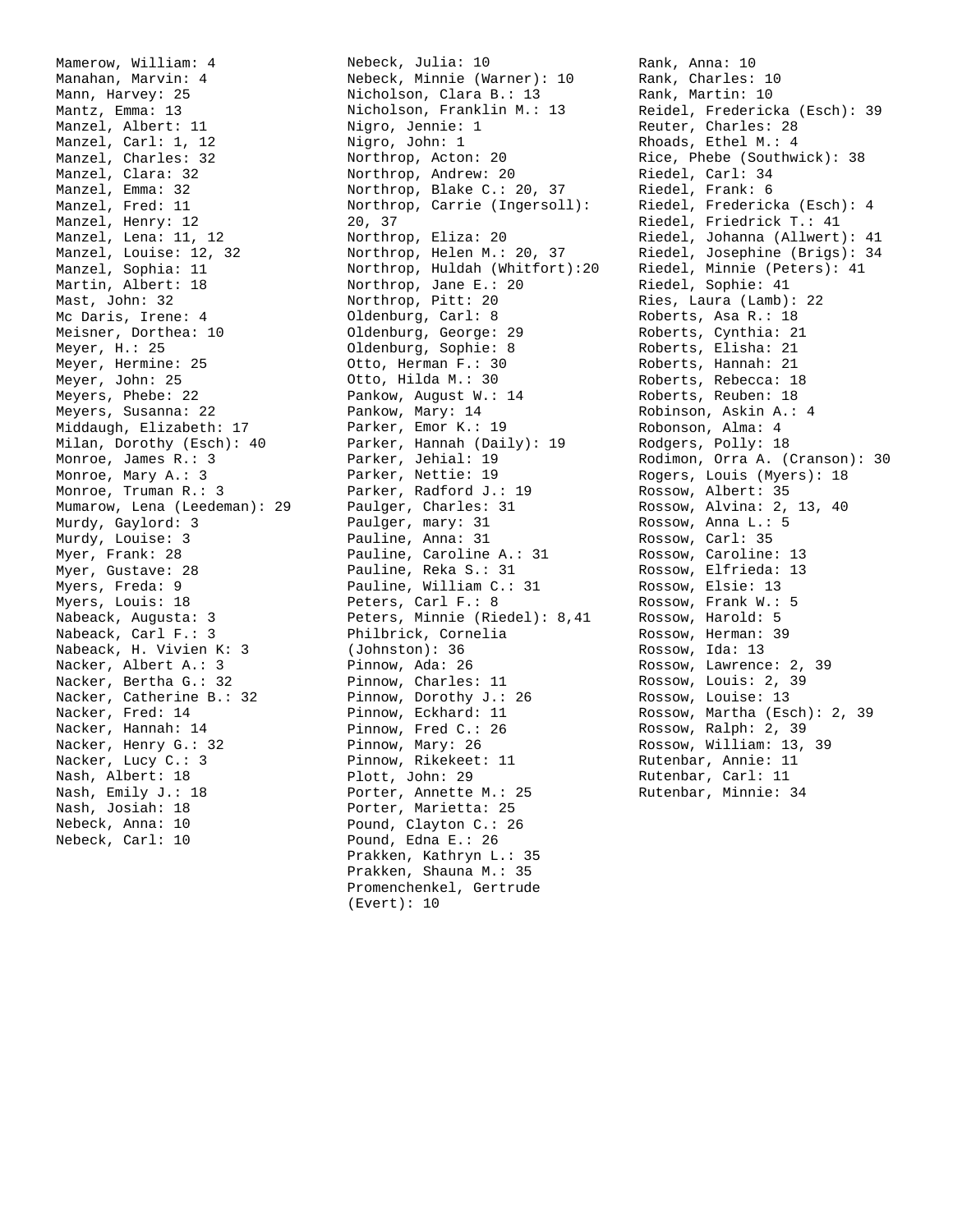Rutenbar, Herbert: 34 Rutenbar, Johanna C.: 11 Rutenbar, Lorraine: 34 Rutenbar, William: 34 Rutenberg, Marie: 8 Sabin, Philinda (Freeman): 21 Saddler, Alice (Van Leuven): 16 Saddler, Elizabeth I.: 28 Sallow, Fred: 14 Sallow, Hayward F.: 28 Sallow, Reaka: 14 Salow, Alfreda: 10 Salow, Andrew H.: 16 Salow, Clara: 16 Salow, Fred: 10 Salow, Harley W.: 10 Salow, Helen M.: 16 Salow, Henry: 16 Salow, Herman: 10 Salow, Mother: 10 Schroder, Frederick: 5, 13 Schroder, Fredericka: 5 Schroder, Fridericka (Ash): 13 Schroder, John: 13 Schroder, Johnie: 13 Schroder, Mary (Ash): 13 Schroder, Mina: 15 Schroder, Minnie: 15 Schroder, Ricka: 13 Schroder, Sophia: 16 Schroder, William: 13 Schroeder, Herman F.: 1 Schroeder, Ida: 1 Schuett, ---: 34 Schuett, Carl: 9 Schuett, William J.: 9 Schultz, Anna: 34 Schultz, Fredricka (Gottschalk): 3 Schultz, Harman: 33 Schultz, Harmann W.: 34 Schweizer, Conrad: 9 Schwiezer, Fredie A.: 9 Scott, Adelbert G.: 28 Scott, Charles L.: 7 Scott, John A.: 28 Scott, John Gray: 7 Scott, Pearl (Gray): 7 Scott, Sarah A. (Ward): 28 Seward, Hariet M.: 27 Seward, Meda C.: 30 Seward, Minerva (Beebe): 27 Seward, Orphan (Grace): 2

Seward, Walter B.: 27 Shaw, Leah (Borden): 15 Shaw, Mary: 15 Shaw, Sarah: 15 Shaw, Wm. M.: 15 Shoemaker, Mary (Evert): 12 Shroder, Charles W.: 5 Shroder, Frederick: 5 Shroder, Fredericka: 5 Shroder, Henry: 5 Shroder, Sophia (Furstenow): 5 Sloat, John C.: 22 Smith, Anna: 6 Smith, Arthur A>: 21 Smith, Benjamin F.: 6 Smith, Benjamin H.: 6 Smith, Carl: 9, 14 Smith, Clara A.: 21 Smith, Clarence J.: 6 Smith, Earl: 6 Smith, Emma: 6, 7 Smith, Fred H.: 7 Smith, George Asa: 7 Smith, Ida May: 7 Smith, Jay: 6 Smith, James: 6 Smith, Jerome B.: 7 Smith, Lucina: 6, 7 Smith, Marie: 14 Smith, Marvin: 21 Smith, Mehetabel: 6 Smith, Minnie (Hutchins): 7 Smith, Nancy: 21 Smitherman, Ada(Maiden): 21,38 Smithson, Jerry Ray: 2, 41 Smock, Caroline: 12 Smock, Emma M.: 12 Smock, Frederick J.: 12 Smock, Ida C.: 12 Smock, Minnie C.: 12 Smoke, Maria (Goers): 27 Snyder, George: 1 Snyder, Mary: 1 Sommer, Laura: 34 Southwick, Deborah: 18 Southwick, Hannah (Lapham):22,38 Southwick, Phebe (Rice): 38

Spaller, John: 34 Spaller, Father: 34 Spaller, Mother: 34 Sperry, Anson: 17 Sperry, Hannah M.: 17 Sperry, Henry A.: 17 Sperry, Huldah: 17 Sperry, Ira Florentine: 17 Sperry, Sobrina: 17 Stacey, Hiram: 18 Stahl, Elsie (Liverance): 4 Stamann, Carl E.: 9 Stamann, Cecilia: 31 Stamann, Johann C.: 9 Stamann, Marie (Heinerike): 9 Stamann, Our Babe: 8 Staples, Angalina (Chilson):38 Starkweather, Catharine T.: 1 Staub, Minnie (Ziegler): 38 Steadiford, Fay R.: 30 Stevens, Julia Stevens, Ann E.: 15 Stevens, Benjamin: 15 Stevens, C. Walter: 15 Stevens, Edward D.: 15 Stevens, Euphresyne (Johnston): 37 Stevens, Julia: 15 Stoughton, Wm. G.: 25 Strutz, Emma S. (Hess): 34 Strutz, Fred: 24 Strutz, Lena: 28 Strutz, Mary: 28 Strutz, Sophia: 24 Sutton, Betty (Esch): 2, 39 Sutton, Robert Huston: 2 Sweezie, Robert K.: 3 Sweezie, Viola A.: 3 Tallmadge, Charles B.: 18 Tallmadge, Lydia (Durham): 18 Tallmadge, Nathaniel: 18 Tamm, Heneretta (Evert): 40 Tamm, Infant Son: 13 Tamm, Jahanna (Voss): 41 Tamm, Johanna: 41 Tamm, Johanne: 8 Tamm, John: 41 Tamm, Sophia (Fendt): 9, 41 Tamm, Sophie (Bauman): 40

Tamm, Sophie (Licht): 41